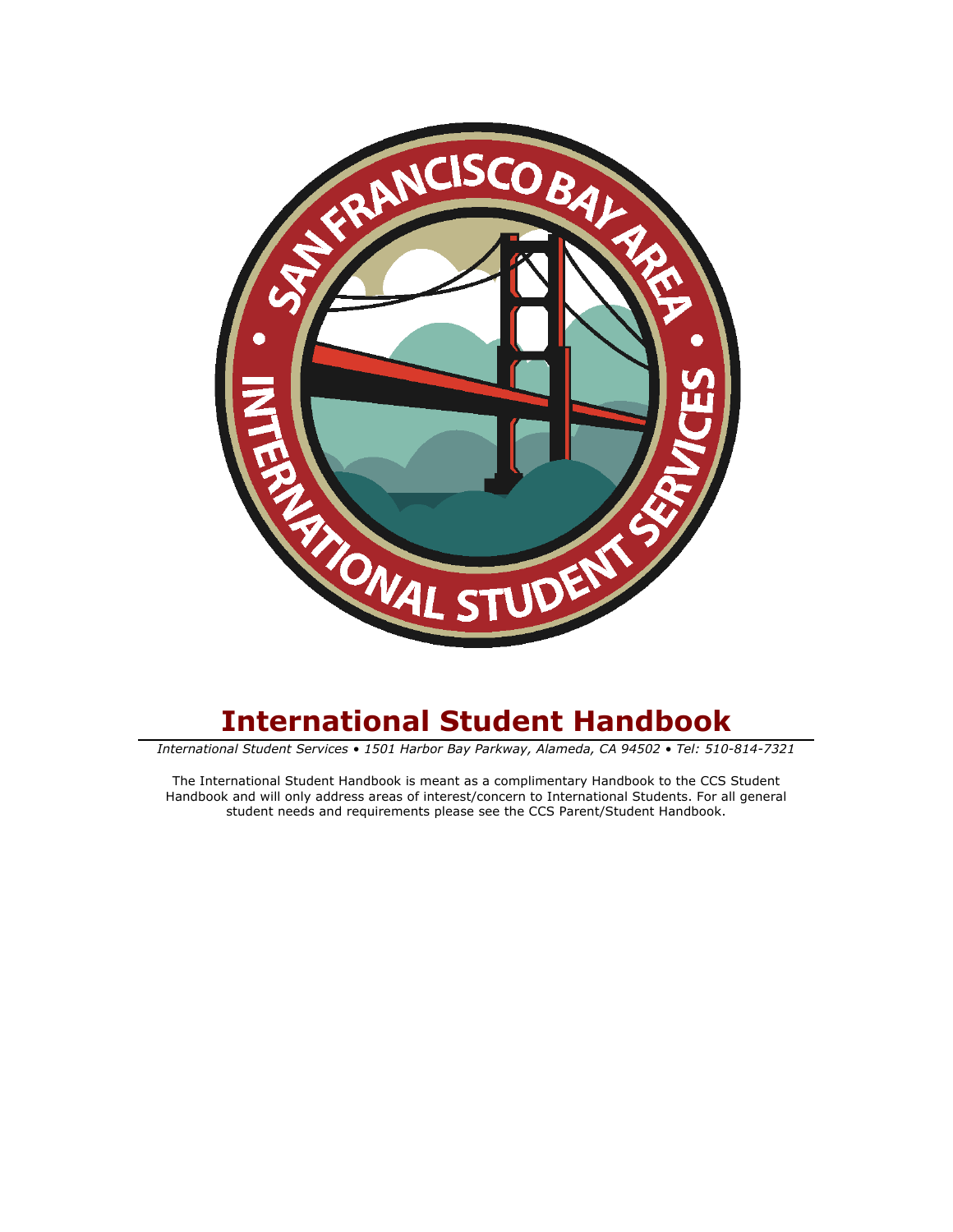## **WELCOME**

This handbook has been put together by the International Student Services Office in order to answer the many questions that you might have about attending Chinese Christian Schools (CCS) as an international student. We hope this handbook answers many of your questions, but encourage you to contact us if you ever have any questions about our policies, procedures, support services, etc.

**\_\_\_\_\_\_\_\_\_\_\_\_\_\_\_\_\_\_\_\_\_\_\_\_\_\_\_\_\_\_\_\_\_\_\_\_\_**

The CCS student population is a combination of U.S. citizens and International Students. Although the ancestry of the majority of our students will be Asian, the difference in cultures between someone raised in America and someone raised in Asia is significant. The International student's presence and integration into academic, community, and student life is essential to the overall vision of CCS: Ensuring that all CCS graduates have the experience and skills to excel in the global environment of the 21st century. As part of this vision, the mission of International Student Services (ISS) is to facilitate the international student's transition to life in the United States and at CCS, promote interactions between the U.S. and the international student population, and provide services necessary to meet the special needs of international students.

As an International student beginning or continuing your education in the States, you likely have questions about U.S. customs and values, living situations, government and school regulations, academic issues, school and community facilities, medical care, banking, shopping, and entertainment. ISS responds to these questions and serves as an information resource for all partners in the international education process, those both at school and in the host family setting.

Responding to the needs of international students also means serving as a liaison between the many partners involved in the international education process. ISS staff assists students, family members, host families, businesses, and faculty and staff from CCS in coordinating the academic and support services for international students. From activities such host family placement situations to helping students make contact with family members during civil unrest or return home during emergency situations, ISS links all these partners and provides a support network for them.

Note: Information contained in this handbook is subject to change without prior notice. The contents are published as general information only and shall not constitute a binding agreement on the part of Chinese Christian Schools.

**\_\_\_\_\_\_\_\_\_\_\_\_\_\_\_\_\_\_\_\_\_\_\_\_\_\_\_\_\_\_\_\_\_\_\_\_\_**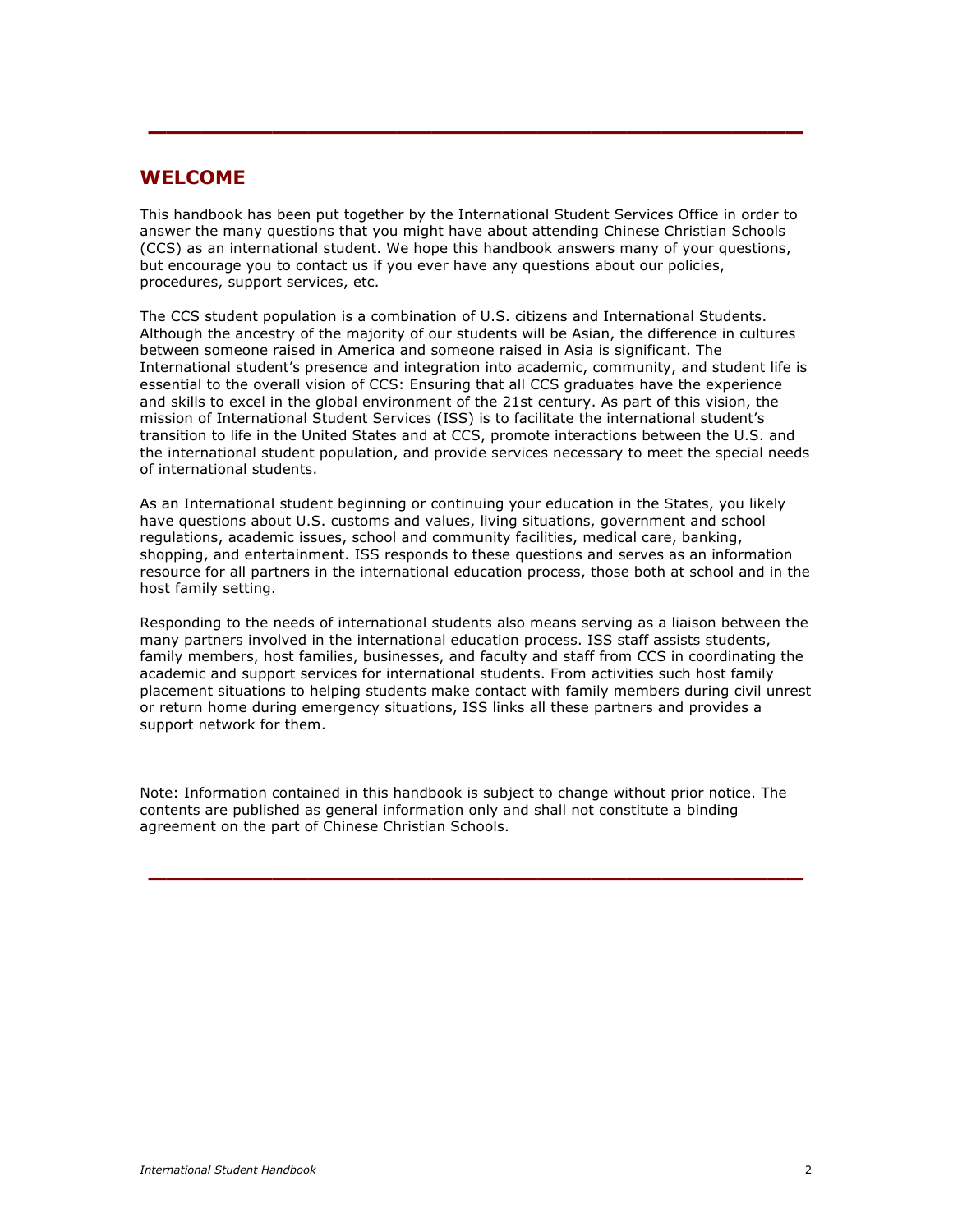## **Table of Contents**

Section 1: Expectations [4]

Section 2: Cultural Expectations [6]

Section 3: Culture Shock [9]

Section 4: Leaving Home [12]

Section 5: Packing [13]

Section 6: Arrival [15]

Section 7: Program Rules & Regulations [16]

Section 8: Medical & Insurance Information [19]

Section 9: Financial Issues [20]

Section 10: Banking Information [21]

Section 11: Host Family Life [22]

Section 12: Social Life [23]

Section 13: School Culture [24]

Section 14: Academic Integrity [25]

Section 15: Community Life [26]

Section 16: Emergencies [27]

Section 17: Safety [29]

Section 18: Travel [30]

Section 19: Departure [31]

Section 20: Re-entry [32]

Section 21: Resources [34]

Appendix [36]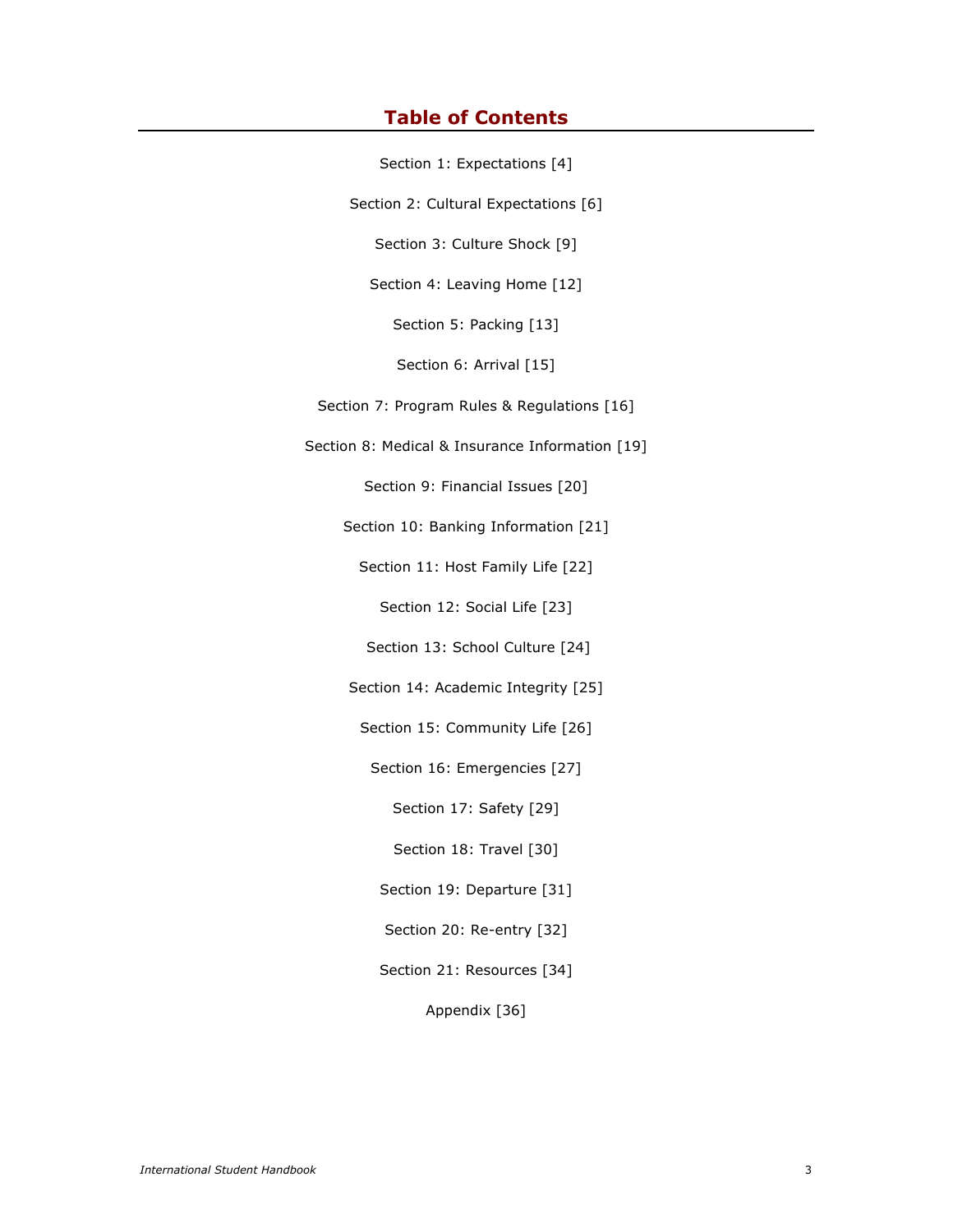## **Section 1: Roles & Responsibilities**

### **Chinese Christian Schools**

(Hereafter referred to as CCS), with 25 years in the California Bay Area, CCS promises to do its best to provide you with a high quality educational experience that will help you in all areas of life, as it is well known for in the area.

#### **International Student Services**

(Hereafter referred to as ISS). CCS ISS Staff will be your main advocate in the school and community where you will live. CCS ISS staff will provide a variety of services to support you while you prepare to depart your home country, while you are living in the U.S., and also after you return home.

#### *Information/Communication*

- ISS provides the student and family with this student manual as a reference for the resources we provide and the guidelines for expectations from CCS.
- We provide orientation to life in the U.S. and to CCS for the student soon after arrival in the U.S. This formal orientation seminar will cover the following:
	- Living essentials and host family housing
	- Personal safety issues
	- Transportation and travel
	- School policies and federal regulations
	- Student activities
	- Basic academic information
- A member of the ISS Department will maintain regular meetings with each student to answer any questions that may arise from the academic, social, cultural, housing experience.
- We provide regular communication with the student's family in order to apprise them of how the student is progressing in the social/cultural arenas.

### *Housing and Lodging*

- ISS coordinates the student's placement with a host family living situation or a group/dorm home setting under the student placement guidelines.
- We meet regularly with both the student and the host family or dorm parents (separately and/or together as the situation warrants) to address any questions or issues that arise during the student's stay with the host family.
- We interview, screen and inspect housing of all prospective host families before accepting them into the program.
- We oversee the management of all properties used for dorm/group living type housing.

#### *Personal Support*

- ISS assists the student in the event of personal or family emergencies.
- We assist the student in establishing friends, mentors, and support structure.
- We arrange for counselors, medical check-ups, and professional services as needed.
- We facilitate conflict resolution as needed.
- We educate students regarding personal safety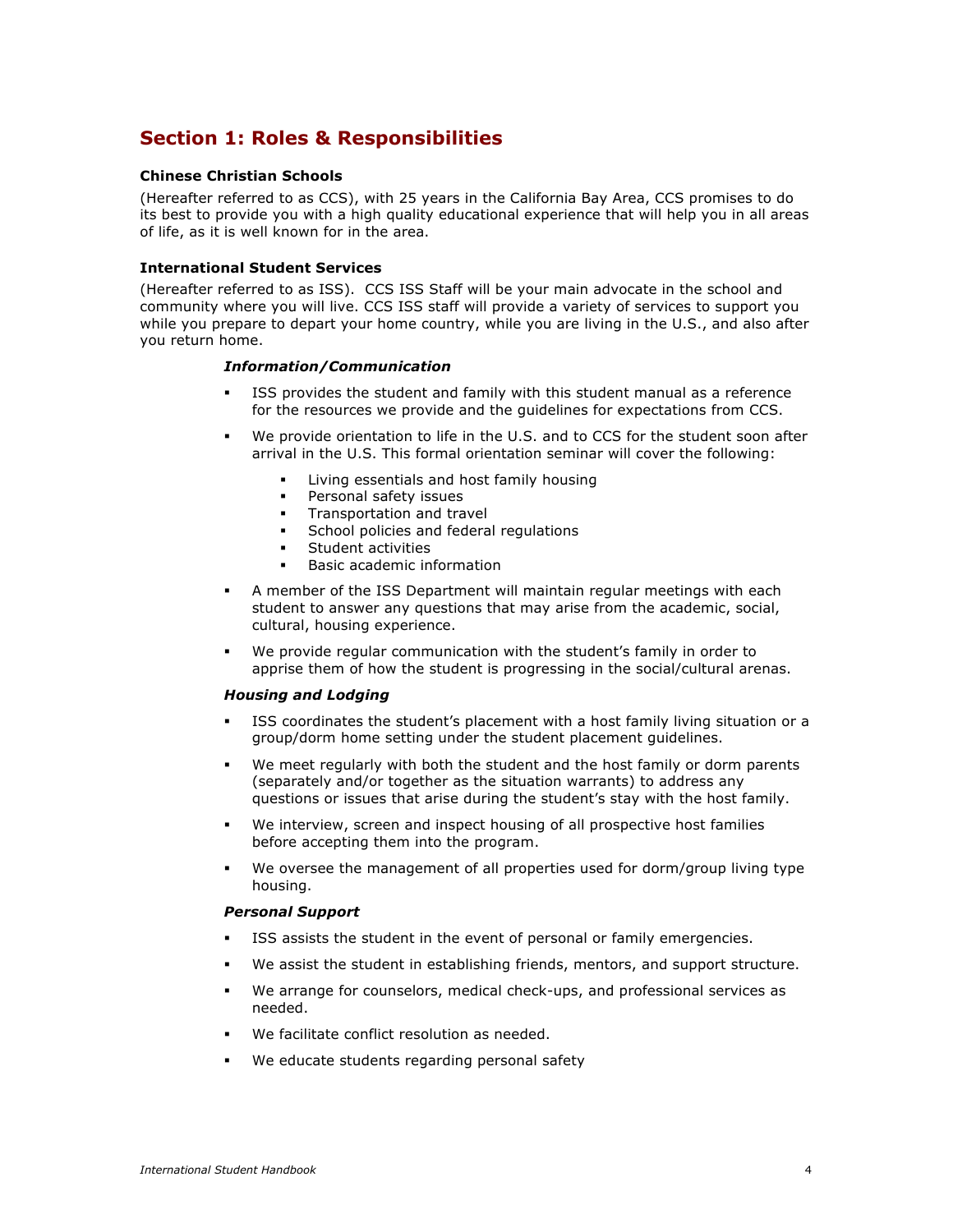### *Cultural Transition Support*

- ISS supports cultural adjustment and socialization issues.
- We provide a formal cultural orientation session soon after arrival in the States.

## *Cultural Education/Experience*

 Throughout the year, we will provide opportunities to experience American culture first hand. Some possibilities include museum visits, sporting events, performing arts, camping, and American cooking.

#### *Miscellaneous*

- Health insurance and health care
- Academic concerns and CCS policies
- Travel, transportation, banking, and other settling-in needs
- English Language Conversation Partners
- We manage programs for faculty and staff regarding international student issues.

#### **Your Host Family**

If you are enrolled in our Host Family Program, you will be living with an American family and for all practical purposes you will be considered to be a member of the family. They will be like your second family away from home.

They will house you, provide your meals and transportation, and serve as your main support while you are living in the host country. The makeup of your host family can vary. Some families will have one parent, some will have two parents, some will have no children, some will have several children, and some may have other relatives living with them. Some might have a pet. Once you receive your host family's contact information you should begin communicating with them.

Because the population in San Francisco Bay Area is very diverse, it is quite possible you will be placed in a non-Caucasian household. Rest assured you will still be exposed to American culture on a daily basis. All host families will primarily speak English at home but they also may speak your native language to some degree.

The host parents will have legal guardianship of students as well as the same basic daily authority as the natural parents. Host parents are empowered to make all decisions about home life including, but not limited to curfews, bedtimes, television viewing (time and content), event attendance, house chores, internet and phone usage.

#### **Your Guardians**

If you will be living with a relative or a friend of your family, they will be your legal guardians. Much like a host family, they will house you, provide your meal and transportation, and be your support system.

## **You**

- **Attend school regularly**
- **Follow all school rules and policies**
- Be able to communicate and follow course work in English
- Learn about American Culture (See Appendix I to start)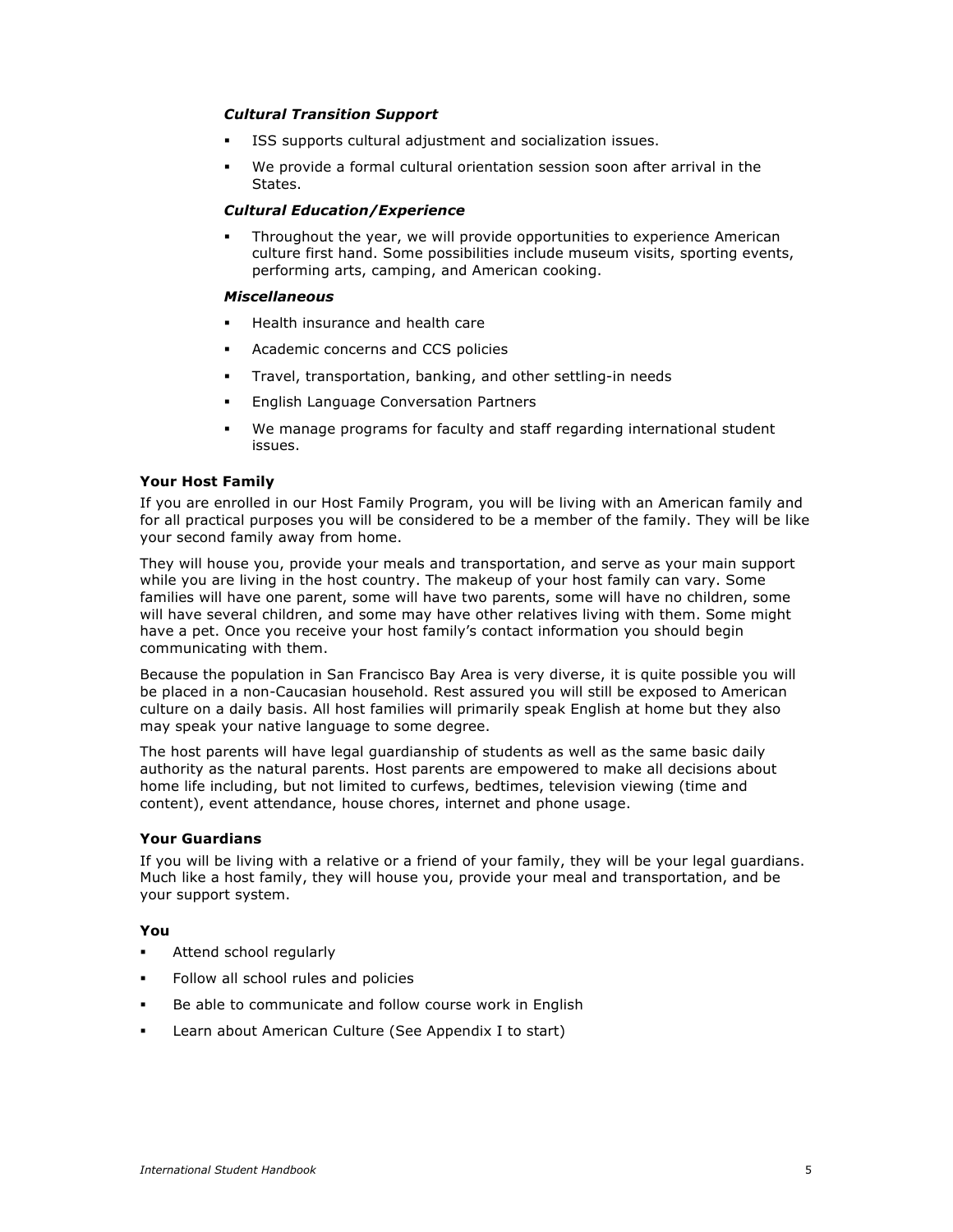## **Section 2: Cultural Expectations**

#### **A General Outline of American Culture**

- Informality: Americans are often very informal in both their dress and their interactions with others. Books are most often carried in a backpack rather than a briefcase. You will also notice that this informality is also expressed in some class behavior.
- People frequently call each other by their first names, and are often introduced only by first names when they meet, which should not be seen as a lack of respect. It's more an indication of mutual respect, equality, and a willingness to engage in open dialogue and intellectual exchange. You may call persons your own age and your colleagues by their first names. It is best, however, to address teachers and older persons with their title (Dr., Teacher, Mr., Mrs., or Ms.) unless they ask you to do otherwise.
- Time: Despite their informality in other aspects of life, Americans are very concerned about time. For them, time is valuable and must be used carefully and productively. Punctuality is very important and it is considered rude to be late. Classes, meetings, and appointments generally start within a few minutes of their set time. If you know you are going to be late for an appointment you should call prior to the appointment time and give an explanation.
- Work Orientation: Americans place a high value on hard work; they judge people by how hard they work and how task oriented they are.
- Achievement Orientation: A very high value is placed on a person's accomplishments and productivity. Individuals evaluate themselves and are evaluated by others in terms of their achievements and accomplishments.
- Individualism: Americans view themselves primarily as individuals with the freedom and responsibility to manage their own lives, make their own decisions, and accomplish their own goals. In this culture, people are not comfortable being obligated to or dependent on others.
- Personal Space: Unlike many other cultures, Americans tend to stand about two or three feet apart when talking to one another and often feel crowded when closer. If a person feels uncomfortable he or she may move away to create more distance. This should not be seen as a sign of rudeness as they are just re-establishing their personal space. Americans also like to make eye contact when talking to each other.
- Directness and Assertiveness: Americans generally are frank, open, and direct in their dealings with other people. They often speak directly and openly to others about things they dislike. If they do not speak openly about what is on their minds, they will often convey their reactions in nonverbal ways (without words, but through facial expressions, body positions, and gestures). Americans are not taught, as people in many Asian countries are, that they should guard their emotional responses. Their words, the tone of their voice, or their facial expressions will usually reveal when they are feeling – angry, unhappy, confused, or happy and content.
- Greetings: When meeting someone for the first time, Americans usually shake hands and say "Hi," "Pleased to meet you" or "How do you do?" When greeting someone you are already acquainted with, you may smile or wave. A common greeting is "How are you?" The usual response to this question is "I'm fine, thanks." The person asking generally does not expect a detailed response. Similarly, phrases such as "See you later" are just ways of saying goodbye and do not imply an invitation.
- Personal Hygiene: While Americans are very casual in their dress, they are preoccupied with looking and smelling good, as well as making sure that items are "bacteria free". They use many varieties of soap, deodorant, and perfumes. You will also notice that stores are filled with items to lend pleasant smells to the homes, clothes, etc., while also killing bacteria. For some visitors to the U.S., this huge variety of artificial smells used simultaneously may be overwhelming. In addition, U.S. citizens might react negatively to those who do not follow these same practices or who do not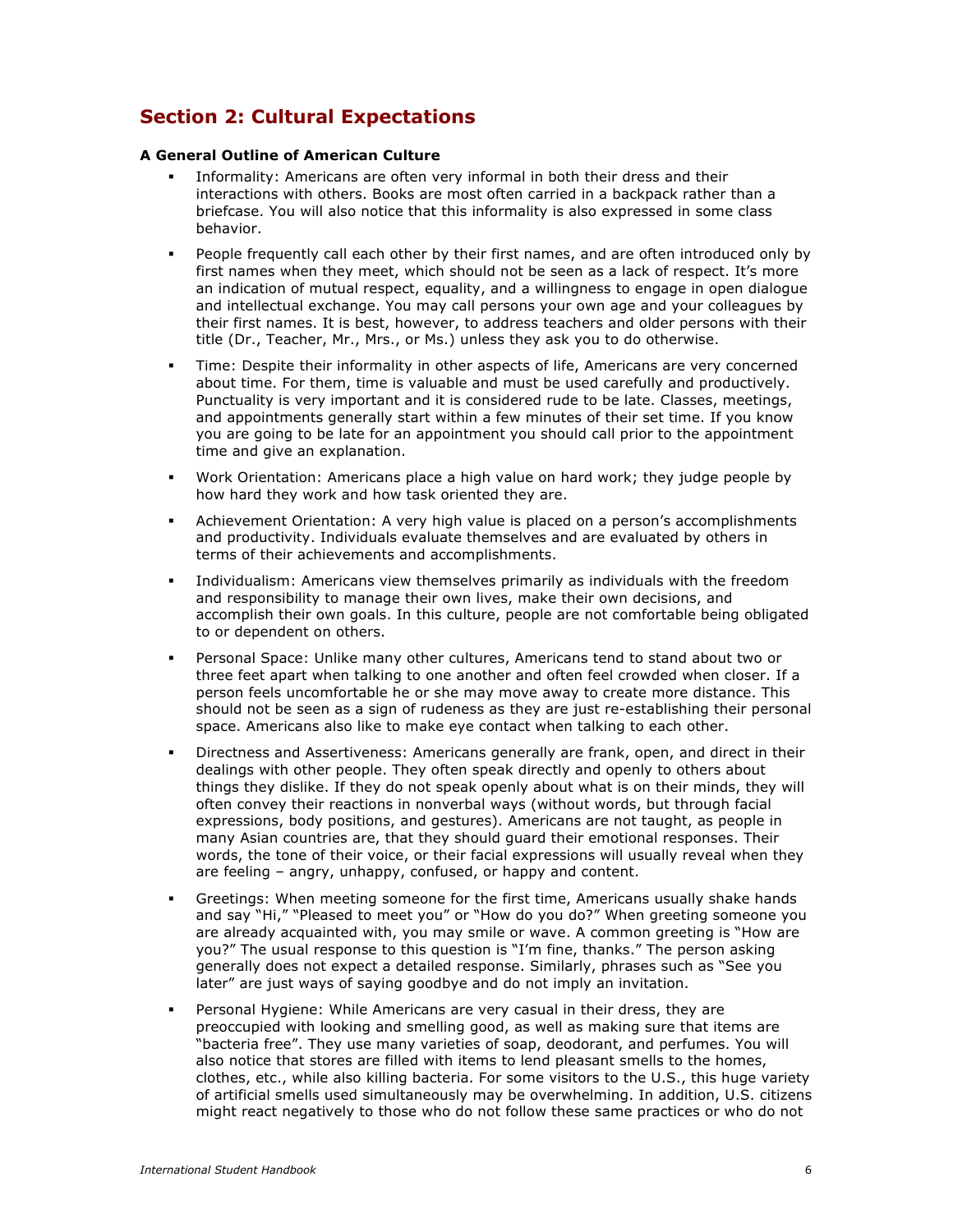bathe regularly, use deodorants and/or mouthwashes, or regularly wash their clothing. Also recognize that not all Americans follow the practices described above, although the majorities do.

- Personal Dress: In the United States one's way of dressing is expected to suit the circumstance:
	- As students, the school uniform is required.
	- Outside of school, be observant of what others are wearing or ask someone before wearing casual clothes to an event.
	- Also note that because people are dressed casually doesn't mean it's an informal environment or that teachers are to be treated as equals.
- Social Invitations: While you are here, we hope that you will meet and spend time with Americans other than your host family. These suggestions may help you feel more comfortable when you are invited out.
	- The invitation is usually for you only unless the person(s) inviting you specifically invites your host family or friends. Bringing guests of your own without asking your host's permission is considered impolite.
	- A written invitation will include the date, time, place, and description of the occasion. You should always answer a written invitation, especially if it says R.S.V.P. (Please respond). You may respond by telephone or by letter: prompt notice is appreciated.
	- Never accept an invitation unless you really plan to go. If you must decline an invitation, it is enough to say, "Thank you for the invitation, but I am unable to attend". If an unavoidable problem makes it necessary for you to change plans, be certain to tell the host as soon as possible before the time when you are expected.
	- Make sure you get directions to the place where the event will be held.
	- You are not expected to bring a gift, but if you wish to show your appreciation, flowers or other small items are appropriate.
	- If someone invites you to a dinner at their home, it is acceptable to inform them if you cannot eat certain foods. Your host will appreciate knowing this in advance, as many people in the U.S. have special diets that they must follow. Your host will be very embarrassed if foods are prepared which you cannot eat.

## **Life in the San Francisco Bay Area**

San Francisco Bay Area is considered one of the greatest areas in the world for many things, including five-star dining, a happening theater scene, and diverse culture. In Bay Area, there's so much to explore, including Silicon Valley's innovations, Marin's Headlands, the Napa Valley's vineyards, and Berkeley's free spirit.

Weather

Late summer and early fall are typically the warmest and driest in the Bay Area, with highs in the 70s°F (21.1°C) and 80s°F (26.7°C). November through April brings rain and temperatures in the 50s°F (10°C). Days in May, June and July often begin and end with fog, which can clear mid-day.

Enrichment

The San Francisco Bay Area is considered one of the greatest areas in the word for many reasons, including five-star dining, a thriving theater scene, and a multi-ethnic culture. There's so much to explore in the surrounding areas, including Silicon Valley's innovations, Marin's Headlands, the Napa Valley's vineyards, and Berkeley's free spirit.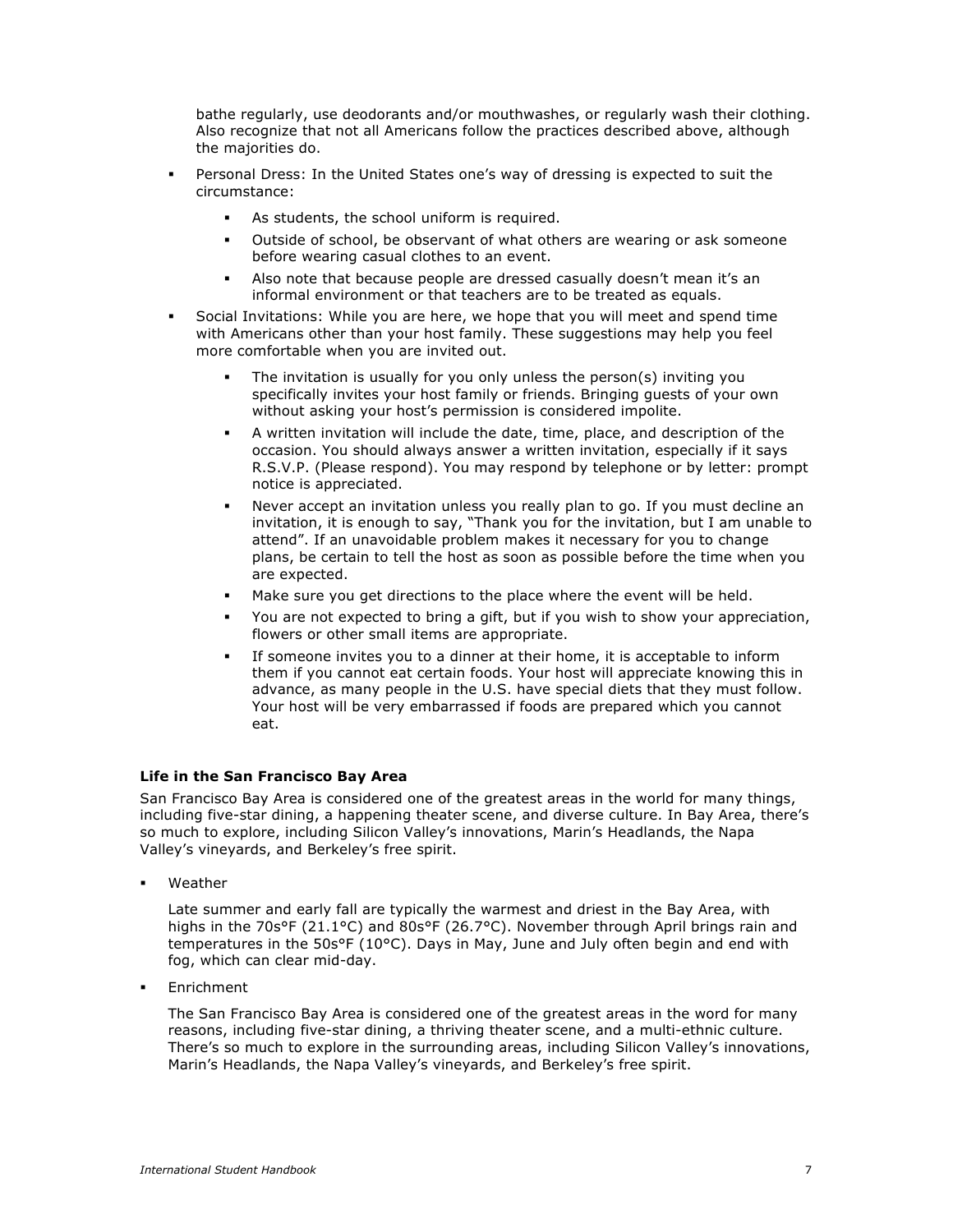**People** 

California takes its strength from its diversity. California's immigrant population adds flair to the state that you will not find anywhere else. Here, 39% of the population speaks a language other than English at home, meaning California has more foreign language speakers than any other state in the country. On city streets from San Francisco to Los Angeles, you'll hear Spanish, Chinese (Mandarin and Cantonese), Tagalog, Russian, Italian and more.

#### **Know your own Culture**

Knowing your own culture and how that has affected who you are and where you come from will help you process your cross-cultural experience. Here are some important questions to think about as you prepare to depart your country and enter into a new country with new cultures different to your own:

- How do you greet each other?
- How do you communicate emotions?
- How do you show you are angry, happy, or annoyed at a person?
- What manners or etiquette are typical?
- What types of transportation do you use?
- What kinds of houses do people live in?
- **What values are important in your culture?**
- What type of living environment are you used to?
- What is your government like?
- What are your major holidays? Why and how do you celebrate these holidays?
- How are the economics of your country?
- What is the social life like?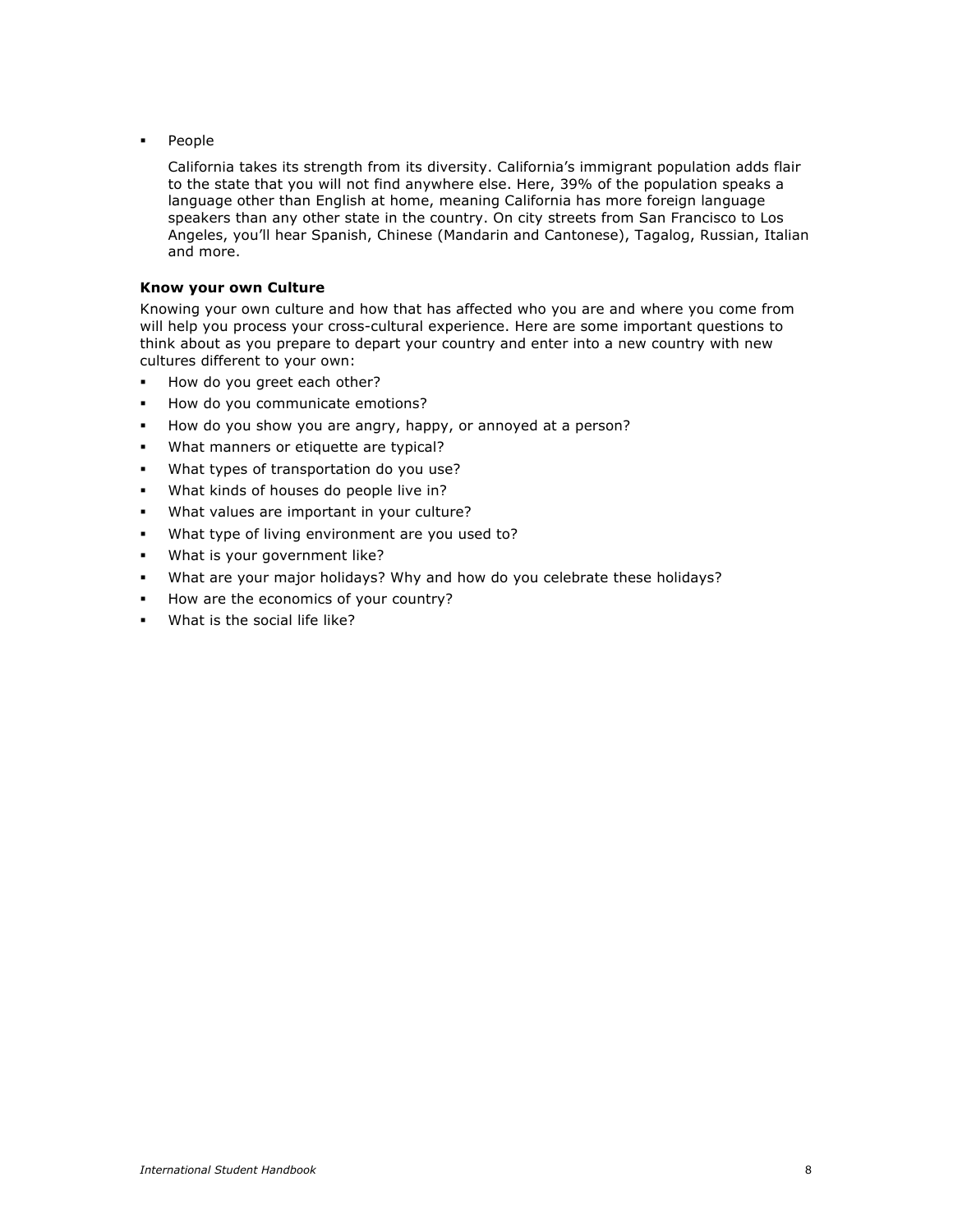## **Section 3: Culture Shock**

#### *A. Introduction to Culture Shock*

You are on a journey. Coming to the United States may be considered the journey of a lifetime! You had your life to live in your home country and you also had your dreams of competing academically in a foreign setting. You had familiar surroundings that gave you security and comfort and yet you longed for new adventures and new experiences to stretch your wings and your imagination. Your journey is different because of your background and experience. You have a point of reference or a "mental map" you call your culture. This "mental map" is an integrated set of beliefs, ideas, and products that shape the way you live, evaluate your life, and interpret the lives of others around you. When your "mental map" meets the American "mental map" you find yourself in a state of adventure, confusion, frustration, and self-discovery. How do you go about your journey into the American way of doing things? What map should you follow to understand the language and thinking of your American professors, classmates, and friends?

Those who have studied cross-cultural travelers have discovered that they seem to follow a particular path or pattern. They have identified certain stages that travelers go through.

### *B. Stages of Culture Shock*

#### **FUN Stage - Different is Great and Wonderful**.

You go through this initial stage of wide-eyed excitement where everything is new, pleasant, and nice. It may be the simple and efficient way that systems work, the clean surroundings or the quality of professors and research facilities you have. Or it may just be simple freedom that makes the transition to the United States a wonderful experience! Or it may be the joy of being by yourself with no parents to watch and control your life and no social structures to answer to (even temporarily). Or this stage is fun because of the wonderful people you meet who impress you with their informality and generosity. Aside from the modern gadgets of life you also appreciate the abundant and inexpensive foods available to you (even if they are bland to your spicy taste buds). This stage is full of the new and the wonderful.

#### **FLIGHT Stage - Different and Unpleasant**

A new feeling sets in at this stage. The wear and tear of cross-cultural living is showing its toll. What used to fascinate you may no longer invite the initial response of wonderment. Instead, you may find yourself confused and dissatisfied, alone and distant to your new world. You may find yourself avoiding contact with the American people or the American system.

The common phrase to describe this feeling is "Culture shock" - it is the emotional response to the newness of the environment which is sometimes accompanied by physical symptoms like headaches, stomachaches, sleeplessness, and even nausea.

The expected response of the traveler at this stage is that of avoidance. You pull away from the stress of cross-cultural living by staying in your room, being by yourself, or by just staying with your own people.

You will also find yourself emotionally "flying" back home. Wishing you could be back home is a nice thought to entertain at this stage. You are beginning to say to yourself and even to others, "I do not like this place."

## **FIGHT Stage- Different and Bad; Different and Foolish**

At this stage things are not looking up. You may start to say "I hate this place." You may find yourself at the bottom of the U-curve. The things you see and experience all point to the negative aspect of your journey to this country. During this period, you may discover that the people are not as nice as you thought they were, or you feel misunderstood and embarrassed. Perhaps your English is not improving as fast as you want, or your professor may be insensitive to your needs, or you have not made any friend yet, and to top it all, winter has set in and you are lonely and even angry.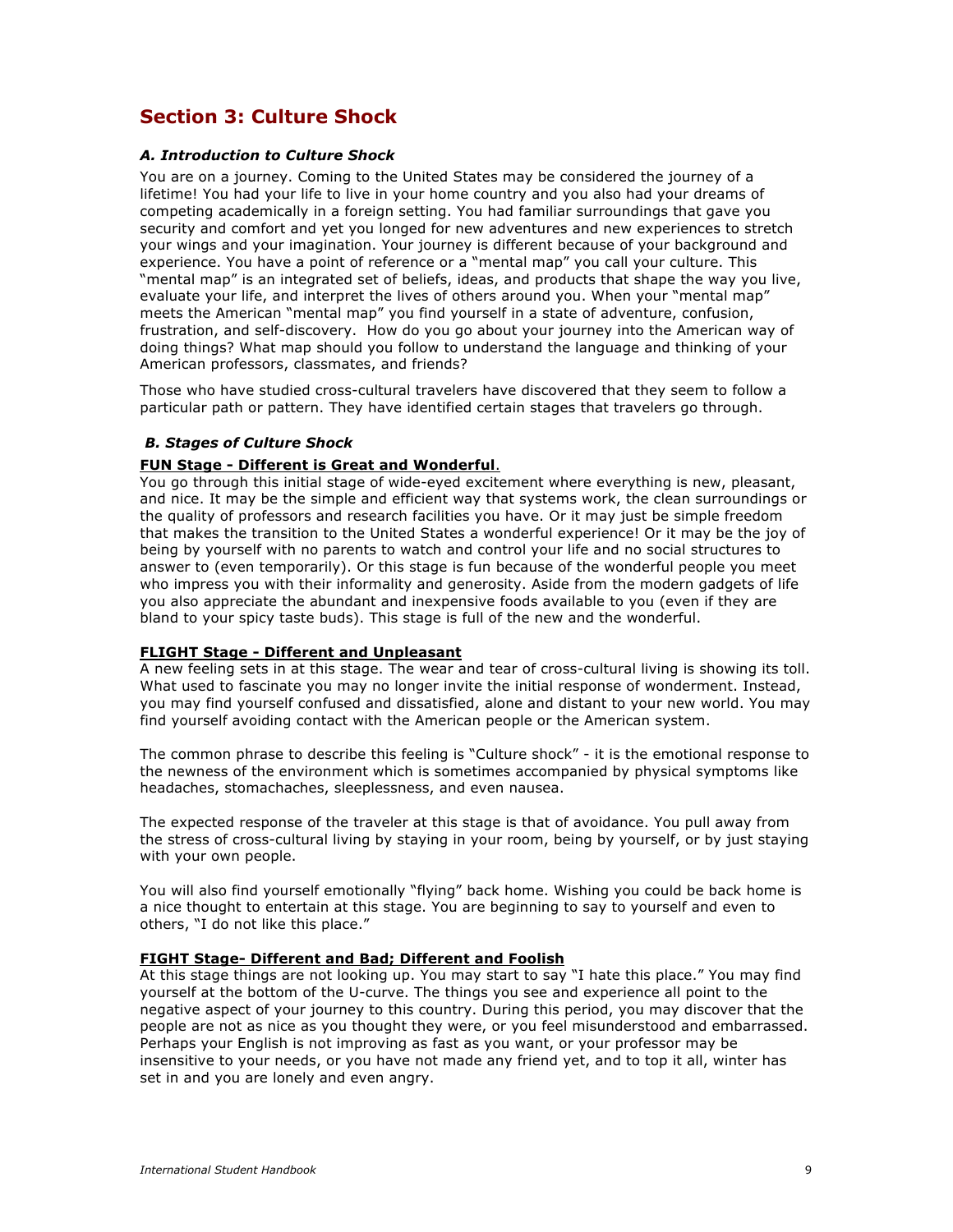Additionally, you may also be tempted to mock and make fun of the new culture and the way people do things. BUT remember this is only a stage- hopefully a temporary state of mind and feelings.

#### **FIT Stage – Different but OK; Different but Reasonable; Different but Open to Interaction/Transaction**

This is the hopeful stage. With time, patience, perseverance, and the help of new friends you will find yourself feeling better about your new environment and about yourself.

You will find yourself more tolerant of the many new things around you. It does not mean you approve of those things, but it means you are able to accept them as part of the new culture. You will also begin to discover the bigger picture of the new culture and the reason why Americans do what they do. As you see their values, attitudes, and behavior in the context of their culture, you are able to understand more and criticize less. In addition, you will also find yourself more open and ready to new ideas and ways of doing things. As you engage in the life on campus and the community, your confidence in living, interacting, and contributing to your new culture increases.

HOW LONG MAY THIS WHOLE PROCESS TAKE? A psychologist, who has studied and seen cross-cultural travelers, has said that it can take from 6 months to a year.

## *C. Responses to Culture Shock*

Your response to the challenge of cultural living may be one or a combination of imitation, isolation or integration. You will need to imitate the ways of the new culture in order to enter their world. This imitation does not mean embracing everything about the new culture. It is more a selective imitation where you copy at the level that is comfortable to you (conscienceapproved – what is consistent with and closer to your own values and beliefs). You also imitate and follow the generally accepted procedure and behavior in your new social circles. As you learn through following the local people, you begin to understand and appreciate the actual cultural behaviors and the meanings behind them.

Isolation is a response where you pull away (physically and emotionally) from cross-cultural encounters. You distance yourself from events that call for heavy interaction with the nationals or a greater cultural leap on your part (e.g. participating in class or answering the phone). As you pull away from such encounters you will find comfort in being with your own people, speaking your language and eating your common food. Isolation is healthy to keep your cultural and emotional balance but it becomes unproductive when it keeps you from learning from your cross-cultural experience. However, unguarded isolation can also lead to intense loneliness and even depression.

Integration is mixing with the culture. You feel safe and comfortable in your new world. Your confidence leads you to contribute to your new culture through participation in events, sharing of ideas in discussions, and even cooking your favorite food for others.

Over time you will feel more secure about who you are and your place in your new culture. You may still feel like an outsider and yet you know that you have the respect and trust of your hosts and new friends. There will be cultural tensions along the way, but you are learning a new culture, acquiring a new set of skills, and maturing in your understanding of your self and the world.

Remember that learning a culture takes time. Observe, ask questions, experiment with new cultural ways of doing things, and experience the great lessons of cross-cultural living.

BUT the following things are key:

- Understand that you are in transition. Be kind and gentle to yourself.
- Find a friend who can explain the American cultural road map to you.
- Remember that your transition is many-layered -- academic, social, emotional, physical,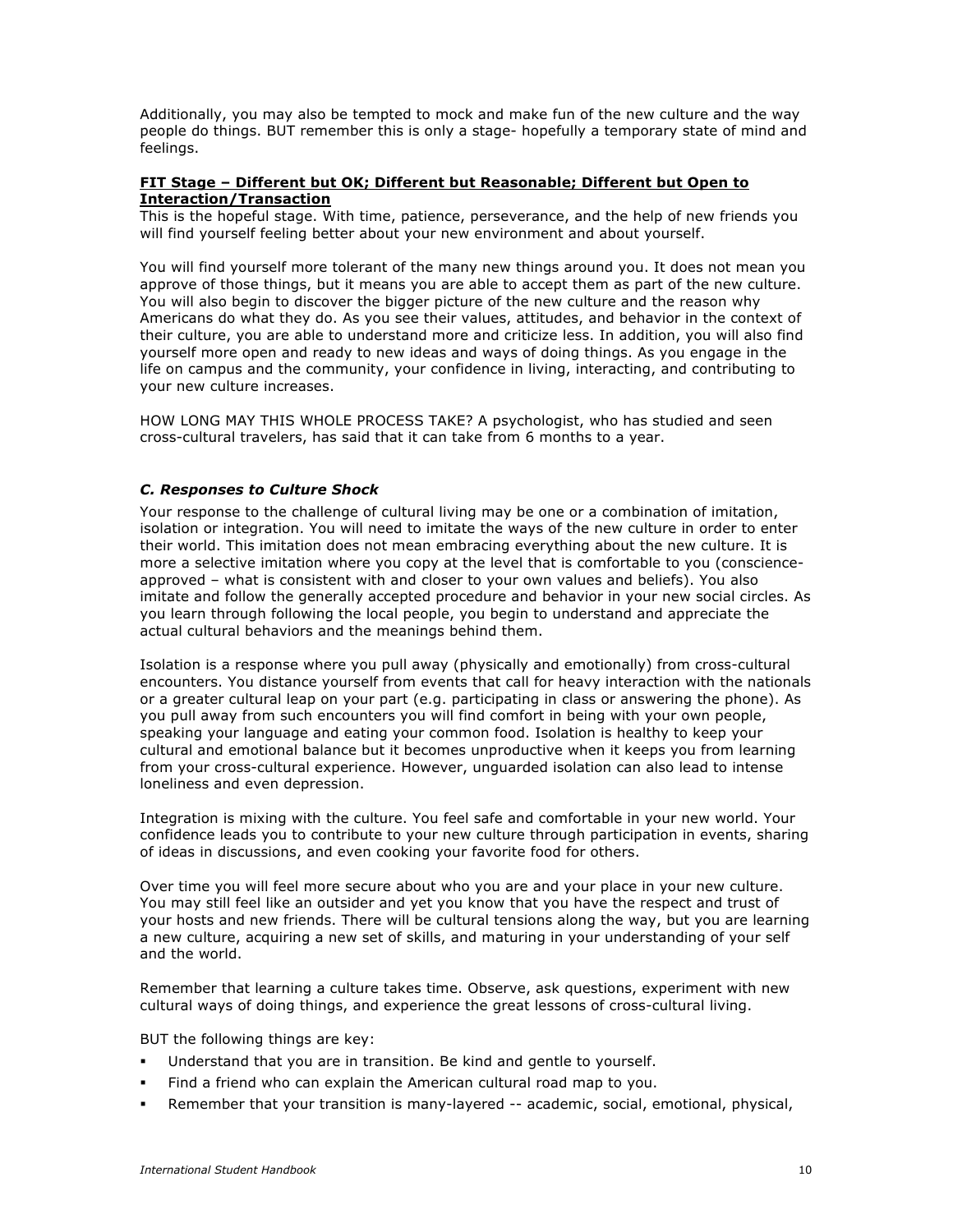spiritual, political, and financial. Some areas of transition may be easier than others.

- Enjoy your journey with a good sense of humor and a great sense of learning and adventure.
- Try to avoid isolation- talk to your friends, your host family or others about what you are feeling. Remember, these are normal reactions to stress and are nothing to be ashamed of.
- Give yourself time to adjust and time to get used to where you are living. We discourage visits from family and friends during the beginning of the school year to that you can thoroughly adjust.
- Get involved in student organizations.
- Keep in touch with home. E-mail or call your family to keep them up-to-date on what is happening to you and what you are experiencing.
- Keep your sense of humor. Try to laugh off situations that are confusing.
- Try to withhold judgment on something until you understand it.
- Don't be afraid to ask people about situations you do not understand.
- Take care of your health, exercise, and eat well.
- Do things you enjoy doing: paint, play music, etc.
- Seek support from family, friends, teachers, or the ISS office

#### *D. Loneliness and Homesickness*

As you adjust to a new life, it is highly likely that you will experience some homesickness as you mourn the loss of life, as you once knew it, your family and friends, and all things that were once familiar to you. This is normal! Here are some ways that will help when homesickness hits:

- Talk to someone about what you are feeling. Your host family, ISS staff, or new friends are all good choices.
- Stay active. Sitting at home in your room looking at photos of family and friends will not help the homesickness pass. Keeping active keeps your mind on other things besides home.
- Get involved with activities at school or with your host family/guardians.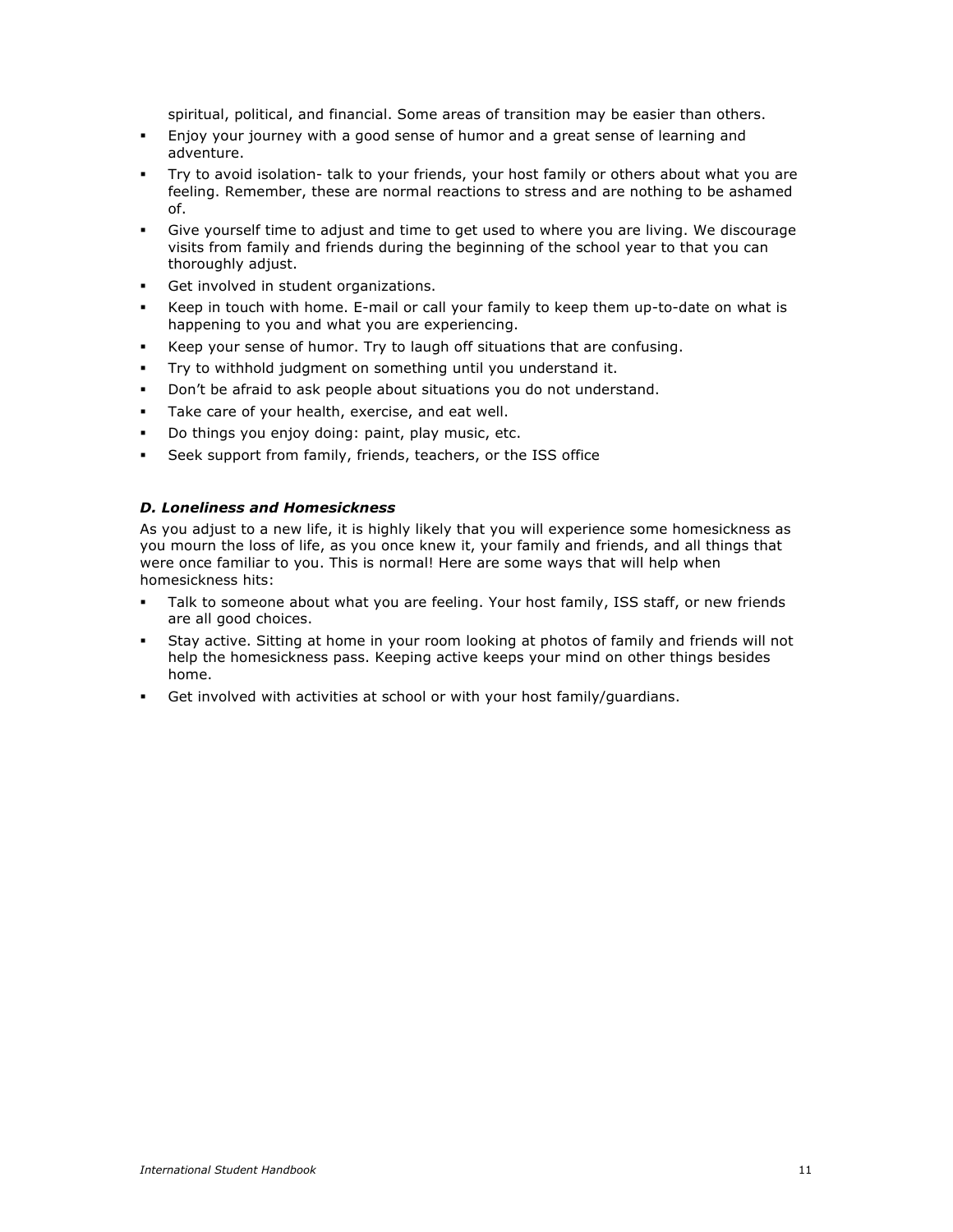## **Section 4: Leaving Home**

#### **Visa & Passport Info**

Once you are accepted into CCS, you will need to apply for your visa that will be stamped into your passport.

You will need an F-l student visa to study in the United States, which is a nonimmigrant visa granted by the American consulate or embassy in your home country. This visa does not guarantee your entry into the United States; however, without it you will not be allowed to enter and legally live and study in the United States. The primary purpose of this visa is educational, and it is usually granted to a student for the duration of his or her studies. When you enter the United States, you are entering as a student for the purposes of study.

In order to apply for an F-1 visa, you must have a letter of acceptance from CCS and an 1-20 form issued by the school you attend in your home country, and you must pay the SEVIS fee (Form 1-797) You will need to present these items, along with proof of your ability to pay for your studies, to the American consulate or embassy when you apply for your visa.

For those students entering the United States, you will be issued an Arrival Departure Records Form (1-94 form). Keep this form with your passport throughout your stay because it will contain vital information about your visit.

For more extensive information about your passport and visa, please visit your local American embassy and check out the below websites:

- www.uscis.gov
- http://travel.state.gov/visa/temp/types/types\_1270.html

#### **Goodbyes**

Good-byes are an important part of your preparations to depart, so make sure you take time to say good-bye to the important people in your life at home.

- Arrange a time to see your friends and family, including extended family, before you leave.
- Share with them about what you will be doing and where you will be going.
- Allow them to ask questions and to voice concerns. Emphasize the importance of your relationship with them, but explain that communication will be different and less frequent than it is when you are at home. This is also a good time to remind them that while you may change from your study abroad time, you will always love them and love to hear from them while you are gone.
- Let them know how they can stay in touch with you while you are away. (Mailing address, email address, phone number, etc.)

#### **Keeping in touch**

- **Telephone:** There are long distance companies, calling cards, and international cell phones that you may buy to call home. Calling cards may be bought at many stores. All calling methods can be very expensive. To call internationally, enter 1-011-country codetelephone number.
- **Internet:** The Internet can be a cheap and convenient way to keep in touch with people at home. You will need to set up your own personal email address, as CCS will not provide one for you. Before you leave home, you may want to help your parents set up Skype.
- **Mail:** Mailing letters and packages home is also a good way to keep in contact. Although, be prepared for mail to take a little longer to arrive in your country. International shipping on packages can also tend to be very expensive for heavy packages. Letters or packages from your parents or friends may be sent to your guardian's home address.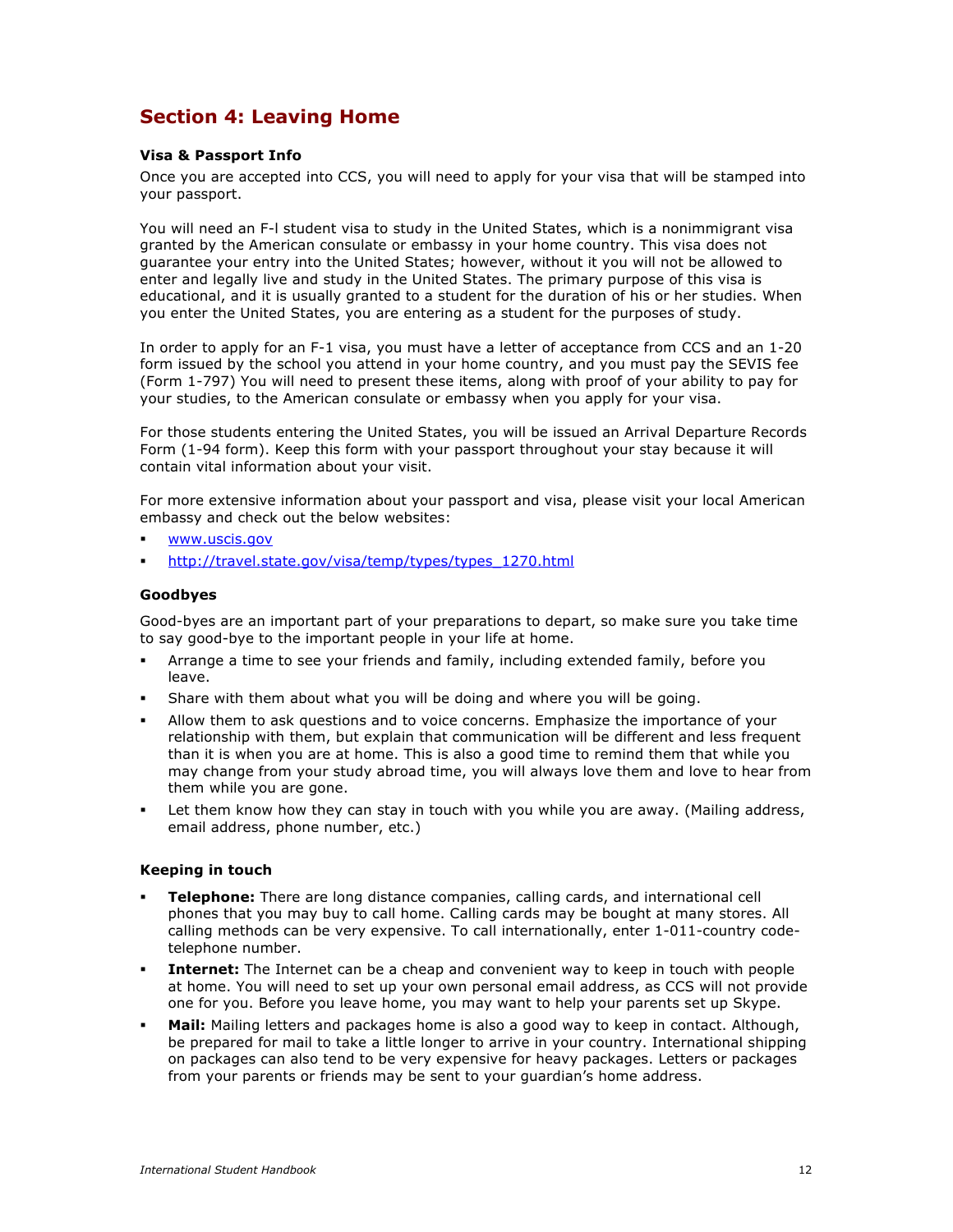## **Section 5: Packing**

## **Luggage**

- Be sure to check with your airline and/or travel agent to find out the current luggage allowances for checked and carry-on baggage. In-country flights may have different luggage requirements than international flights.
- Also, check with your airline for security regulations.
- Ideal luggage would be made of lightweight but durable material and come with wheels. If you cannot comfortably take care of your luggage yourself, then you might need to bring a smaller suitcase or pack less.
- On a luggage tag, write your name, address, and phone number and attach it to the outside of your luggage.
- Remember not to stuff your suitcase to the limit since you will be acquiring more things during the school year that you will probably want to bring home with you (school books, souvenirs, etc.).

## **What to Pack**

When packing, it is important to remember not to over pack. You will be tempted to bring everything with you because you are unsure of what you will need for different events and seasons. Below are some guidelines to help you pack.

## **VERY Important Things to Bring**

- Passport and visa
- Evidence of your financial resources (such as copies of your parents' bank statement)
- Evidence of your student status (such as recent tuition receipts and transcripts)
- Paper receipt indicating payment of any immigration fees (for students traveling to the U.S., the SEVIS fee, Form 1-797)
- Anything else that the host country consulate or embassy required when you applied for your visa
- CCS and ISS contact information (including name, address, phone #, email address)
- Contact information for your host parents or guardians
- A telephone calling card that can be used in the United States

## **Things to Bring**

- When packing clothes, consider the climate. Bring comfortable clothes both for school and for recreational activities. Choose only a few pairs of shoes to take. Do not take your entire wardrobe! Remember that CCS has required uniforms, so you will be wearing your school uniform most of the time. Please refer to the Student Handbook for uniform requirements. Bring one or two dressier items, such as a sports jacket and tie or dress, for those occasional events were you might need to dress up more than normal.
- If you wear glasses or contact lenses, take a copy of your prescription. If you wear disposable contact lenses, bring a supply that will last throughout your stay.
- You may bring electronic devices such as digital cameras, mp3 players, and laptop computers, but make sure you have the correct information about the electrical system in your host country. (Electrical current in North America is 60 hertz and is usually 120 volts, alternating current.) You may need to purchase plug adapters or converters when you arrive.
- Consider bringing a journal to record your thoughts and experiences.
- Bring some pictures of your family and home for yourself and to share with your host family/guardians and new friends.
- Small gifts from your home country for new friends, host family/guardians, or school staff are a great way to say thank you or simply as way to share information about your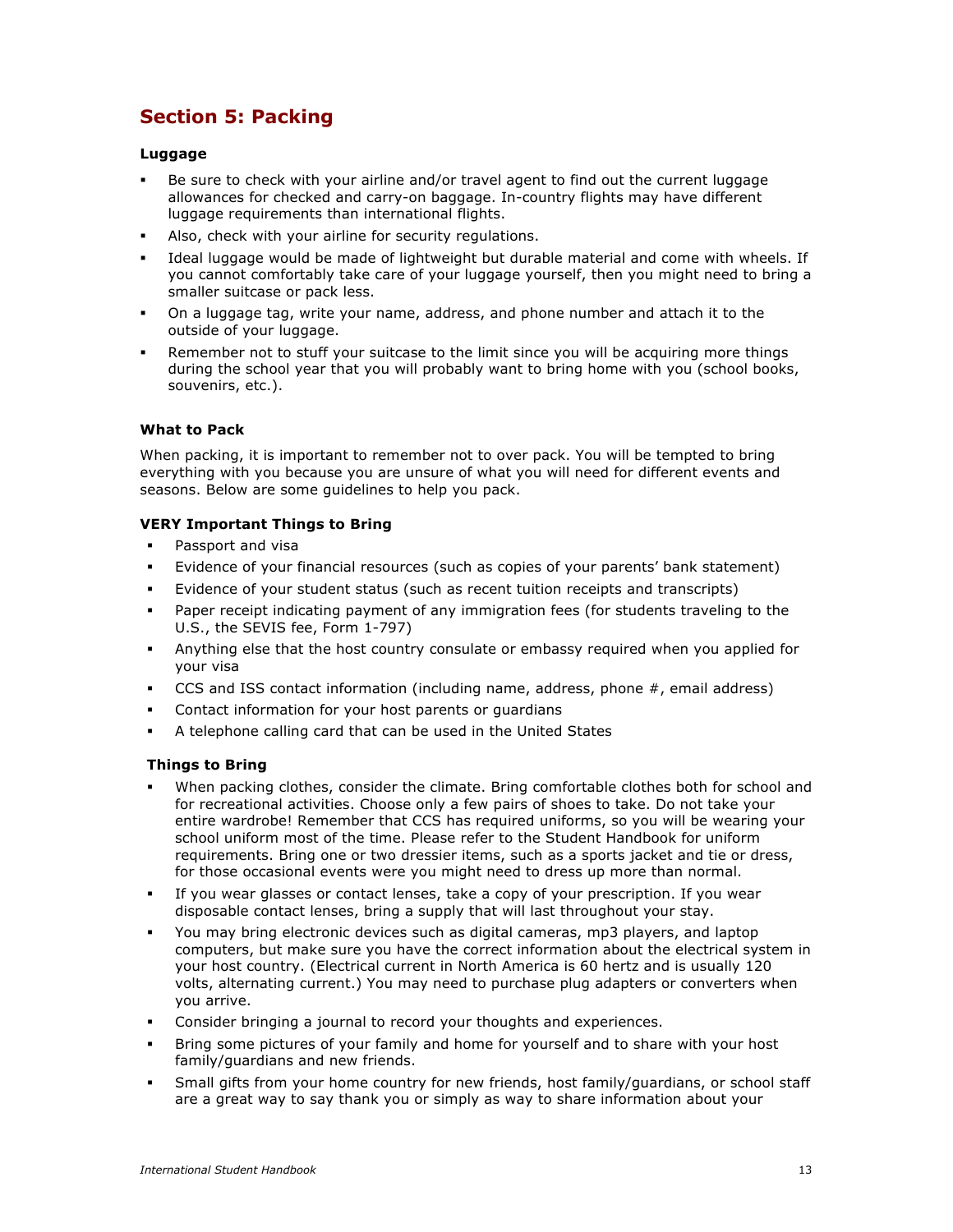culture with others. You might want to save these gifts for a special occasion like a birthday or as a thank-you before you leave.

- Small comfort items that will help you through your transition.
- Do not take large amounts of American money currency. We recommend you carry a small amount of cash along with a debit card.
- Small electronic dictionary for translating English words into your language and visa versa (these are harder, and often more expensive, to find here in America than they would be in your home country)
- Important documents: Passport, copies of all your medical papers.

### **Things Not to Bring**

- Do not take your entire CD or DVD collection or your entire book library. Just take a few of your favorites.
- Do not bring furniture or other large items.
- Do not bring too fragile or breakable (such as glass)

#### **Things that will be Provided**

- A bed, a dresser for your clothes, a desk & chair for studying
- Bedding, pillow, towels

#### **Things that can be Bought Here**

- School uniforms. After you arrive, your host family or guardian will take you to the uniform store where you can purchase the clothes you will need for school. Physical education clothes can be purchased directly from CCS at your orientation or at the beginning of school.
- School supplies such as paper, notebooks, pens, calculators, etc.
- Basic medicines for colds, flu, coughs, headaches, etc.
- Toiletry items such as soap, laundry detergent, shampoo, tissue, etc
- Clothes for different seasons. If you do not want to bring clothes for all seasons, you can buy clothes here. Please be sure to put the additional cost of clothes into your budget.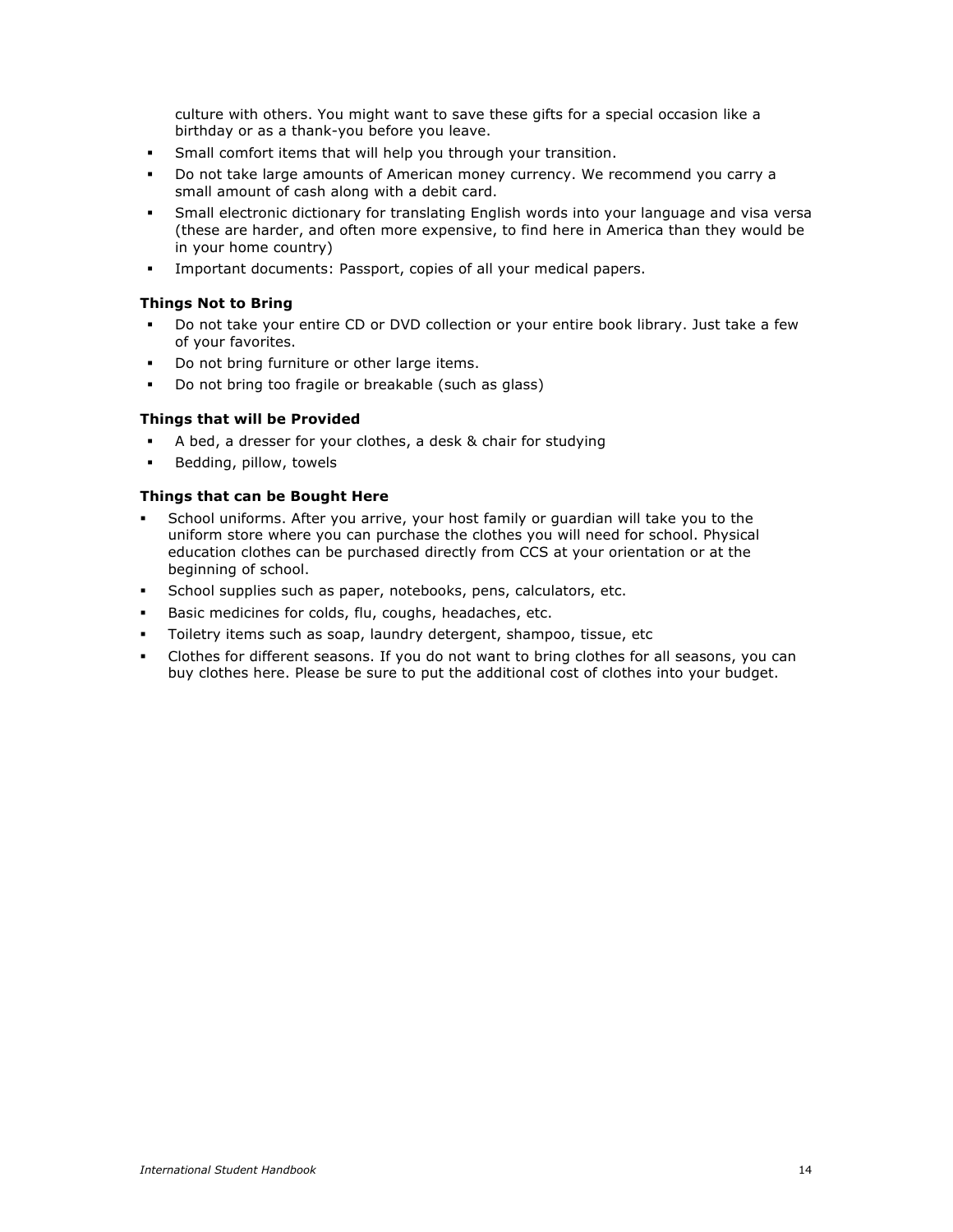## **Section 6: Arrival**

### **Airport**

Arrangements will have been made to pick you up at the airport. If you are enrolled in the Host Family Program, either a CCS staff member or your host family will pick you up and take you to your new home, otherwise your guardian will pick you up.

#### **In-country orientation**

Orientation for all new international students is required during the first week of arrival. Your guardians will bring you to and from this meeting. Not only will this orientation help you in your transition to life in America, it will also be a great place to meet some of your new classmates. Orientation will cover things in this handbook plus other important information regarding school.

#### **First Days**

The first few days after you arrive will be a very exciting time for you. Try to take some time at the end of each day to record what happened, what you experienced that was new, people that you met, and your feelings about your transition to America. This will be a great way to remember how you felt upon arrival.

Remember that you will also have jet lag and be adjusting to the new time change. Try to get more rest than you normally would at home. You will be excited and probably have many things you want to get accomplished, but make sure you take time to rest.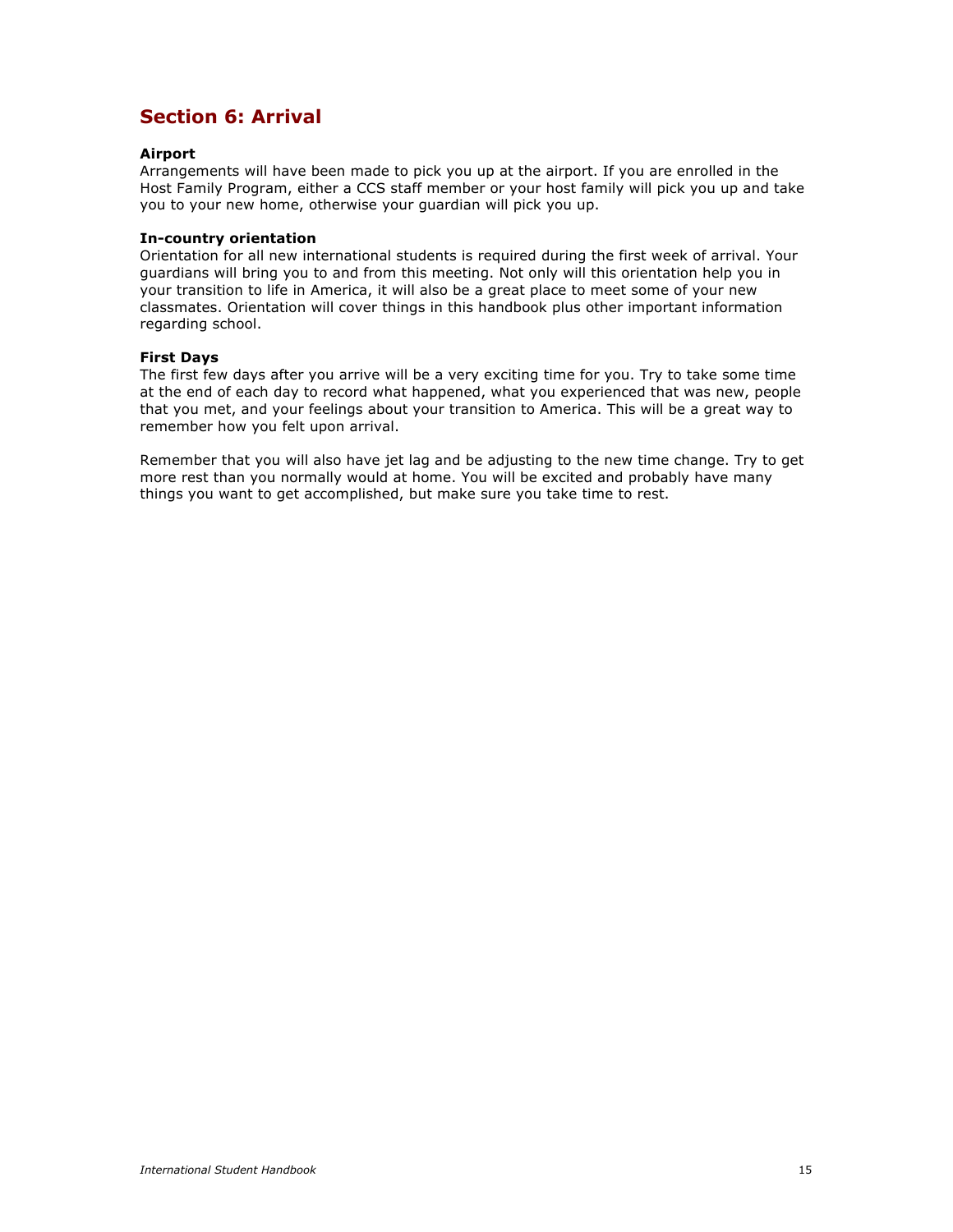## **Section 7: Program Rules & Regulations**

#### **General Rules**

- The student is expected to exhibit positive character and behavior at all times, including (but not limited to) trustworthiness, responsibility, respectfulness, caring, citizenship and fairness.
- Disruptive behavior including swearing, misbehavior in class and on outings, pranks, and other such things will not be permitted. The student should dress appropriately, use appropriate language and respect the rights of others at school and at home.
- Respect and obedience is extremely important at all times. The student is to be respectful of all school rules, school personnel, and school property. Any repair fees due to damage done to school property is the sole responsibility of the student and his or her parents.
- The student must obey the laws of the United States, the state of California and any states they may visit while in the United States. If found guilty of violating any law, the student must return home at his or her family's own expense as soon as the student is released by authorities. A school representative will ensure that the student is transported to the airport.
- The student must attend all scheduled orientation training meetings and assignments as directed by ISS. These meetings and assignments are designed to prepare the student and his or her family for the student's participation in the program, adjustment to the U.S., and reentry to the home country.
- The school is designed to increase understanding among people of the world through cultural learning and interaction; it is not to be used for the sole purpose of foreign language training for the student, although this will be a natural result. The student's parents should discuss the importance of good behavior with their son or daughter and ensure that he or she understands the significance of acting in a manner that will reflect well on his or her family and country.
- The student should make every effort to improve his or her English ability by getting involved at school and in the community. Community involvement includes attending events and volunteering. He or she should plan recreation and spare-time activities around school, church, or community events. The student should not spend all his or her time with other international students. Also, students should choose friends carefully by asking for and heeding the advice of host parents/guardians, counselors, and school personnel.
- The student may not operate a motorized vehicle unless he or she has a valid United States license. A license may be obtained only under the ISS Driver's License Policy.
- The student's acceptance into the school does not guarantee:
	- A diploma and graduation
	- Eligibility to participate in athletics.
- The student's parents (and the student, if the student is of legal age) give the school the right to use the student's photograph and video clips for reproduction in any medium for the purposes of publication, advertising, display, or editorial use. When using the student's picture, the school will not disclose the name of the student or any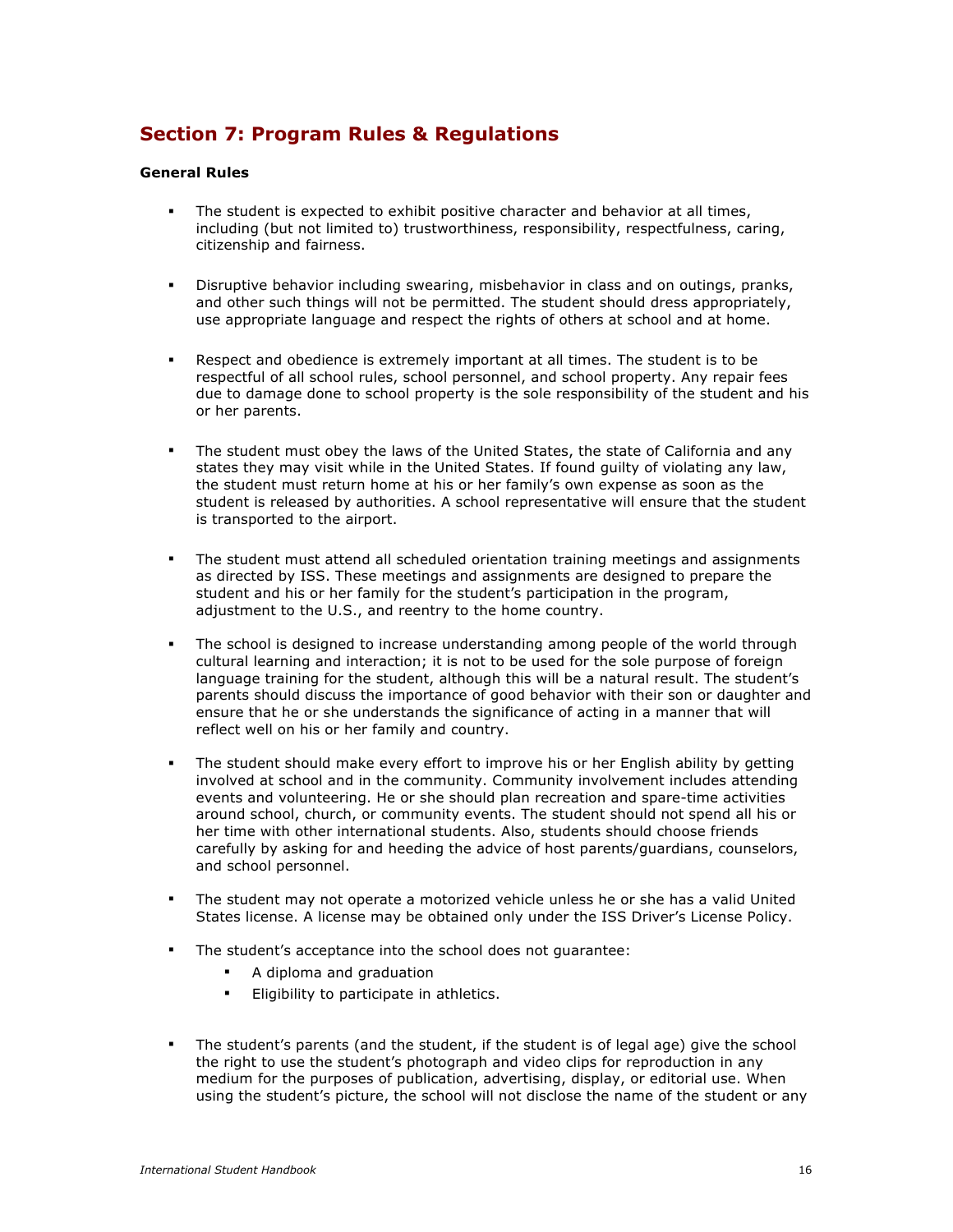additional personal or contact information.

- Inappropriate use of the Internet by the student, including viewing pornography and visiting questionable websites, is not acceptable. Such activity will first result in a warning, and subsequent activity will result in program termination.
- The school reserves the right to terminate the participation in the program of any student whose conduct may be considered detrimental or incompatible with the interests and security of the program. If this decision is ever made, the participant and his and her parents will be notified in writing and all fees that have been paid will be nonrefundable.

## **Laws of the U.S.**

- The student must obey the laws of the United States and the State California and states where they visit. If found guilty of violating any law, the student must return home at his or her family's own expense as soon as the student is released by authorities. A school representative will ensure that the student is transported to the airport.
- The drinking of any alcoholic beverages is expressly forbidden. The legal age to drink alcohol in the U.S. is 21 years old; therefore those under the age of 21 cannot drink or buy alcohol. In addition, the student may not be associated with or remain in the presences of others using the substances.
- Students are not to use any type of drugs (legal or illegal) while in the United States, other than those prescribed by a doctor or those bought over the counter at stores. Students must adhere to the school's policy on taking prescription medicines while on campus.
- Smoking and the use of any tobacco products are forbidden. (Most U.S. states forbid the use of tobacco products for those under the age of 18. Though other countries and provinces may allow the use of tobacco products, the use of such products has been proven to be a serious health risk. Therefore, this program forbids the use of tobacco products of any kind.)

#### **Health**

- As noted previously, the student must have insurance that provides emergency health, medical, and accident coverage for injury and illness; death benefits (including repatriation of remains); disability or dismemberment benefits: emergency medical evacuation; emergency visitation expenses; 24-hour emergency assistance services; and legal services. The coverage must be active from the time of the student's departure until the student's return. If the student does not have personal insurance before departure of the home country, he or she should enroll in the emergency insurance provided through the school for an additional fee.
- The student is forbidden from participating in any dangerous sport or activity such as hang gliding, bungee jumping, sky diving, or being a passenger in a private plane. If the student participates in any of the above activities or any other dangerous activity, he or she may be immediately returned home at his or her family's expense. The family will accept full responsibility for any situation arising from the student's involvement with the above.
- The student will abstain from all sexual activity. Serious romantic involvement is strongly discouraged.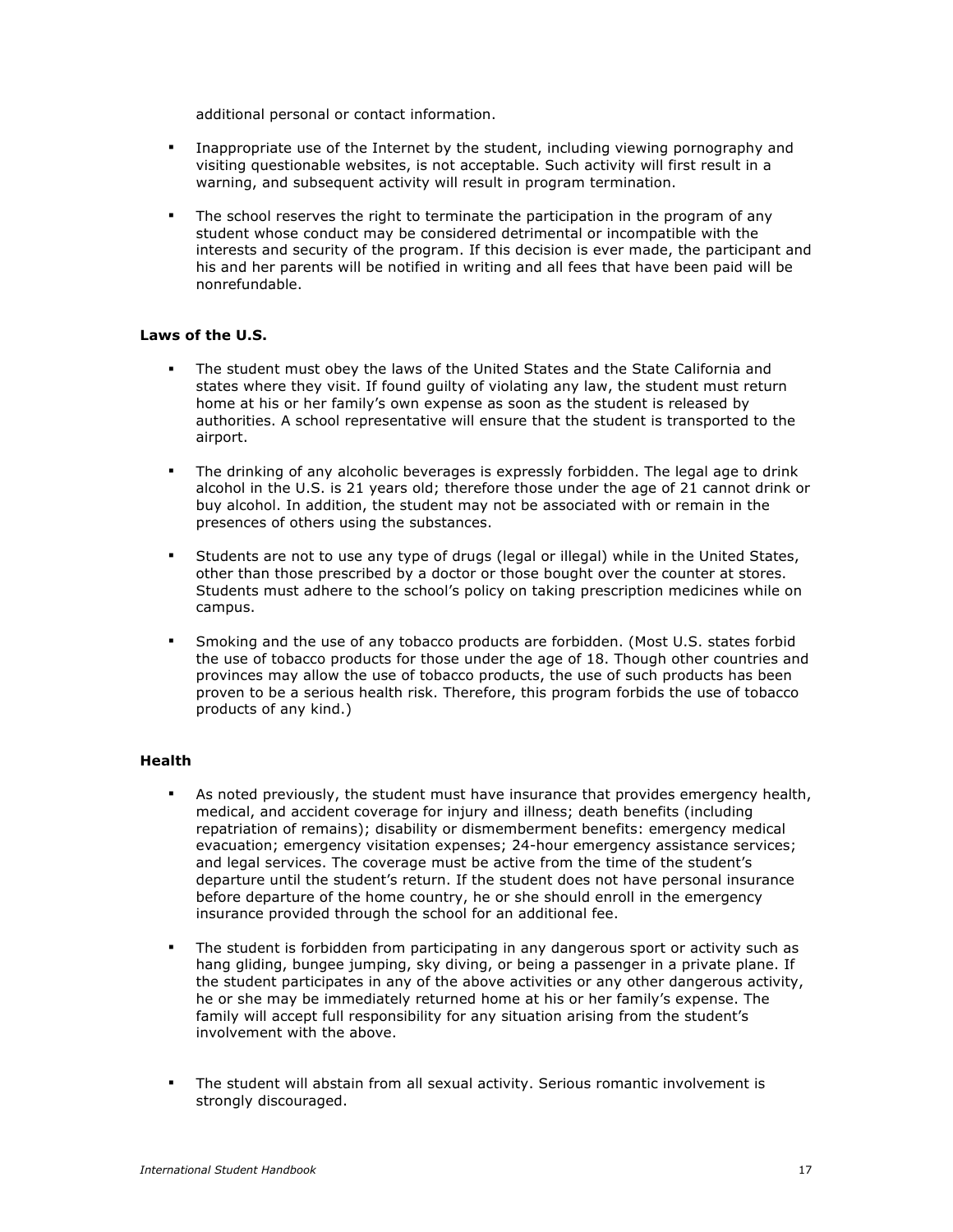For health reasons, the student is not allowed to get a new tattoo or body piercing during the program. (It is acceptable for students participating in ISS Program to have existing tattoos or piercing; however, the student will be subject to the school rules regarding the display or wearing of such items.)

#### **Finances**

- The student should have sufficient financial support to ensure his or her well being during the entire program and to cover all expenses that may arise. Expenses that must be covered by the student and his or her parents include the following:
	- All program fees
	- All school tuition, fees, and uniforms
	- Round-trip international airfare, passport, and visa
	- Health, medical, dental, and accident insurance, and any medical expenses not covered by insurance
	- Any costs related to the early return of the student to his or her home country for any reason
	- Personal day-to-day expenses such as telephone calls, clothes, and recreational activities (suggested amount: about \$100- \$200 a month)
	- Additional costs as circumstances arise
- The student and his or her parents must pay bills promptly.
- **The student is not permitted to borrow money.**
- If for any reason, including denial of visa, the student is unable to participate in the program, a percentage of the program fee may be refunded, depending on the timing of the student's notice of withdrawal from school.

#### **Travel**

- The student and his or her parents are required to purchase round-trip international air travel before the student departs from his or her home country. Students must arrive and depart on the suggested dates given by ISS.
- The student is permitted to travel domestically with his or her guardians or for schoolrelated activities with school staff or for school activities with proper adult chaperones. ISS, the student's guardians, and the student's parents must approve any other travel in writing. Independent travel, where the student will spend time at a particular destination without proper adult supervision, is not allowed at any time during the program. (If a student is given the opportunity to go on a trip or attend an event, the student must make sure he or she understands all costs and responsibilities involved before going.)
- The student must, within 10 days of the last day of school, either return home or be enrolled in the school's summer school program. The school will not guarantee host families during the summer break but with enough notice may be able to locate one. If a student is not enrolled in summer school, he or she must return home.

#### **Consequences of Violation:**

If the student is found in violation of the actions listed above and receives disciplinary action issued through the review process, his/her parents/guardians will be notified, the student may be sent home at the parents' expense, and may be suspended from any future involvement with the school.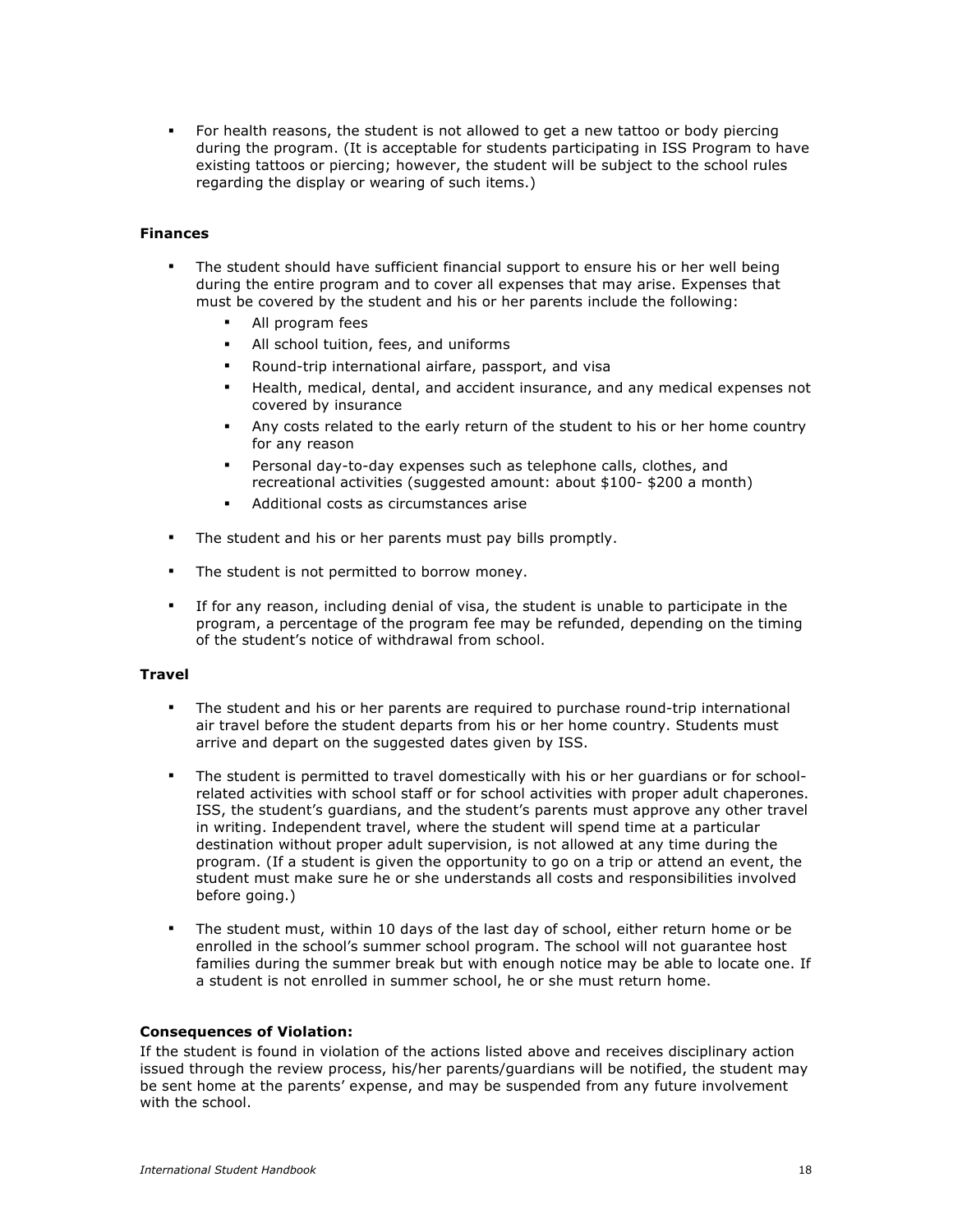## **Section 8: Medical & Insurance Information**

### **1. Yearly medical examinations**

You will need a full medical exam and medical clearance from your physician before you are accepted into the school. If you are planning on attending the school for more than one year, you are required to get a complete physical every summer before returning to school in the fall.

#### **2. Immunizations**

You are responsible to have all required immunizations before you arrive in the U.S. Please see the Centers for Disease Control's website (www.cdc.gov/travel) for a list of immunizations you will need. Consult with your physician to ensure that you get your immunizations taken care of before departing.

#### **3. Insurance**

If you don't already have health insurance, you will be required to sign up for insurance using the insurance provider recommended by the school. This insurance is not for preventative health care. Students should plan on having any major medical, dental, or eye examinations in their home country and not while living in the host country. The coverage will be active from the time of your departure from your home country until your return. You will receive confirmation of your insurance and information about your before you depart from your home country. Please carry your insurance card at all times.

This insurance will include:

- Emergency health care
- Medical and accident coverage for injury and illness
- Death benefits (including repatriation of remains)
- Disability and dismemberment benefits
- Emergency medical evacuation
- Emergency visitation expenses
- 24-hour emergency assistance services
- Liability

## **4. Eye & Dental Problems**

Your medical insurance does not cover expenses related to dental care and vision correction. Should you need these types of treatment while here in the States, you will need to contact your parents before treatment and make arrangements for the payment, either by credit card or with a bank draft sent by your parents.

#### **5. Minor Illnesses**

You should let your host parents or guardians know of any minor illnesses such as colds, sore throats, flu, upper respiratory infections, and sprains when you experience them. They will help you determine what type of treatment or action should be taken.

#### **6. Emotional Concerns**

If you are experiencing any drastic out-of-the character emotions, such as feelings of depression, sadness, or disconnect, please let your host parents, guardians, or ISS staff know. We are here to help you in whatever way possible.

#### **7. Major Illnesses & Hospital Admittance**

You or your guardians should always notify ISS in the event of serious medical situations or conditions. Serious situations would include any type of on-going illness, a broken bone, hospitalization, proposed or emergency surgery, or any lingering condition. We will make all effort to reach your natural parents for consent before treatment, if, however, the situation is life-threatening, your legal guardian can authorize treatment or surgery on behalf of your parents by presenting the "Guardian Authorization Form" to the hospital.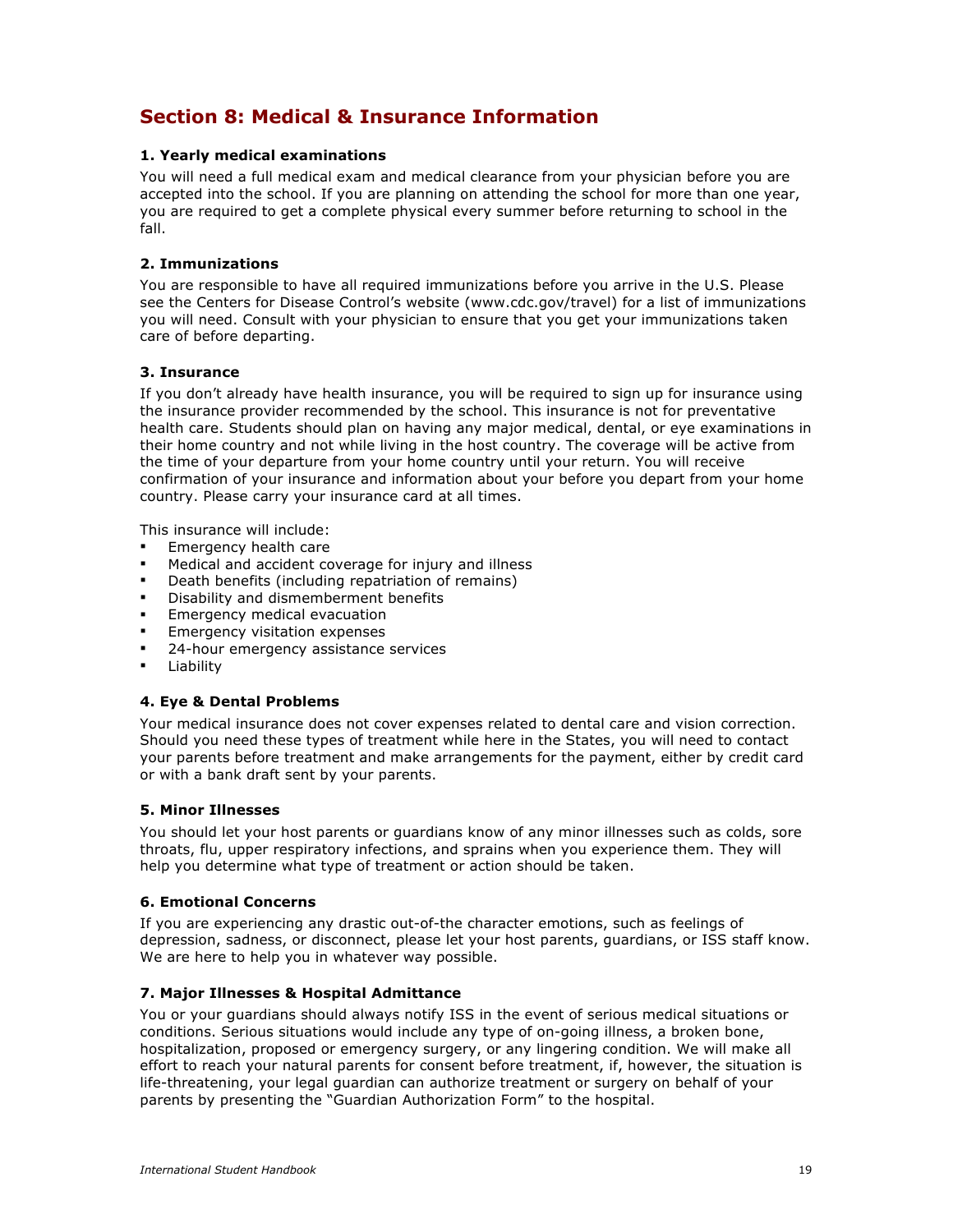## **Section 9: Financial Issues**

### **[Your host family's responsibilities]**

\*Please note that this arrangement will not be the same if you are living with relatives or family friends and have made your own arrangements.

- Meals: Your host family will provide 3 meals a day on non-school days, 2 meals on school days.
- Outings: You should not assume your host family will pay for a special outing. If you are not sure, ask.
- General use of house shared items such as toilet paper, laundry detergent, cleaners, etc. If you wish to have something else besides what the host family already has, you are responsible to pay for that (ex. a preferred shampoo brand).

## **[Your responsibilities]**

#### **1. Budget**

Before you depart, it is very important to sit down with your parents and discuss a budget. Items that will be your financial responsibility and are important to include in your budget:

- All program fees, school tuition, fees, school supplies, and uniforms
- Extracurricular fees (if you choose to participate)
- Special school events (ex. Banquets, graduation, yearbooks, and class outings)
- Round-trip international airfare, passport, and visa
- Health, medical, dental, and accident insurance, and any medical expenses not covered by insurance
- Any costs related to the early return to your home country for any reason
- Personal day-to-day expenses such as toiletries, telephone calls, clothes, and recreational activities like trips or special events. (Suggested amount: about \$200 a month)
- Additional costs as circumstances arise

#### **2. Emergency Funds**

Emergency funds should be worked into your budget also. Although we hope that an emergency will not occur, things do come up; therefore, it is best to be prepared. You and your parents should decide how much to set aside for emergencies and when and how to distribute that money to you.

## **3. Shopping**

You will probably have many opportunities to go shopping.

- Personal Items/Clothing: Personal items will be less expensive at stores like Wal-Mart or Target. Your host family will be able to assist with identifying the best places to make these types of purchases.
- Sales Tax: California has a 9.75% sales tax that is added to the purchase price of items bought in California stores. Be aware that the price tags do not reflect this tax; it is added on at the register.

Although most foods are not taxed, some prepared foods (as well as all other items purchased in the supermarket) are. Food served in restaurants is taxed. It is also American custom to leave a tip at a restaurant to thank the wait staff for good service. The tip is usually 10-20% of the total bill. It can be left on the table in cash or added to the total bill if charged.

 Buying Items on Credit: Americans may be known for their love to buy things on credit. Before you buy on credit, or "charge it," make sure you understand the interest charges and all terms of the charge agreement. Charge accounts use plastic charge cards and allow you to purchase merchandise and then pay for it later. If the bill is paid in full within 30 days, then there is usually no interest charge. If the entire bill is not paid every month, then interest will be charged on the remaining balance of your account.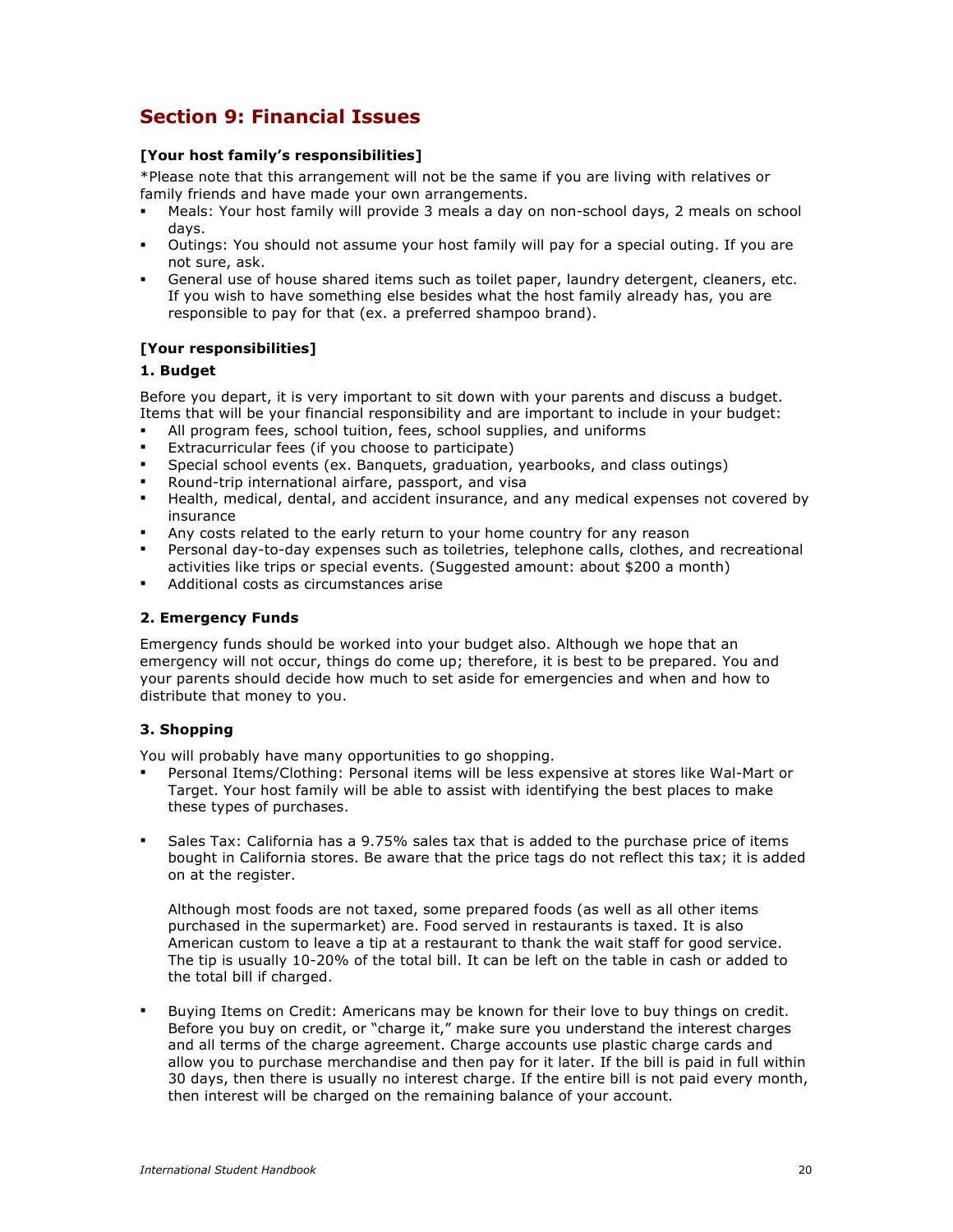## **Section 10: Banking Information**

### **Banking Information**

There are different kinds of bank accounts. The most common are: *Savings Account:* 

- Your money earns interest, but there may be a fee for frequent withdrawals. Some banks charge a monthly fee if the balance in the account is below a specified amount.
- It is used to deposit money for safekeeping over a long period of time.

#### *Checking Account:*

- Designed to hold your money safely in a bank, but allow you to spend it as you wish.
- Some earn interest and have restrictions on the number of checks you can write.
- Most have minimum balances required and penalties for going below that amount.
- After opening a checking account, you will receive an account number and personalized checks, which will be charged, to your account.
- Checks may be written for cash or directly to a business to pay bills or services. You will need identification such as a driver's license or California ID card to cash checks.

#### **Bank Services**

Most banks will provide the following basic services as well as several other special services. Before opening an account, ask the bank about the services it provides:

- *Bank Statements* Printed record of your account activity sent monthly from the bank.
- *Automated Teller Machine Cards (ATM Cards)* A plastic card issued by the bank that allows for immediate cash withdrawals from either checking or savings accounts 24 hours a day at special banking machines called automated tellers (ATMs) (Personal Identification Number (PIN) required).
- *Wiring Service for Money* Enables long-distance electronic transfer of funds.
- *Foreign Currency Exchange -* Amount of foreign currency that may be traded for U.S. currency.
- *Check cashing -* Withdrawal of funds from your account by writing a check in exchange for cash.

## **Banking Terms Defined**

- *Balance* The current amount of money you have in your bank account. This term is also used to refer to the process of reconciling the checks you have written to the bank statement.
- *Insufficient Funds/Overdraft* Occurs when a check has been written, but you do not have enough money in your account to cover it. There are charges of \$20-25 per check for this. Also, it becomes part of your legal record.
- *Direct Deposit* Funds are deposited electronically into your account by another institution.
- *Bank Teller* Employee of a bank that handles the exchange of money.
- *Service Charge* These are monthly fees the bank withdraws from your account for maintaining it.
- *Interest Earned* The bank pays you a percentage of your account for keeping your money in the institution.
- *Interest Paid* The amount the bank charges you for borrowing money from them (see "loan").
- *Debit* A withdrawal of funds from a bank*.*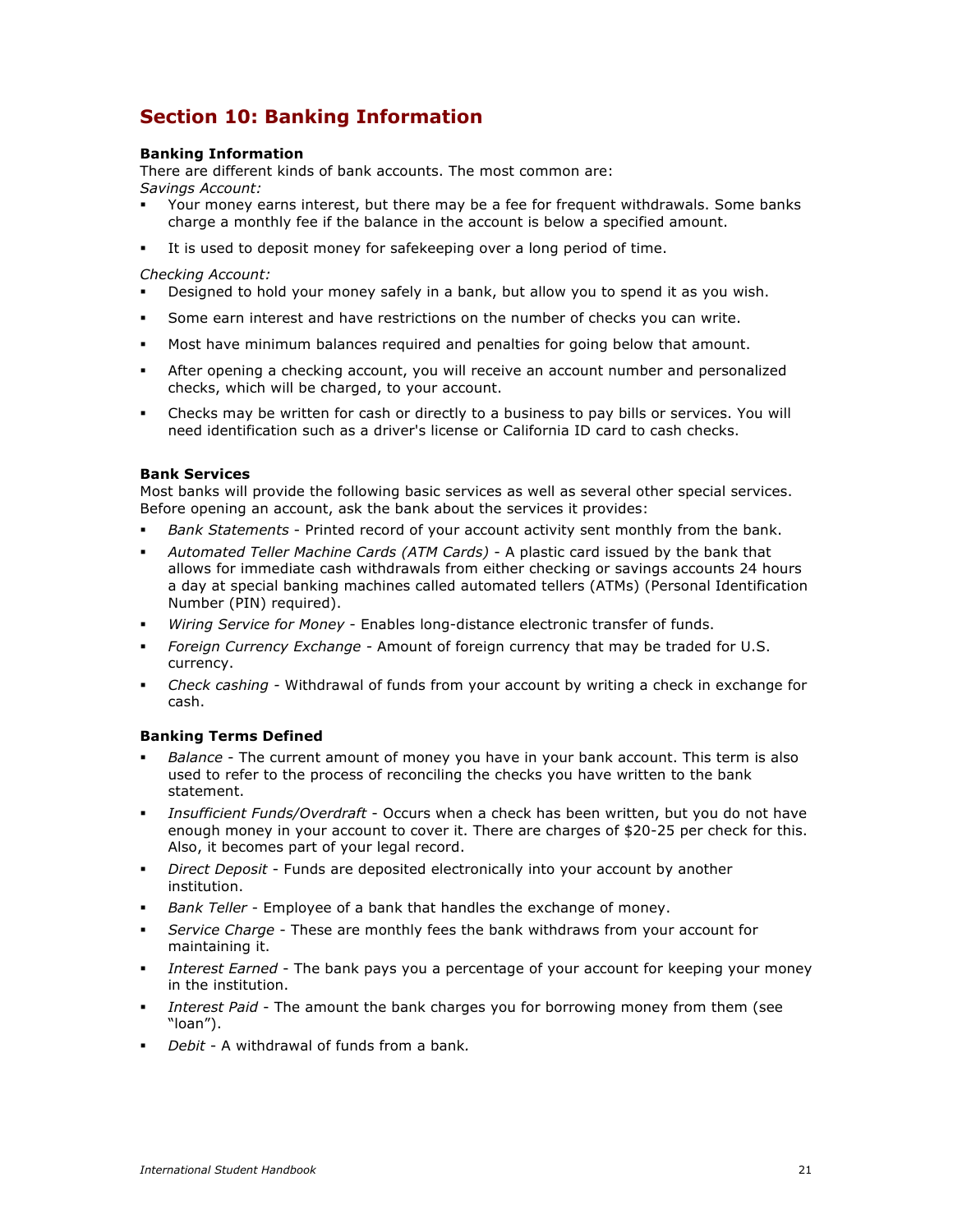## **Section 11: Host Family Life**

#### **Family Involvement**

Your host family is now your second family! You should plan to become a part of your host family in all areas - including joining in family activities, conversing regularly with them, helping with chores, and contributing to the family. Just as in your family of origin, there needs to be order in your host family.

### **Family Rules**

While you are living with your host family, you will be treated as part of their family. This includes obeying all house rules just like you were another one of their children. House rules include, but are not limited to: doing daily chores, obeying curfew times, how to treat other people, etc.

- Computer Usage: Although you will have your own laptop with which to do school work, you may not be able to access the Internet on your computer at your host parents' home. Therefore it maybe necessary to use their computer to check email, use Skype, etc. If your host parents let you use their computer, you must remember to be courteous of how much time you are on the computer. The same rule applies to the use of your host family's Internet and broadband access.
- Phone Usage: Please discuss with your host parents the rules regarding using the phone to make local and long distant calls. You will need to keep track of how long you talk and reimburse your host family accordingly. You may also consider purchasing a cell phone that can make international calls to avoid having to use the home phone. Please keep in mind the amount of time your spend on the phone (or online) with friends and family back home. While it is good to keep in contact with them, being in constant communication not only make the transition more difficult, it also takes away time from being with your host family and your studies. It is a good idea to limit the amount of time you spend communicating home to not more than once every 1 or 2 weeks.

## **Transportation**

**1. Daily Transportation:** Your host family will usually provide transportation to and from activities. For school, some may have you take the school bus or they may drive you themselves. If you need transportation to a special activity, please be considerate of your host parents' schedules. Ask them 2-3 weeks before the event so that they can fit it into their schedules or give you time to work out an alternative transportation mode together, such as transportation from a friend's parent or public transportation. Please remember to get permission before being transported by others.

**2. Public Transportation:** While public transportation in the United States may not be as extensive as what you are use to in your home country, we do have several options in the Bay Area that you may want to utilize.

- Buses: Check http://www.actransit.org/ for the nearest bus lines.
- BART: (Bay Area Rapid Transport) http://www.bart.gov/
- Taxis: Taxis are not as commonly used in the Bay Area as they are in other parts of the country and world. If you need a taxi to go somewhere, you will need to call for one.

**3. Driver's License:** In the U.S., all drivers must have a driver's license. Although, young people may get their license at age 16, ISS has certain policies in order to ensure safety and educational standing with our students. Please see the ISS Driver's License policy if you are interested in obtaining your license.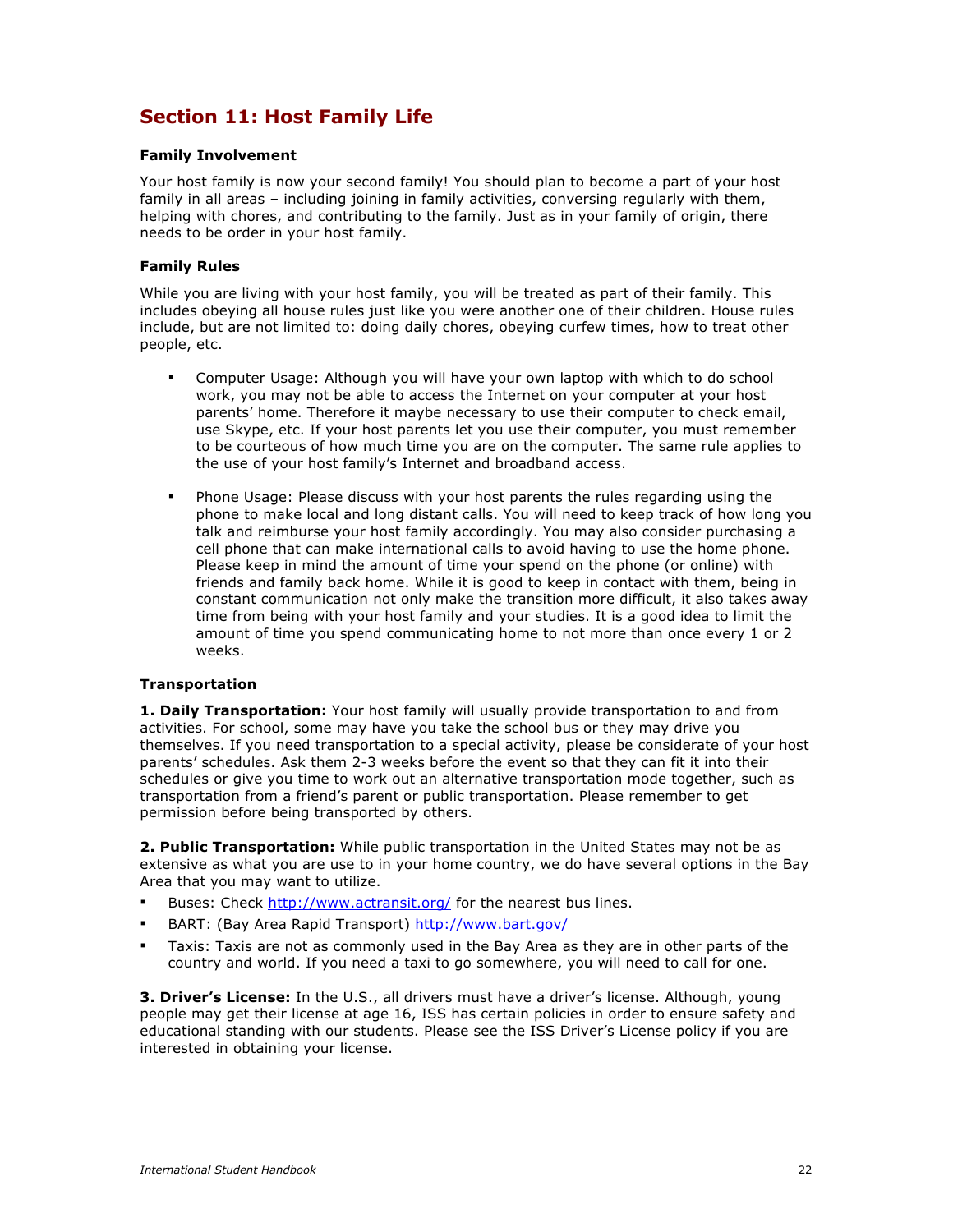#### **Visits by your family and friends**

- We ask that your friends or family not visit you during your first semester so that you have time to fully adjust to your new environment. Typically, visits may be arranged only in the last quarter of the program in order to make sure that you have had time to fully adjust to your new environment. Entertaining visitors from home early in your program will interfere with your normal adjustment process.
- Visits must take place during your school breaks when you are home from school, because friends and family will not be allowed to attend school with you.
- Visits are not allowed during the major holidays in order to be considerate to your host family, who may be traveling or may be hosting other visitors at those times.
- Visitors cannot stay with you at your host family's or guardian's house.
- Since visits can be disruptive to your schedule and studies, we ask that visits from relatives or friends not last more than 3-4 days.

## **Cultural Learning**

Living with a new family will give you many insights to how Americans think and act. This is an ideal time for you to do some cultural learning as you compare your culture to American culture. Remember that just because one culture does something a certain way, does not make it better, just different.

#### **Changing Host Families**

Changing families in the middle of the school year is generally not allowed. If problems arise, every effort is made to resolve the situation. There are only a few reasons for changing families mid-year, including:

- [Unavoidable Problems] Your host family may no longer be able to host you because of a move, serious financial difficulties, a death, or another significant change in the family.
- [Irresolvable Problems] An irresolvable problem between you and your host family may develop because of cases of harassment, abuse, neglect, or extreme discipline issues. If you experience difficulties with your host family, please have an honest and open conversation with them to see if it can be resolved. If you are not comfortable discussing it with them, please come talk to an ISS staff member. In case of harassment or abuse, please notify ISS immediately.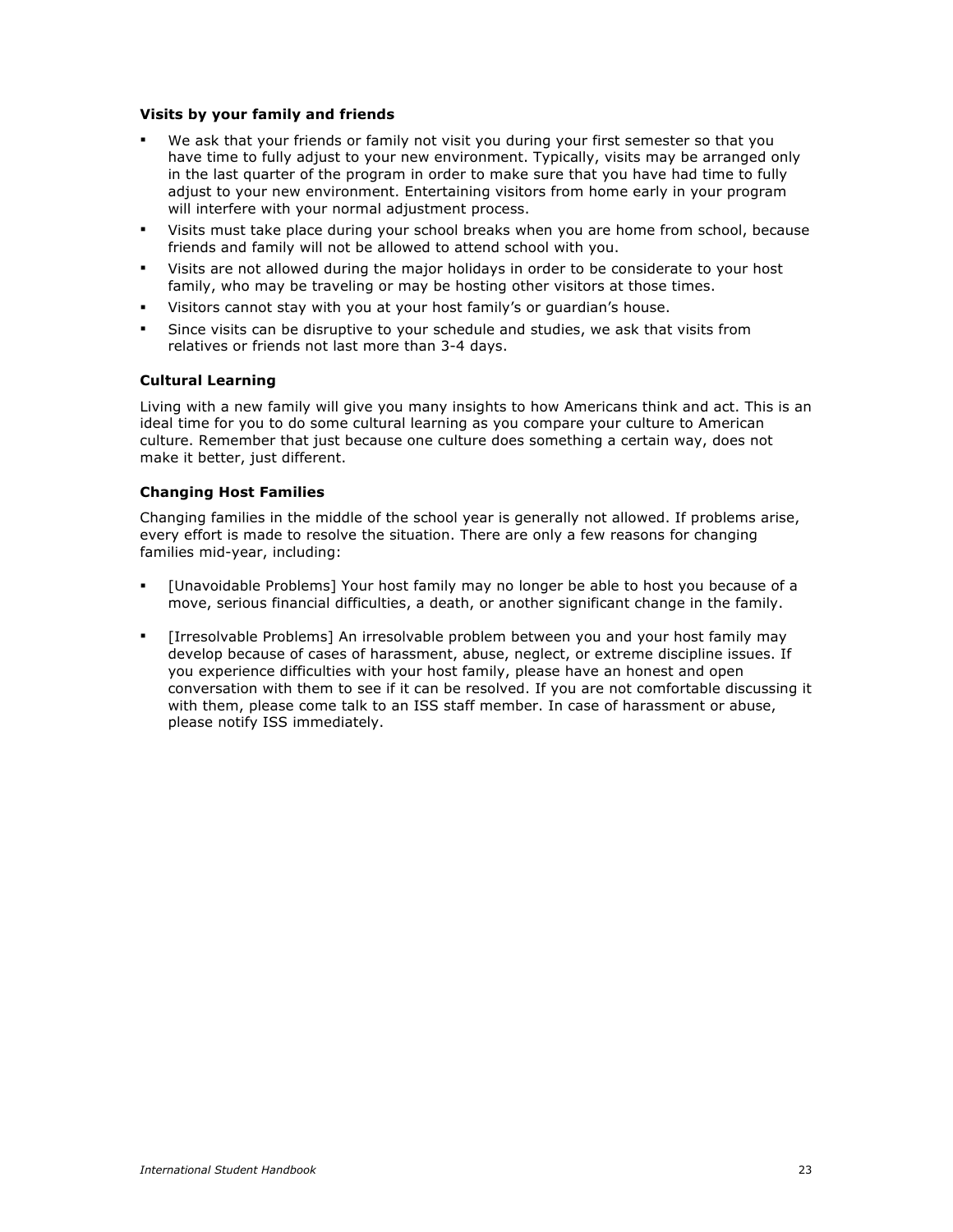## **Section 12: Social Life**

## **School Involvement**

### **Why get involved?**

Getting involved is important for many reasons.

- It will help you adjust to the culture and life in America.
- It will help you make friends, and more importantly, being involved in extracurricular activities looks good on college entrance applications.
- It will show your hosts that you desire to be involved in CCS.
- It will be a great way for you to have fun during your time in America!

#### **How to get involved?**

School involvement will mean not only participating as an academic student in the classroom and completing homework assignments; it will mean participating in other aspects of school life as well. For instance:

- Participate in a school play
- Join the school choir
- Go on class field trips
- **Show school pride during spirit week**
- Become a part of our student body council

#### **Volunteering**

There may be many volunteer opportunities at your school. Choose a few of these school activities to be involved in. Choose activities that match your gifts, talents, but also consider activities that you would never have done at home.

- Lion's Club
- Community service projects, food drives for the needy, cleaning public parks, etc.
- **Help with school functions**
- If you play a musical instrument, volunteer to play for school chapels

#### **Social Life**

#### **Friendship**

U.S. High School students view their high school years as a time for socializing as well as a time for studying. Therefore, they see many situations to make friends and often express a friendly manner, by smiling, saying "hello" or "hi," and chatting. Despite this outward friendliness, U.S. citizens do not make close friends quickly, and generally only have three or four intimate friends and many acquaintances. Do not feel unwelcome if a U.S. citizen is slow to show you deep friendship; this is something that may take more time than you are used to.

Although we do not physically touch each other as much as people from other countries do, we are also a hug and a touch oriented society. Therefore, do not be surprised if new acquaintances touch your arm, shoulder, or back in greeting or saying good-bye. You will also see what you may consider to be private expressions of affection carried out in public: for example, kissing, holding hands, or hugging.

#### **Dating**

Although dating one on one is something you will not be allowed to do unless you are 16 and have both your natural parents permission (in writing) and your host family's permission, there are many group activities you are encouraged to be involved in to make friends with people of both genders.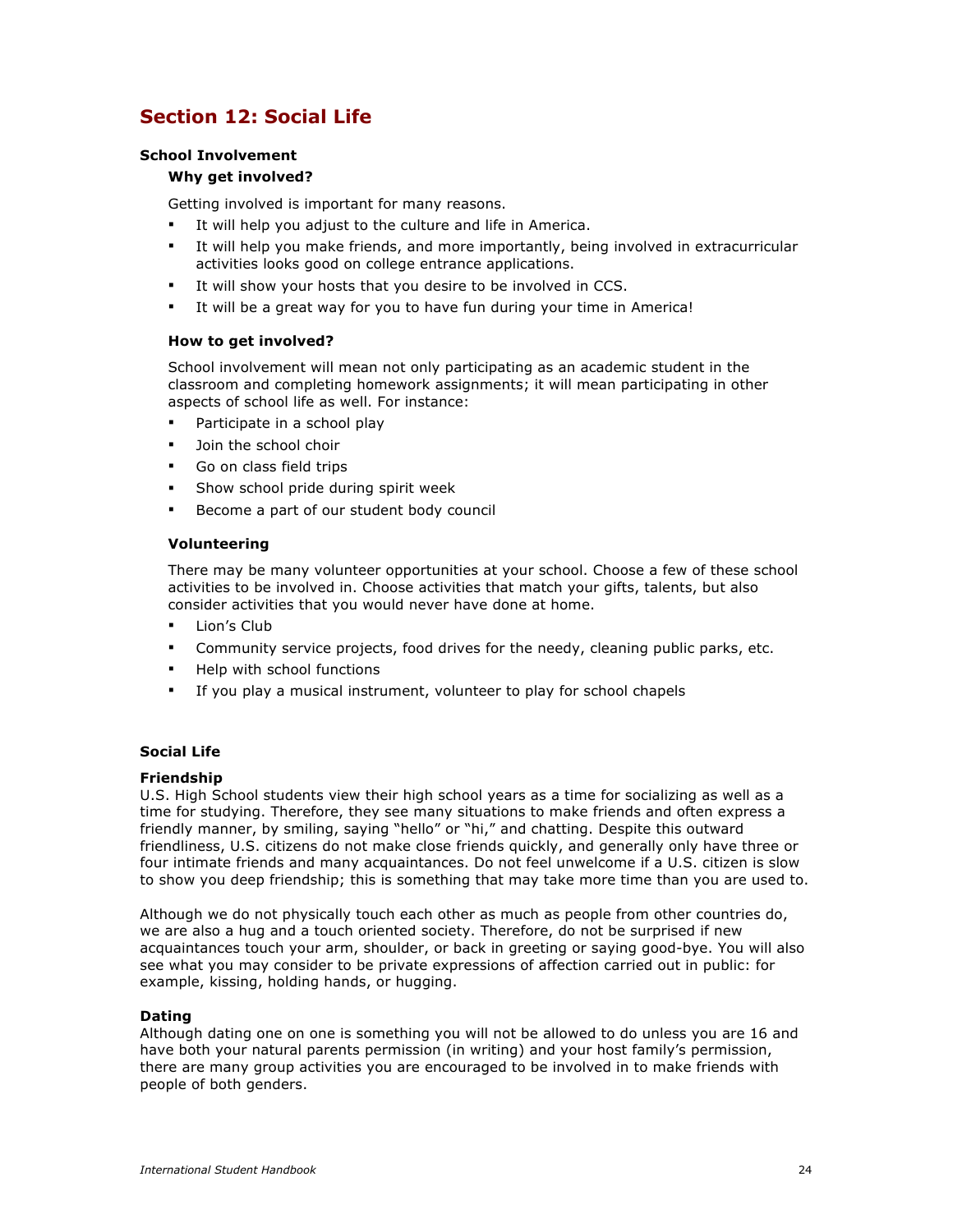## **Section 13: School Culture**

#### **Cultural Differences in the Classroom**

In many cultures, there is a great difference in status between students and teachers. Students show their respect for their teachers by listening quietly. They do not question what the teacher says. In the United States, it is quite acceptable for students to ask questions and to engage in discussions with the teacher. This is not disrespectful. In fact, teachers view participation in class discussions as a sign of interest in the subject matter.

#### **Things to Note**

- If you have a problem with the material presented in class, do not hesitate to see the teacher after class and ask for help. Even if you do not have a problem, it is a good idea to make an effort to get to know your teachers. It gives both of you a chance to get to know each other.
- Your teacher will specify "due dates" for various assignments. These dates are quite firm, and you must hand in your assignment by that date in order to get full credit. If you know that you cannot meet a deadline for an important reason, contact your teacher ahead of time and try to work out an arrangement that is mutually agreeable.
- The most important thing you can do to improve your level of success in the classroom is to improve your English skills. *Your English will not improve if the only people you talk to outside the classroom speak your native language.* You have to speak to Americans whenever possible, watch television, listen to the radio, and read newspapers and magazines. Interacting with U.S. culture will greatly enhance your ability to understand your colleagues and teachers on the academic level.

#### **Values in American Education**

The following values greatly affect the American academic environment:

- Active classroom participation is expected.
- Time pressure is high, and time management is an important skill to develop.
- Critical thinking must be developed.
- Independent thinking is highly valued.
- Presenting ideas articulately in class is expected.
- Assignments (reading, writing, homework, tests) are numerous.
- Competition is a normal part of most students' thinking.
- Achievement and hard work are highly valued: the finished product is most important.
- Equality all students should be treated equally.
- Informality is normal.
- Direct and straightforward communication is expected.
- Friendship is usually based on doing things in common sports, studying etc.
- Combining theory and practice the practical application of ideas is emphasized.
- Problem solving orientation "If it's broken, we ought to be able to fix it."
- The scientific method and the use of logical proof are emphasized academically.

#### **Sports**

You may be eligible to participate in school sports. See the CCS Sports Manual for details.

#### **Graduation**

Attendance at CCS does not guarantee that you can graduate and receive a diploma from CCS. In general, if you attend CCS for only one year, you will not fulfill its graduation requirements. Frequently, classes and credit from your school at home do not transfer directly over as classes and credits that are required for graduation from CCS. However, if you choose to attend CCS for consecutive years, it is more likely that you will be able to meet graduation requirements. If you desire to graduate from CCS, and it is possible to do so, you need to find out this information as early as possible so that CCS and our college counselor can help facilitate the process.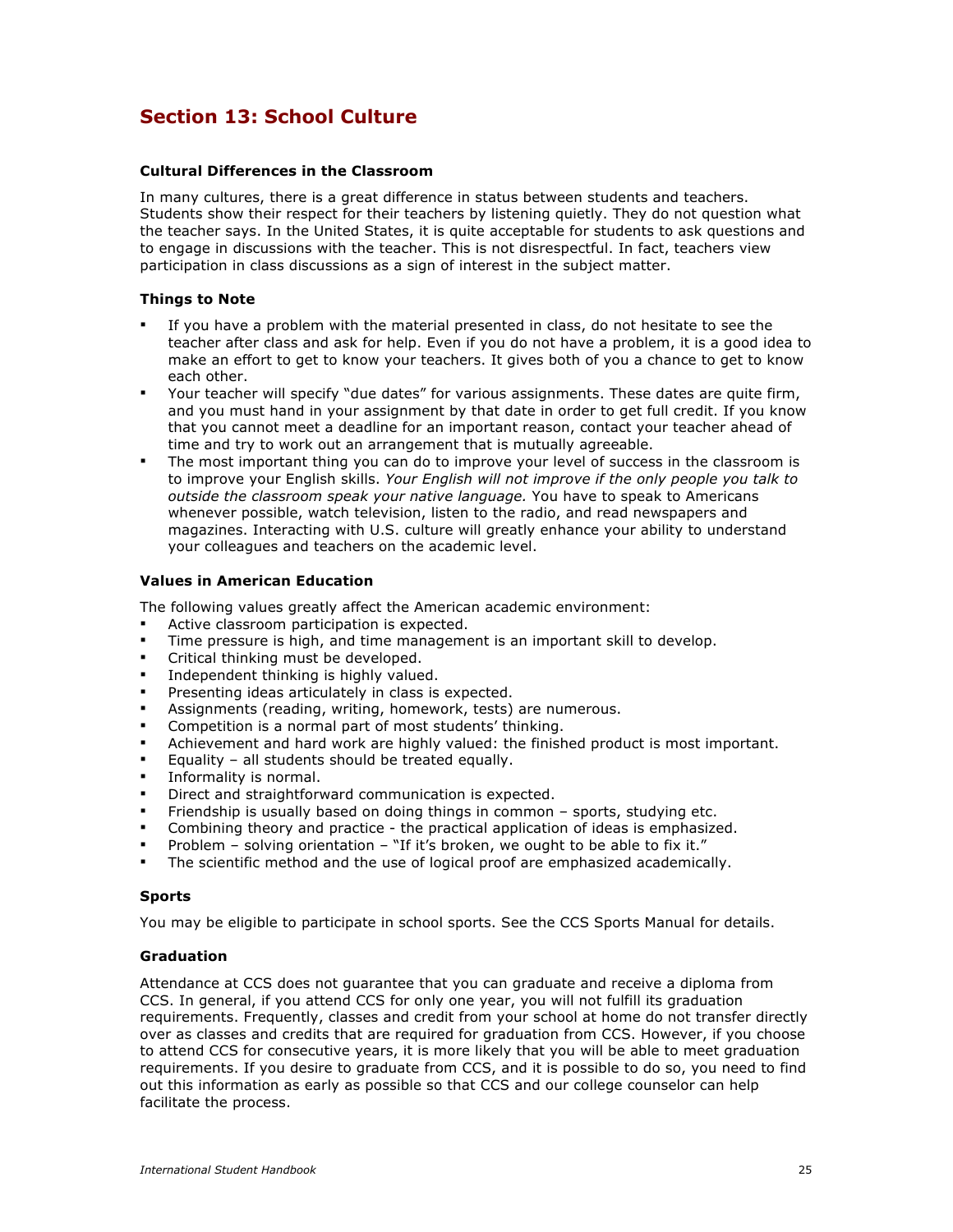## **Section 14: Academic Integrity**

### **Academic Integrity**

In the United States, education institutions are very concerned with maintaining strict standards of behavior when it comes to learning. Students are expected to have a real interest in their education. It is okay for students to seek help when having trouble with studying or homework, but to have others do all or some of their work for them is not acceptable. Also, students may choose to copy the work of others in an effort to save time or effort. These are all serious violations of school standards of academic integrity. Even knowing about a violation and not reporting it to your teacher is a violation.

## **Importance of Academic Integrity**

Academic integrity is just as important as any other aspect of your life as an international student. Many countries maintain standards of academic integrity that are different than those in the United States. As one of the leading nations for research, here it is important to know and follow the standards used in the U.S.

As international students, academic integrity violations may have more serious results for you than for other students. Failure to follow academic integrity guidelines may result in expulsion from school, or even difficulties with your legal immigration status.

#### **Types of Academic Misconduct**

Here are several common types of academic misconduct that you should be aware of are:

- Cheating Intentionally using or attempting to use unauthorized materials, information, notes, study aids or other devices or materials in any academic exercise.
- Fabrication Making up data or results, and recording or reporting them, submitting fabricated documents.
- Falsification Manipulating research materials, equipment, or processes, or changing or omitting data or results such that the research is not accurately represented in the research record.
- Multiple Submissions Submitting substantial portions of the same work (including oral reports) for credit more than once without authorization from the instructor of the class for which the student submits the work.
- Complicity Intentionally or knowingly helping, or attempting to help, another to commit an act of academic dishonesty.
- Plagiarism The appropriation of another person's ideas, processes, results, or words without giving appropriate credit.

#### **Preventing Academic Misconduct**

To avoid the hassles and embarrassment of being accused of academic misconduct, familiarize yourself with the available resources for proper studying, researching, and writing. Your teachers can give you more guidance in this area.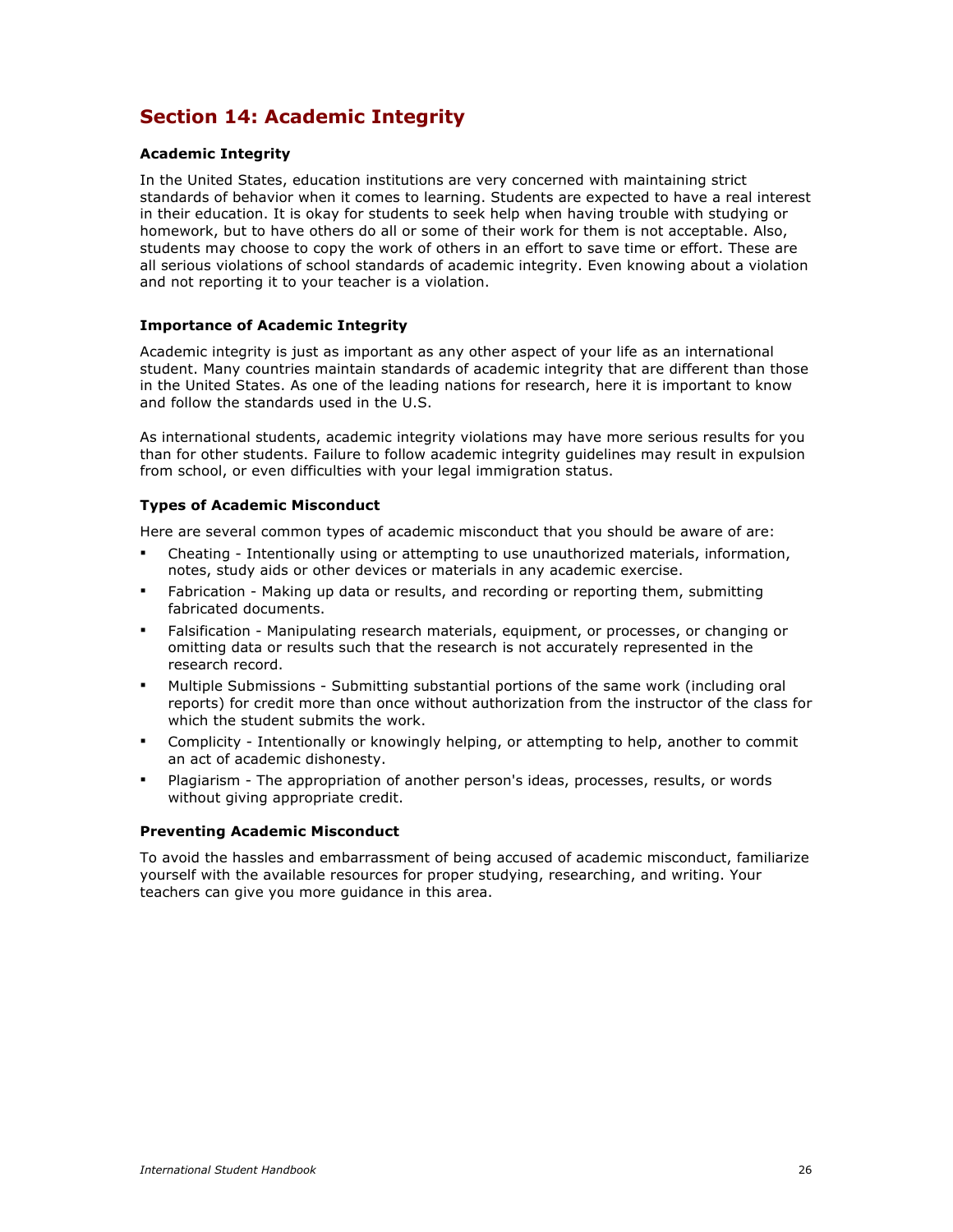## **Section 15: Community Life**

### **Community Involvement**

Besides getting involved with your host family/guardian and school, another important way to experience life in America is to get involved with the community. There are many fun ways to do that!

- Visit local tourist attractions with your guardian or with new friends
- **Take a walk in a local park**
- **•** Volunteer at community events
- Go to the local library
- Attend a local faire or festival (most cities have a calendar of community events on their websites)
- Meet your new neighbors

#### **Religion & Church**

The United States has a very diverse religious culture. There are many religions co-existing together. You may have very different religious beliefs and practices than your host family or even people at school. It is important to remember to be tolerant and accepting of other religions and those that practice them.

In addition, keep in mind that the people around you may not know a lot about the religion that you may practice, so be patient and understanding of them. If you would like to attend services for your religion that differ from your host family's, please discuss with them how transportation arrangements may be made for you to do so.

However, you are encouraged to attend church with your host family/guardian, as this is an integral part of American Culture. You will meet new people as you take part in churchsponsored activities. Many churches have youth group meetings, activities, and special events geared toward your age group. Participation will allow you to see another aspect of American culture and will expose you to new people and experiences.

#### **Occasional Employment**

Although international students cannot get full-time or part-time jobs because of their visas, occasional short-term employment is permitted. Jobs such as babysitting or yard work fall under this category.

#### **News & Information**

Now that you have lived in another country other than your own, you are more globally aware than others who have not. It is important to continue your global awareness and know what is going on in the world. There are several great ways to do that, including utilizing the numerous sources for international news on cable television and the Internet.

- **MSNBC**
- CNN, Bloomsburg and Fox News Channel provide 24-hour news service
- International Channel shows news and other programs broadcasted from other countries. You may be able to view the same programs being broadcast in your home country, in your own language.
- Numerous publications are found on the Internet.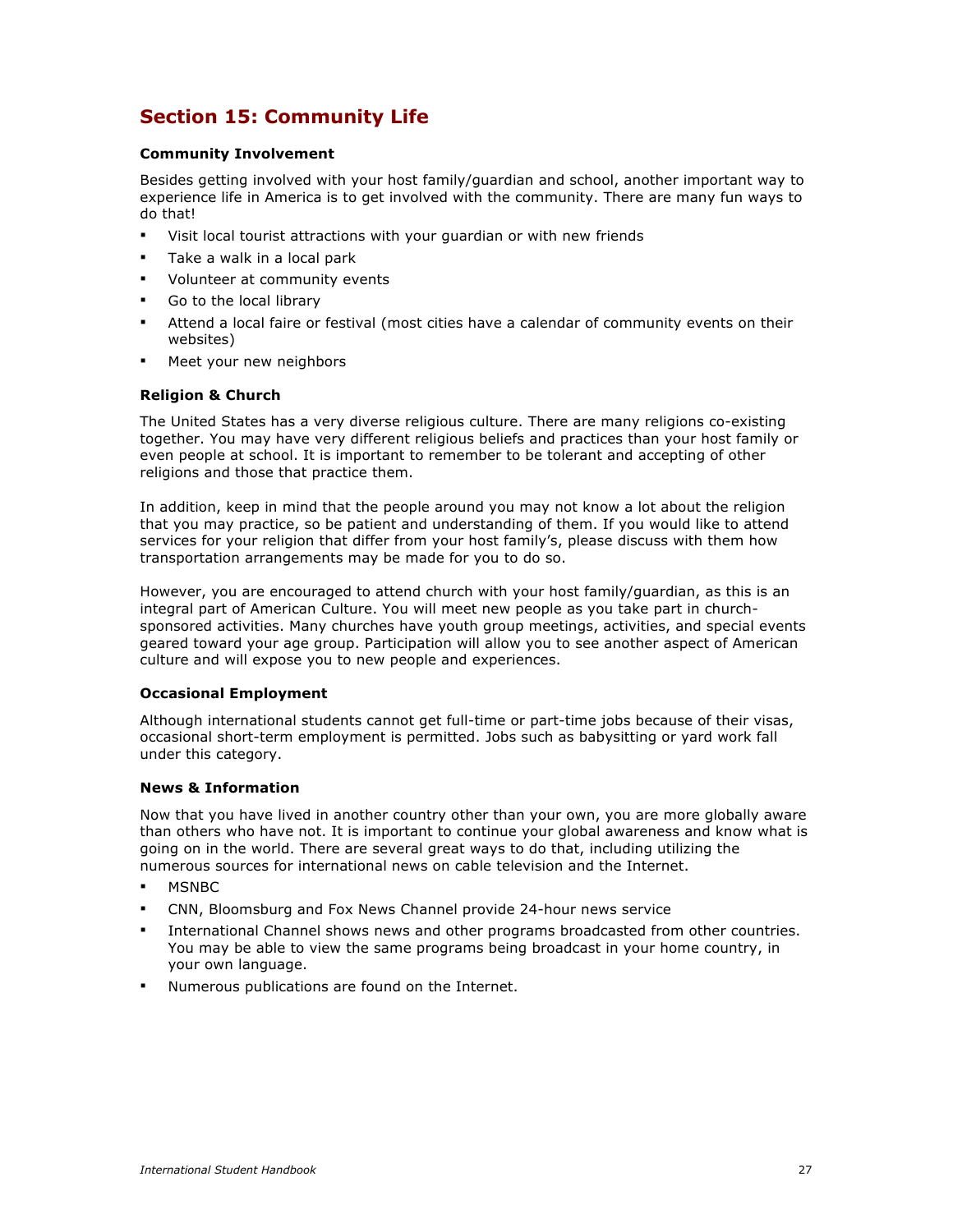## **Section 16: Emergencies**

### **In an Emergency**

#### **What is an Emergency?**

- An emergency is a sudden or unforeseen crisis (usually involving danger) that requires immediate action. An emergency is also a situation, which poses an immediate risk to health, life, property or environment. Most emergencies require urgent intervention to prevent a worsening of the situation, although in some situations, this may not be possible.
- Any serious medical problem (chest pain, seizure, bleeding)
- Any type of fire (business, car, building)
- Any life-threatening situations (fights, people with weapons, etc.)

## **What is 911?**

The United States has decided to use the telephone number 911 for emergency response services. This number may be dialed for free from any telephone when an emergency response is required. 911 is the number to dial for the fastest possible emergency response when you need emergency POLICE, FIRE or MEDICAL ASSISTANCE in a life or death situation.

#### **When to call 911?**

You should call 911 in any of the following situations:

- To report something which requires a police officer to come (such as someone being attacked or someone being robbed)
- To get an ambulance for emergency medical help
- **To report a fire**
- To report a crime in progress
- To report unusual or criminal activity (e.g. alarms, gun shots fired, shouts for help, sounds of glass breaking, unfamiliar persons carrying items from a house).
- When you are not sure, call & let trained personnel decide
- Be familiar with your area. 911 can't help if you don't know where you are.
- Always listen to the Dispatcher and remain on the line until told to hang up. The operator may need more information or to give you further instructions.
- NEVER intervene in a crime in progress.
- Do not dial 911 and hang-up before speaking to 911. If you do, you will be called back and a police car may be sent to your home.

#### **Remember: If you become a victim, remain calm, comply with their demands, be attentive to details, and call 911 as soon as it is safe to do so. Dial 911 when off campus or using a cell phone.**

#### **Abuse & Harassment**

Abuse and harassment are very real and serious issues. Your safety and security are our highest priority, so we want to do everything possible to ensure that your experience is free of abuse and harassment. One thing that we will do is to thoroughly screen your host family to ensure that you are placed in a loving and healthy environment. We will also be available to you in case problems do arise.

If harassment happens:

- Call the police immediately to report the crime. Try to remember as much as possible about the person/people, the vehicle, and the location. If you are in immediate danger dial the emergency number.
- If you do not report the crime, police authorities cannot prevent future occurrences.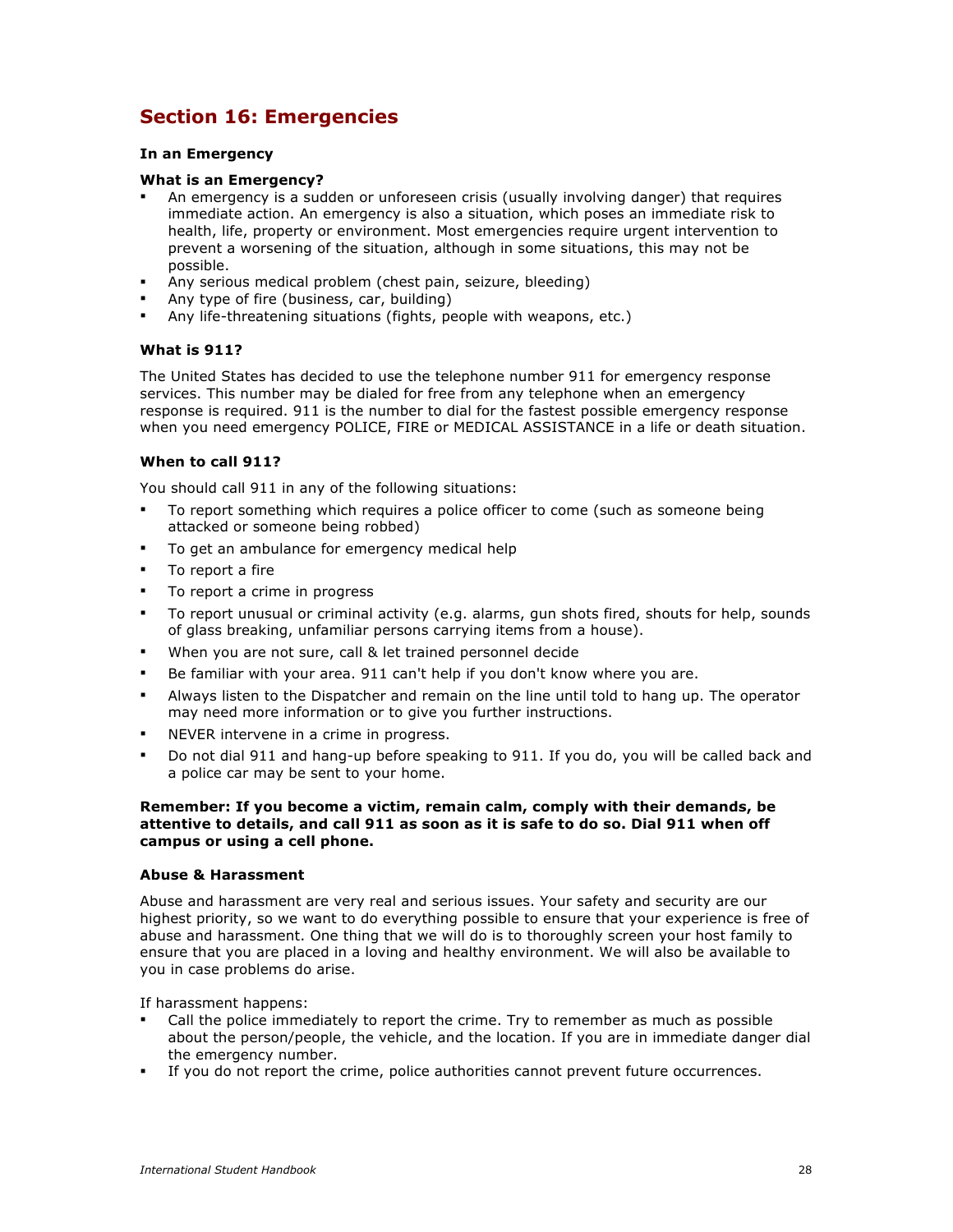## **Section 17: Safety**

## **At Home**

- Check with your Host Parents/Guardians to determine if your personal belongings are covered under their policy against perils such as fire, theft, or vandalism.
- Ask you guardians to help you familiarize yourself with household appliances and make sure that you know how to properly use and take care of them.
- Ask you guardians to keep emergency numbers easy to reach so that you have them nearby and readily accessible.
- Keep doors locked at all times, while you are home or away.
- Keep all the doors and windows locked.
- Before answering the door, check to see who is there. If you do not know who it is, do not open the door for them.

## **In Public Places**

- Do not leave your valuables unattended. Either carry them with you at all times or put them in a locker.
- When carrying a purse, keep it closed and carry it near your body.
- Do not leave personal beverages unattended. If you happen to (even just to use the restroom) get another one.
- Avoid walking alone when it is dark outside. Walk in well-lit areas even if it makes the trip longer.
- Stay alert and be aware of your surroundings at all times. Be attentive of the people around you. If someone is following you, head towards a well lit area with more people.
- If someone in a vehicle talks to you, stay far enough away to avoid being grabbed.
- Always carry a cell phone with you or enough change to make a pay phone call in the event of an emergency.

## **In Your Personal Finances**

- Use caution in giving personal information over the telephone or the Internet.
- Shred documents containing personal information (address, ID numbers, phone number, etc.) before putting them in the trash.
- **Report missing cards promptly.**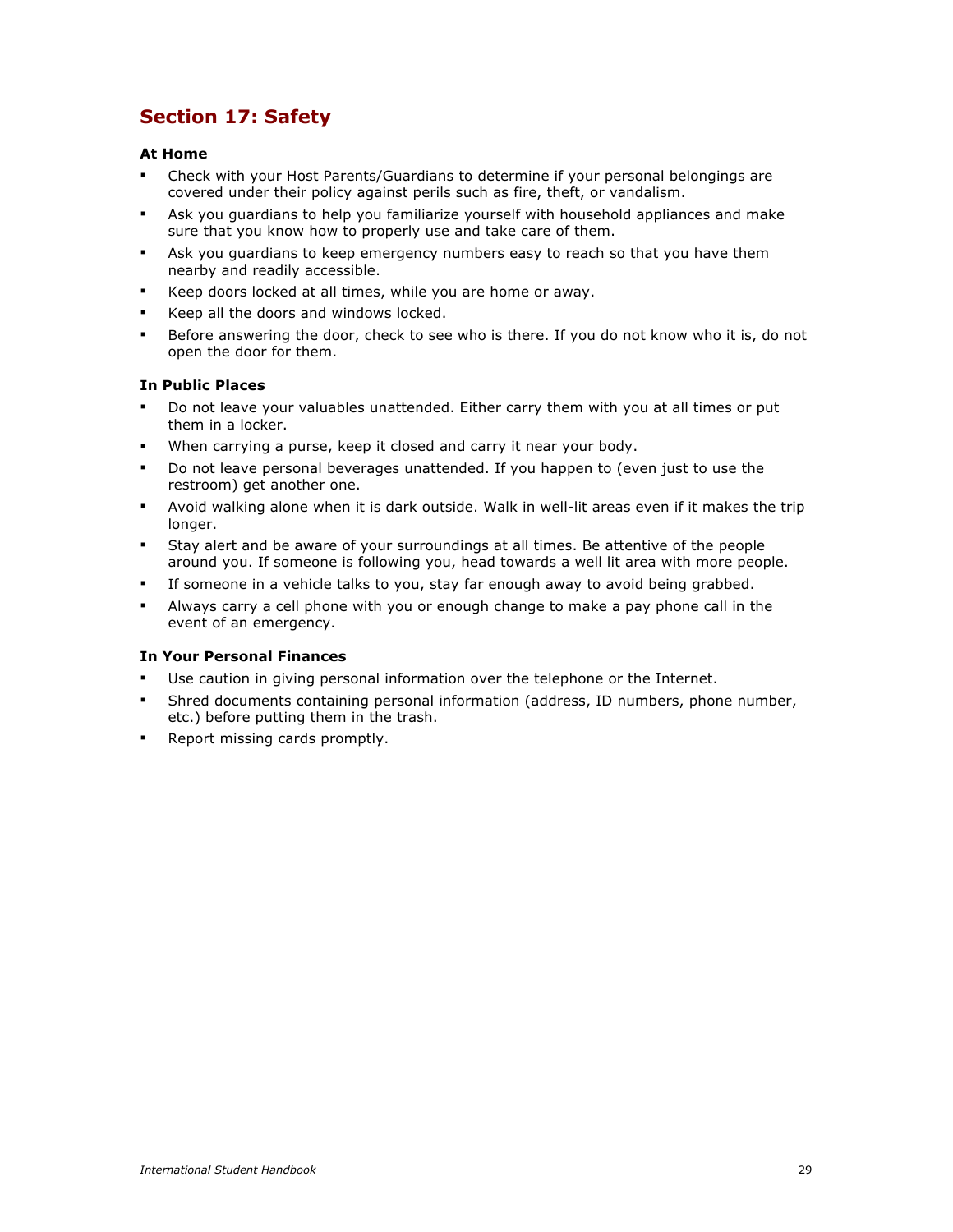## **Section 18: Travel**

## **Domestic Travel**

For day trips with approved organizations or with a friend's family

- You must obtain written permission from your parents and your host parents.
- You must submit written permission from your parents to International Student Services, which includes the dates, times, and places of travel.
- Be aware of all the responsibilities involved in traveling, including the costs that you will be expected to cover.
- You will not be allowed to travel independently.
- Travel should not interfere with normal school attendance. It should take place over weekends or during school holidays.
- When you are traveling with your host family or CCS staff for a program or schoolsponsored trip within the United States, you simply need to ISS staff know the dates and times you will be away and where you will be going, as well as get the appropriate permission slip signed by your host family or dorm parents.

Visits to Relatives or Family Friends

- Because it is important for you have an uninterrupted time of transition into life in America, you will not be granted permission to go visit relatives or friends until you have been in the States for at least 5 months.
- No independent travel will be allowed until you have been in the States for at least 5 months.
- All permissions to travel will be considered on a case-by-case basis by ISS Staff. We reserve the right to deny permission for a visit if we feel you are having adjustment or other support problems, you are struggling to keep up in your classes, or if you have exhibited behavior unsuitable for a CCS student.
- All visits must be approved by ISS staff, your host family/guardian, and your natural parents.

## **International Travel**

For approved trips by ISS staff, host parents/guardians, and natural parents:

- Be sure to check the U.S. government regulations with regards to your visa and appropriate documentation to regain entry into the States. Please remember that just because you have a visa, it does not guarantee you reentry into the States.
- You should check with the school registrar to make sure your visa is current and to make sure your paperwork is in order before you leave the country.
- The school will not be held responsible for getting you in and out of the States.
- As domestic travel, international travel should not interfere with normal school attendance. It should take place during major school holidays (ex. Winter Break).
- You and your parents should consider the risks, costs, and responsibilities involved in traveling internationally.
- You will only be allowed to travel independently if you are going directly back to your home country.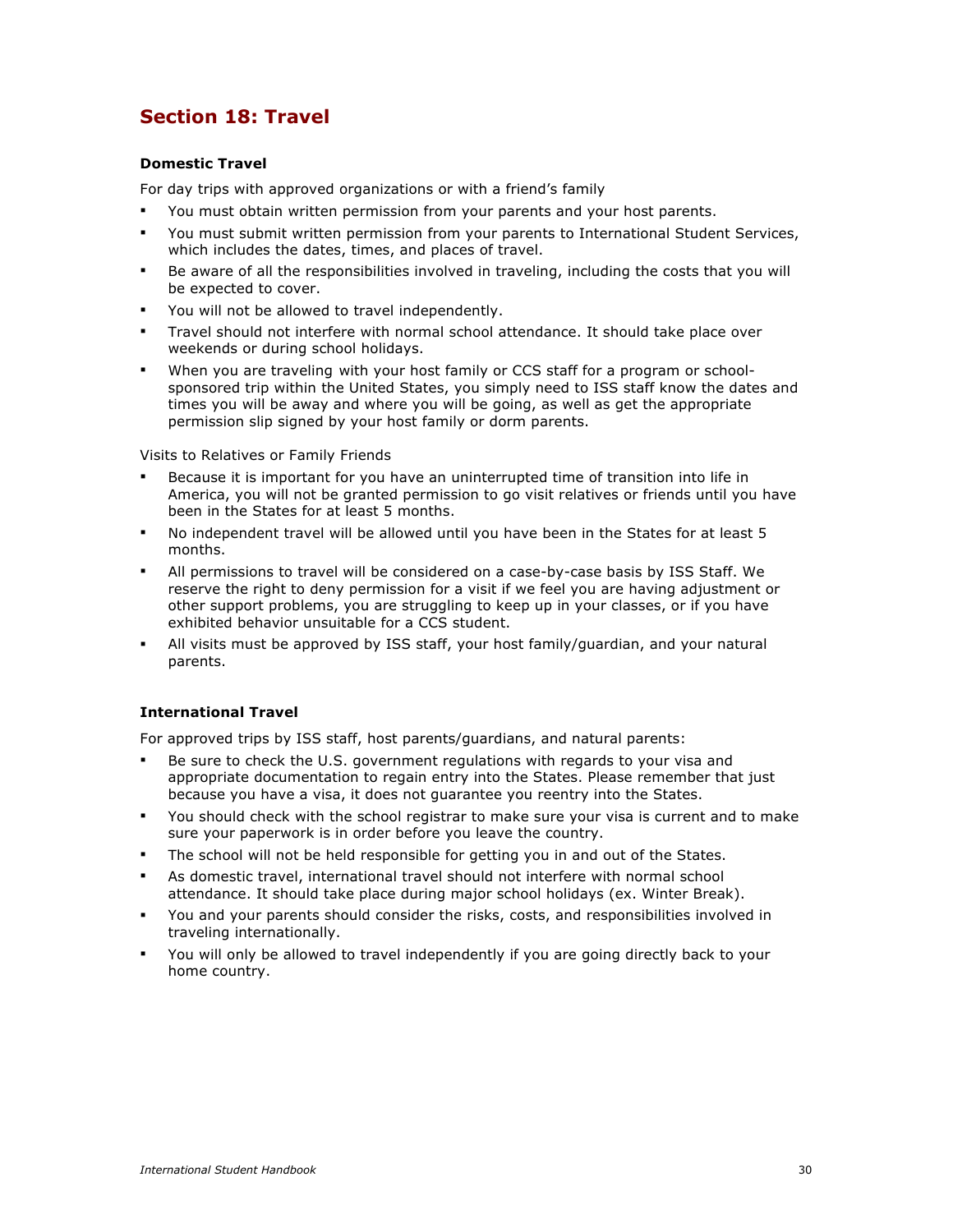## **Section 19: Departure**

### **Goodbyes**

Saying goodbye in the States is just as important as when you left your home country. You will have made many new friends including teachers, fellow students, and your host family.

Some ways to say goodbye well:

- Give little gifts that you brought from home.
- Write thank you notes to teachers, friends, and your host family/guardian to express your gratitude.
- Cook a meal from your home country for your guardians.
- Have lunch with a teacher and tell the teacher about the impact that he or she has had on you during your time at CCS.
- Let people know that you are leaving; do not simply disappear out of their lives. Let them know how they can stay in contact with you.
- You can also invite some to come visit you in your home country.
- Some friends and families may have going-away parties for you; others may say their good-byes more informally and personally.

#### **Packing**

Packing to leave can be a very stressful and emotional process. Since you are more than likely to have much more things to pack up then what you arrived with, you should begin packing at least 2-3 weeks before your actual departure date. If you cannot fit everything into your suitcase, you will need to ship some items home. As courtesy to your guardians, do not leave this to the last minute AND do not leave it for them to ship. Shipping items home is your responsibility.

Please refer to the TSA website www.tsa.gov/travelers/airtravel/index.shtm for details about packing and luggage restrictions.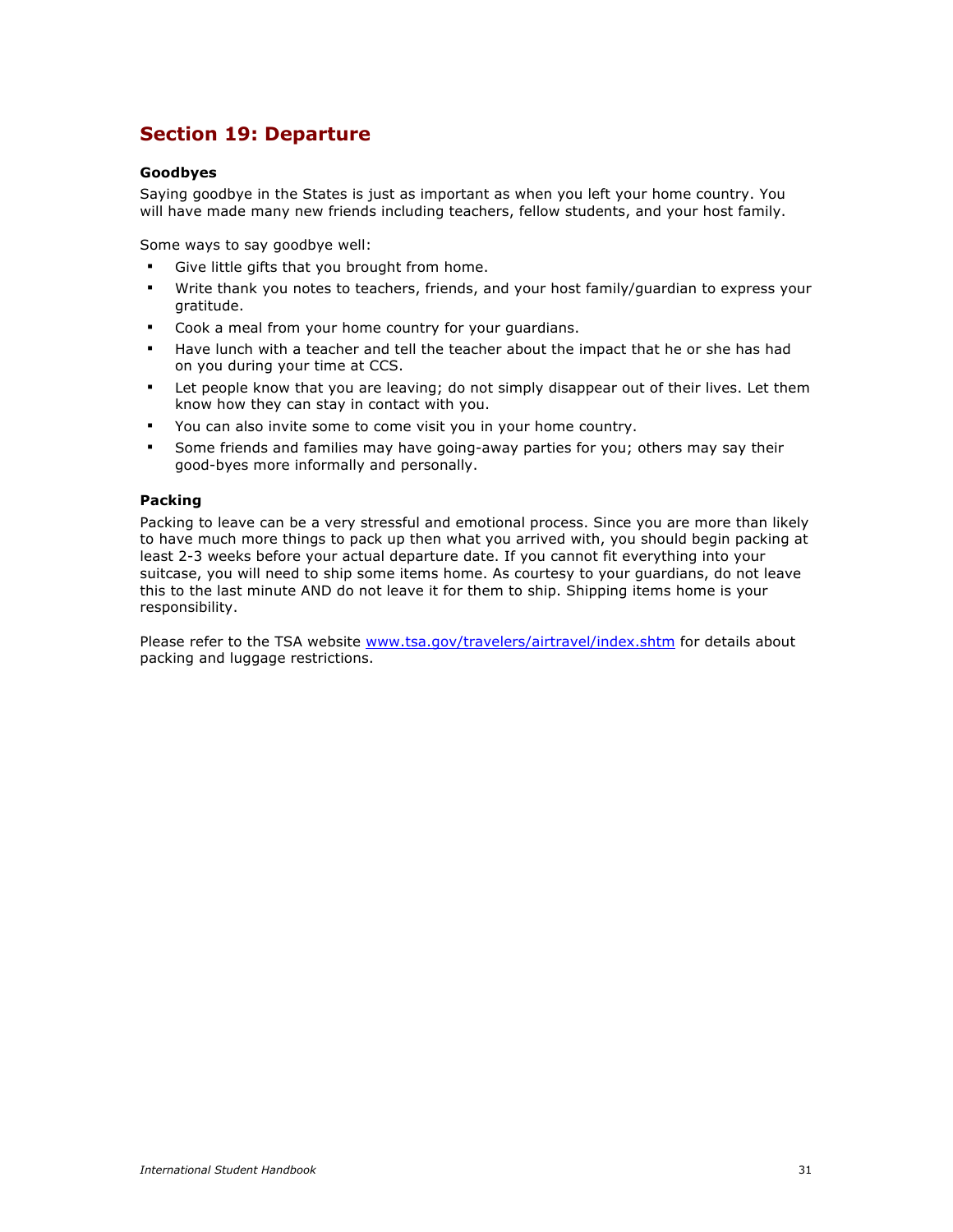## **Section 20: Re-entry**

#### **Re-entry Stress**

#### **Definition**

Re-entry stress is like culture stress in many ways - only in reverse. While culture stress is associated with a sense of disorientation brought on by a new and unfamiliar environment, reentry stress is precipitated by returning to a setting you presume to be familiar, but which in reality is no longer the same.

It is the unexpected nature and subtlety of such change that will cause stress for you. Your once familiar and comfortable environment no longer appears the same. Something definitely has changed. But you don't easily recognize just what has been altered.

Suddenly you find yourself out of phase with your own culture. Your reaction may come in the form of bewilderment, dismay, and disillusionment and perhaps even irritation or anger. Somehow, "things are just not the way they used to be…", "nobody seems to care….", "Nobody really understands…".

#### **Causes**

There are several contributing factors to re-entry stress. One is that you are being caught by surprise - you do not anticipate change and consequently are unprepared to cope. Another factor is value conflict. Your values, once taken for granted and even highly cherished, now seem of lesser significance or of little importance at all. Your way of thinking, your manner and your responses to many situations have been changing. Often these changes are not apparent until you are back in your own culture.

## **Common Symptoms and Effects of Re-entry Stress**

- Disorientation feeling out of place, not fitting in
- **Feelings of loneliness, isolation, or being lost in the crowd**
- Restlessness a desire to "get away" from those who don't seem to understand or care
- Feeling that nobody understands your experience or that nobody cares
- Feeling tired, listless
- Critical attitude toward home country its waste, extravagance, wrong way of doing things, etc.
- Loss of identity just "another cog in a big wheel"
- **EXEDENT** Inability to communicate new ideas, concepts freely
- Feeling of superiority standing aloof from others because of your overseas experience
- Feeling of dissatisfaction
- Defensive in responses
- **Retreat, withdrawal, lack of concern**
- Unnatural, uncomfortable responses to "ordinary" situations
- Confusion over conflicting attitudes and responses
- Rejection of overseas experiences or a desire to forget and not talk about them

#### **How to Cope with Reentry Stress**

- Expect some of the same areas of culture stress as you experienced when you first came to the United States. Allocate time and energy to cope with these.
- Realize the importance of balancing between readjustments and maintaining new values.
- Consciously apply what you've learned about the U.S., the world, and different cultures to your home culture.
- Find a network of people who have been overseas with whom you can discuss the needs of the world and your experiences.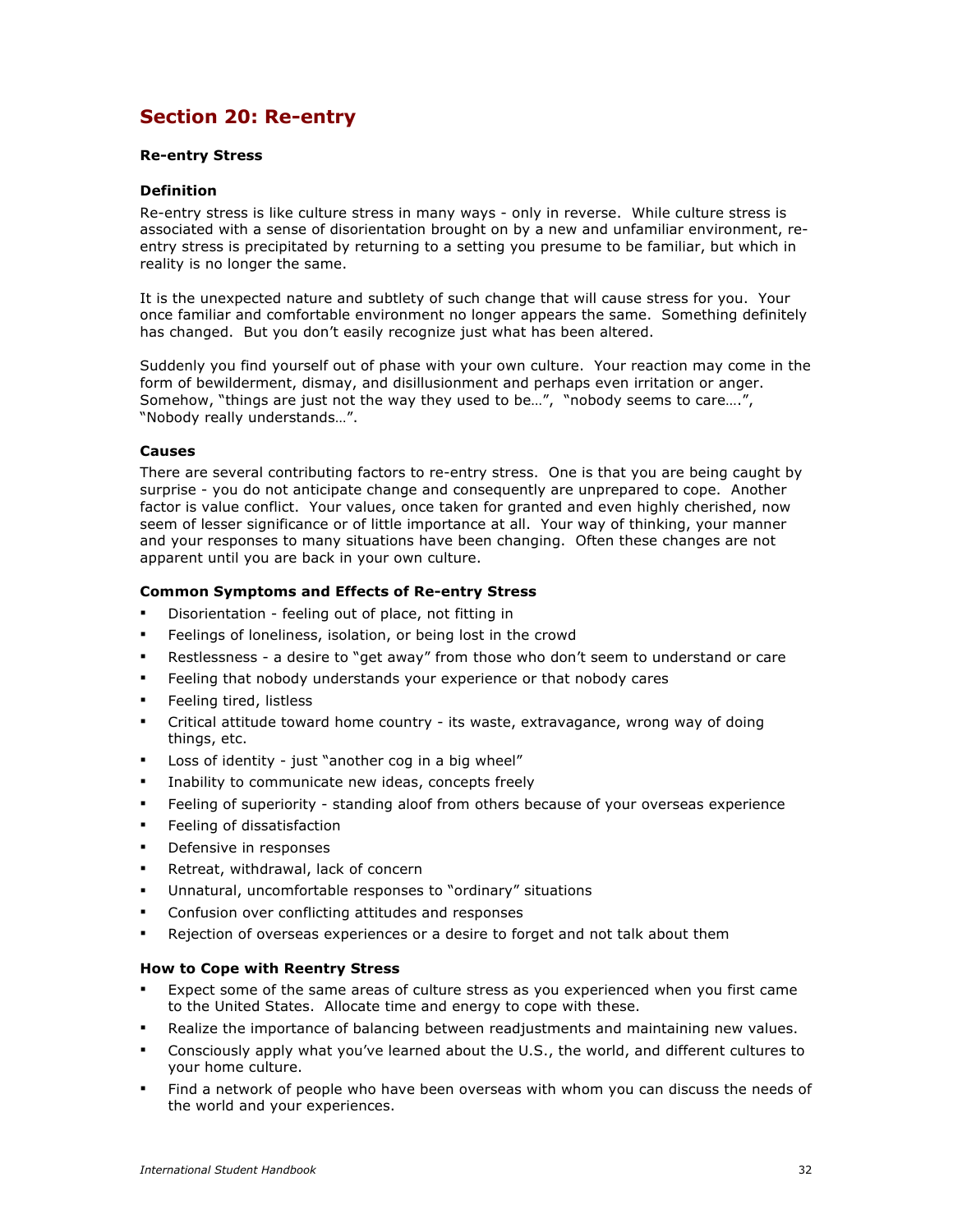- Cultivate friendships with people from the region where you lived (Ex: international students and businessmen)
- Help your friends and family know what questions to ask you. Try to look at your experience from their context.
- When you want to talk about your overseas experience more than they want to hear, put your message in "I need" frames: "I need to work through this". Often they will listen, not because they care about your information but because they care about you.
- From the beginning of your time overseas, keep records that will help you talk and write to people back home. Record your first impressions in detail. Record anecdotes periodically. Now and then, reflect on what you are learning in light of the context in which you will have to report back home.

## **Evaluation**

It will take time to adjust to being back at home. Places and people that seemed so familiar before you left, now seem strange and unfamiliar to you. You may feel like an alien in your own home. You may feel that no one understands you. Don't worry. Feelings like these are normal. It is important to evaluate and think about your time overseas in order to help you integrate your study abroad program into your life. See the Re-entry Exercises in the Resource section for some important exercises that will help in your transition.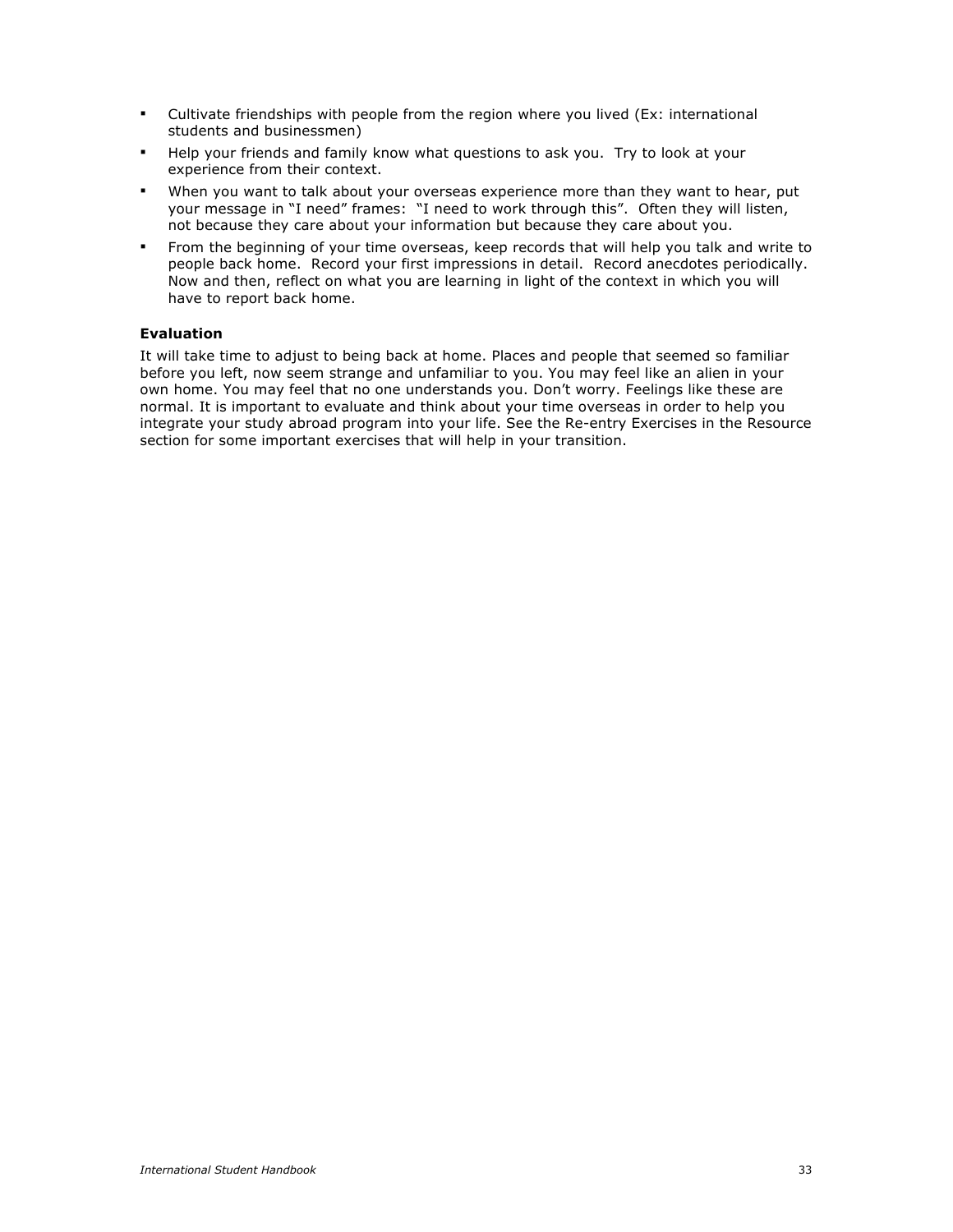## **Section 21: Resources**

#### **Books about American culture:**

Althen, Gary, Amanda R. Doran, and Susan J. Szmania. 2002. *American ways: A guide for foreigners in the United States.* 2nd ed. Boston, MA: Intercultural Press. This book will provide you with insights into how Americans think. It explores American values, assumptions, and ways of reasoning.

Asitimbay, Diane. 2004. *What's up America? A foreigner's guide to understanding Americans*. San Diego, CA: Culturelink Press. This book is specifically geared toward international students who have questions about Americans, and it will provide answers to many of your questions. It also contains interesting drawings and descriptions. This book also compares some American habits with Korean, Japanese, and European customs.

Kieffer, Jarold A. 1998. *What are those crazy Americans saying? An easy way to understand thousands of American expressions.* 3rd cd. SI R Publishing. The book is designed to help nonnative English speakers who may be confused by American English slang and Idlomalic expressions. The book focuses on the meaning of 7,000 Arnorkan expressions.

Lanier, Allison R. 2005. *Living in the U.S.A*. 6th cd. Rev. by Jef C. Davis. Yarmouth, ME: Intercultural Press. This is a guide to surviving and thriving in the United States.

Min, Byoung-Chul. 2005. *Ugly Koreans, ugly Americans: Cultural and behavioral differences between Koreans and Americans*. Seoul, Korea: BCM Media, Inc. This book presents the differences between Koreans and Americans in a humorous way. The text is in Korean and English.

#### **Books about crossing cultures:**

Hansel, Bettina. 2007. *The exchange student survival kit*. 2nd ed. Boston, MA: Intercultural Press. This book was written specifically to help students understand better the unique experience of international exchange programs and to avoid many of the common misunderstandings and problems that may occur.

Storti, Craig. 2001. *The art of crossing cultures*. 2nd ed. Yarmouth, ME: Intercultural Press. This is a more academic book that focuses on how to deal with country shock and culture shock. It includes many examples of cross-cultural misunderstandings, often called intercultural incidents.

#### **Websites:**

#### **CCS website:** www.CCS-rams.org

This website will provide you will all the essential information about the school. Here you will be able to find photos, upcoming events, and links to other important school and church ministries.

#### **Centers for Disease Control:** www.cdc.gov/travel

This website provides information to assist travelers and their healthcare providers in deciding the vaccines, medications, and measures necessary to prepare for international travel.

#### **Travel Document Systems (TDS):** www.traveldocs.com/visas.htm

TDS provides expedited visa processing for US citizens traveling to countries that require an entry visa. TDS can also assist Canadians traveling to countries that have no diplomatic representation in Canada, and it can help US permanent residents of other nationalities obtain visas for many countries.

#### **U.S. Department of Homeland Security, Immigration and Customs Enforcement]**

www.ice.gov/sevis/students/index.htm

This website contains lots of useful information including arrival tips for international students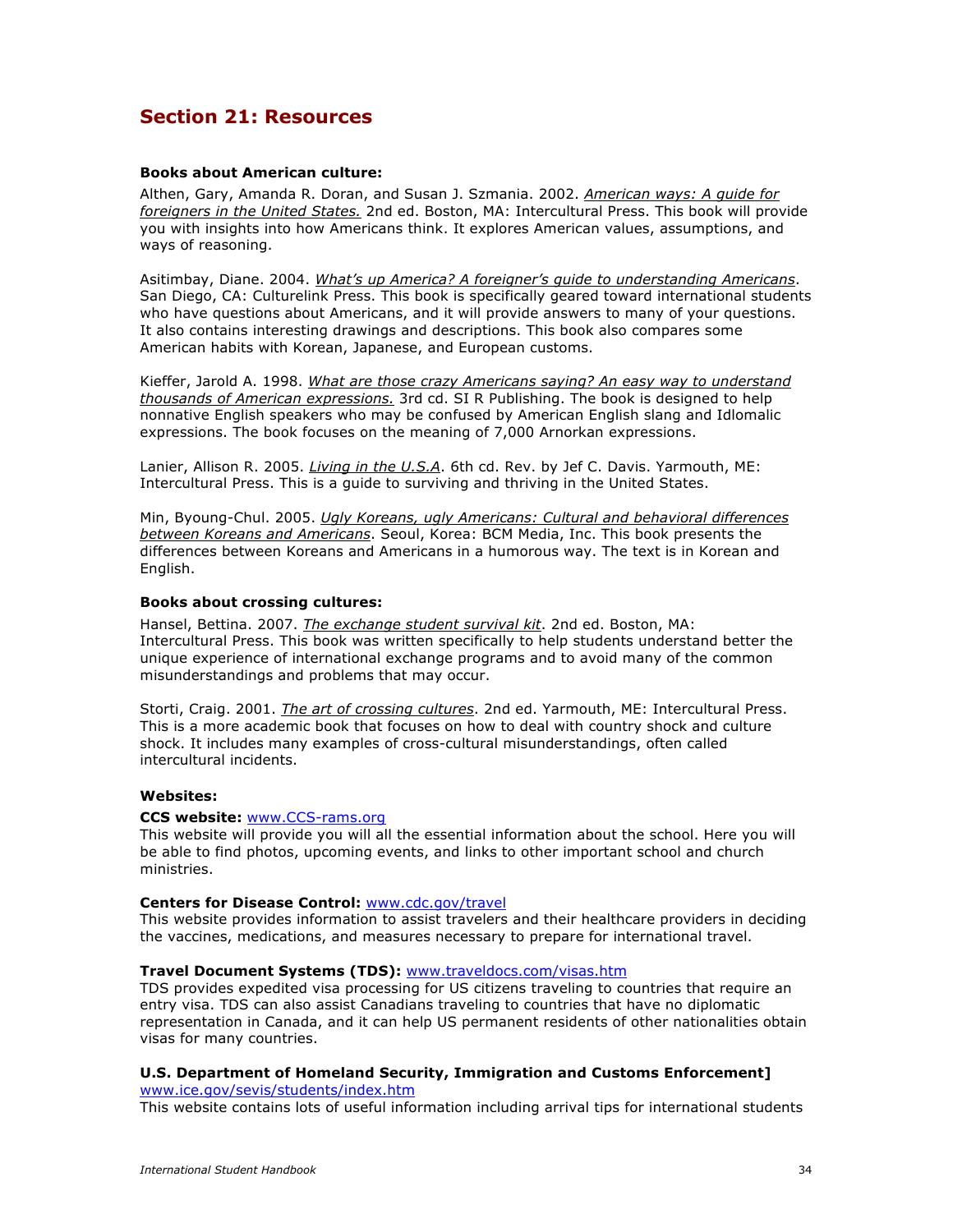(translated into Chinese, Japanese, Korean, and Spanish), immigration documents, and information on how to maintain your nonimmigrant status. It also provides links to many other U.S. Department of Homeland Security websites.

#### **U.S. Department of Homeland Security, Transportation Security Administration]** www.tsa.gov/travelers/index.shtm

This website will give you information about air travel security regulations. For instance, it contains a list of items that cannot be carried on board an aircraft in the United States. It also gives regulations about packing liquids in your carry-on luggage.

### **U.S. Department of State, Bureau of Consular Affairs:** www.travel.state.gov

This website provides international travel information for US. citizens, passport information for U.S. citizens, and visa information for foreign citizens.

#### **California Tourism** www.visitcalifornia.com

This website provides information on tourism in California

#### **Acknowledgments**

Many thanks to ACSI for allowing us to review their materials in developing this handbook. Thank you for sharing the wealth of your experience and resources.

LAST REVISED: 2.9.10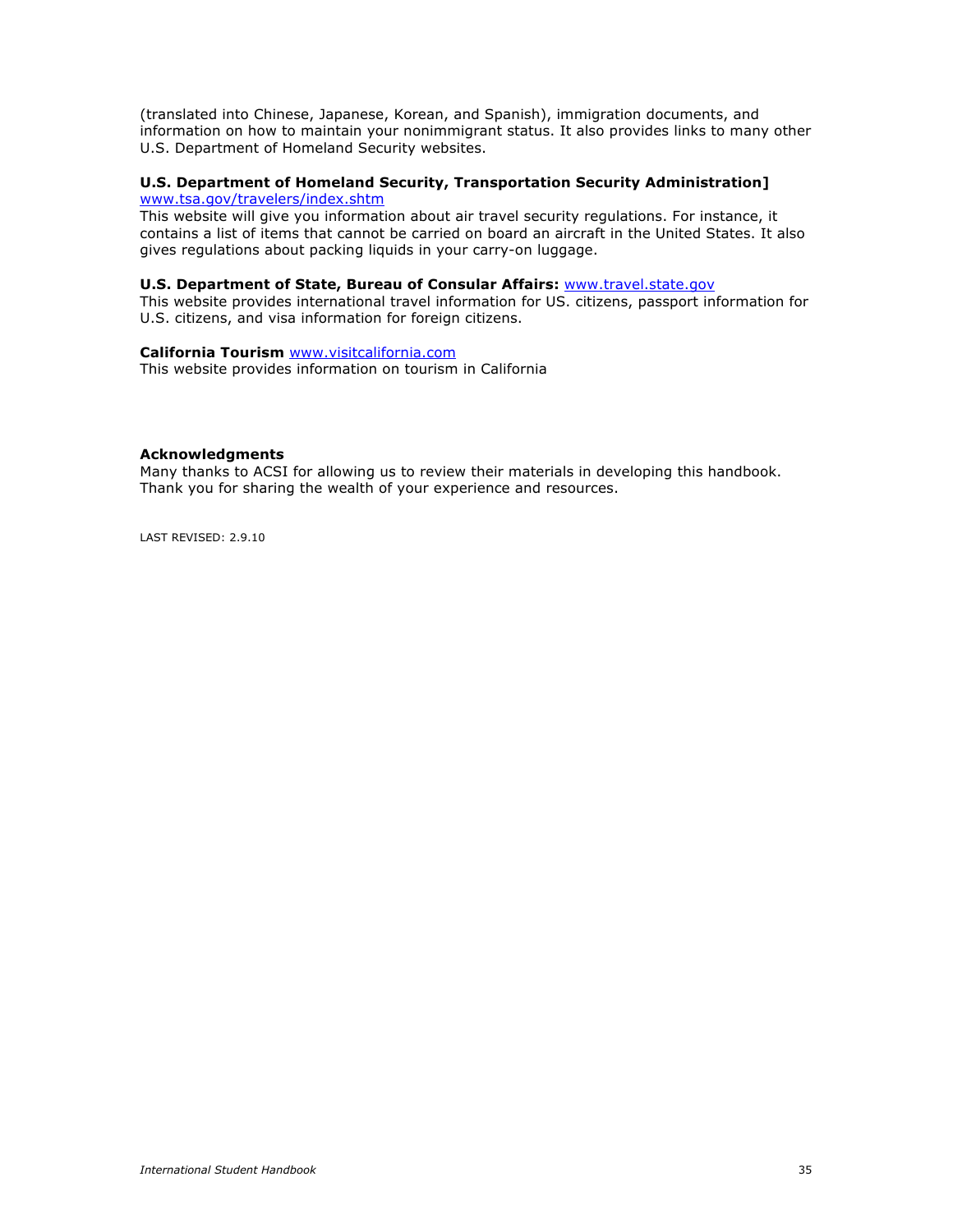#### **Pre-Departure Planning**

 $\Box$  I have compared ticket prices offered by travel agents, student agencies and websites.

- $\square$  I have a valid passport and visa.
- $\Box$  I have made multiple copies of all important travel documents.

#### **How Foreign Laws Apply to You**

- $\Box$  I am familiar with the basic social laws of the countries to which I will be traveling, including laws related to drug and alcohol use.
- $\Box$  I am familiar with how the legal system works in the U.S.
- $\Box$  I know the location of my home country's Embassy in the U.S.
- $\Box$  I have proper insurance (or will be signed up for insurance through the school) and a personal lawyer in case I should need legal counsel.

#### **Methods of Communication While Abroad**

- I know all the important telephone and fax numbers and address for ISS and CCS, including emergency after-hours numbers.
- $\Box$  I know the address and telephone number for my new host parents.
- $\Box$  I know how my calling card plan works and how to use my card to call home.
- □ I know where to buy a cell phone abroad in case I need one.
- $\Box$  I have created an internationally accessible e-mail account address.
- All of my emergency contacts both in the U.S. and abroad have all of my contact information, and I have theirs.
- I know how the mail service operates abroad (efficiency, costs, etc.) and what to expect when mailing items.
- $\Box$  I have a list of everyone to whom I have given out my contact information.
- $\Box$  I have asked those to whom I have given my address to tell me before they mail me anything.

#### **Packing**

- $\Box$  I know how much luggage my airline allows me to check and to take on board my flight.
- $\Box$  I know what my airline permits me to carry in my carry-on.
- $\Box$  I have researched the weather conditions over various seasons in the region of my host country where I will be.
- $\Box$  I remembered to pack all important travel documents in my carry-on, not my checked bags.
- $\Box$  I made a list of items I intend to purchase once I arrive abroad, rather than pack them.
- I made an itemized list of everything I packed in my suitcases in case they are lost or stolen and I need to make an insurance claim.
- $\Box$  If I have decided to ship some items, I have contacted someone in my host country to insure pick-up and/or payment for these items upon arrival.

#### **Expectations**

□ I know I will have to adapt my routine and schedule to life abroad.

 $\Box$  I have researched what the general quality of facilities like hospitals, restaurants, public transportation, payphones, etc. is like abroad.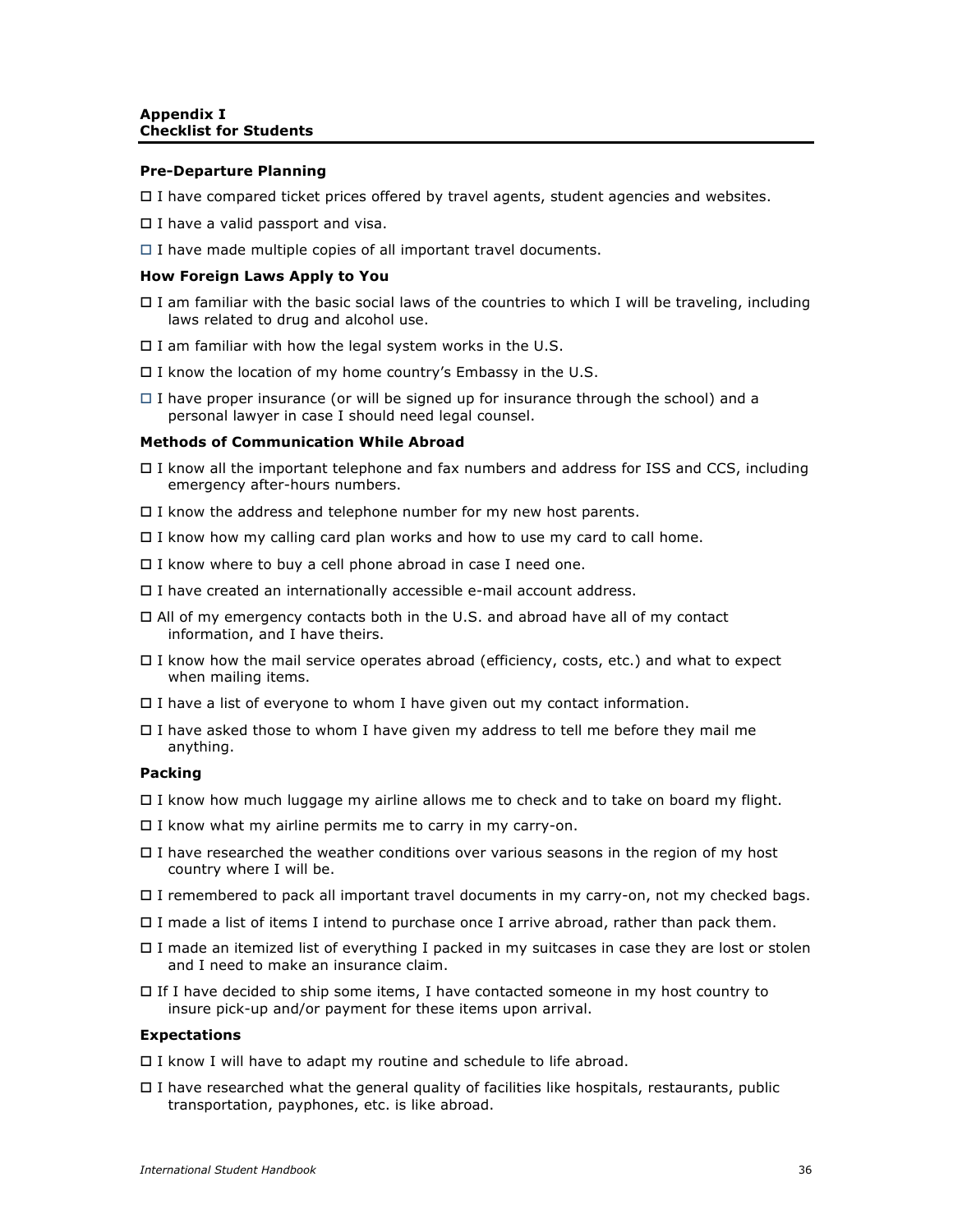$\Box$  I know what modern conveniences my host country offers (i.e. internet hookups, supermarket chains, name brand stores, microwaves, cell phone service, heated classrooms, etc.).

#### **Medical Care and Insurance**

- $\Box$  I know what my insurance policy does and does not cover.
- $\Box$  I have an emergency contact in my home country and abroad.
- $\Box$  I have a first aid kit.
- $\Box$  I know how to refill needed prescriptions abroad.

#### **Basic Health and Safety**

 $\Box$  Before leaving, I have gotten a complete physical from my doctor.

- $\square$  I have received all necessary immunizations required/recommended for entry to the U.S., and I know where to obtain other inoculations in the U.S. if needed later.
- $\Box$  I know who the emergency contact will be in America.
- $\Box$  I know who my emergency contact will be at home.
- $\Box$  I have researched where to buy food that suits my dietary needs/restrictions (i.e. for vegetarians, diabetics, etc…)
- $\Box$  I know how extensive, safe and reliable the public transportation system is in the U.S.
- $\Box$  I am aware of the laws and codes of conduct that are likely to impact me.
- $\Box$  I understand that the use of alcohol and drugs increases my risk of accident and injury.

#### **Risk Factors and Strategies to Reduce Risk**

- $\Box$  I know which non-verbal behaviors are considered inappropriate/rude and which are commonly used (certain hand gestures, greeting by bowing, kissing or shaking hands, etc.).
- $\Box$  I know which areas are considered unsafe in the cities I will be living.
- $\Box$  I know which forms of public transportation are safest to use.
- $\Box$  I know where to get help if I need it.
- $\Box$  I have a small flashlight to carry with me at night.
- I have only given out my mailing address to people I know, and those people will inform me before they send me any mail/packages.
- $\Box$  I am aware of the prevailing local attitudes towards, and local laws dealing with, sexual harassment and sexual assault.

#### **Crisis Management**

- $\Box$  In the event of serious injury or death, I have made my wishes clear to family in my home country, and to my program director abroad.
- I am aware of what my school, the Embassy and the Consulate can and cannot do to assist me in the event of a crisis.
- $\Box$  I have been provided with comprehensive information from my program, and I have shared this information with parents/guardians/family members.
- $\Box$  I have more than one way to keep in touch with home while abroad (i.e. through e-mail, calling card, fax, etc…)
- I know which active steps I will take in a crisis in order to make myself feel calmer and safer.
- $\Box$  I recognize the fact that I may experience emotional side-affects from crisis, and that my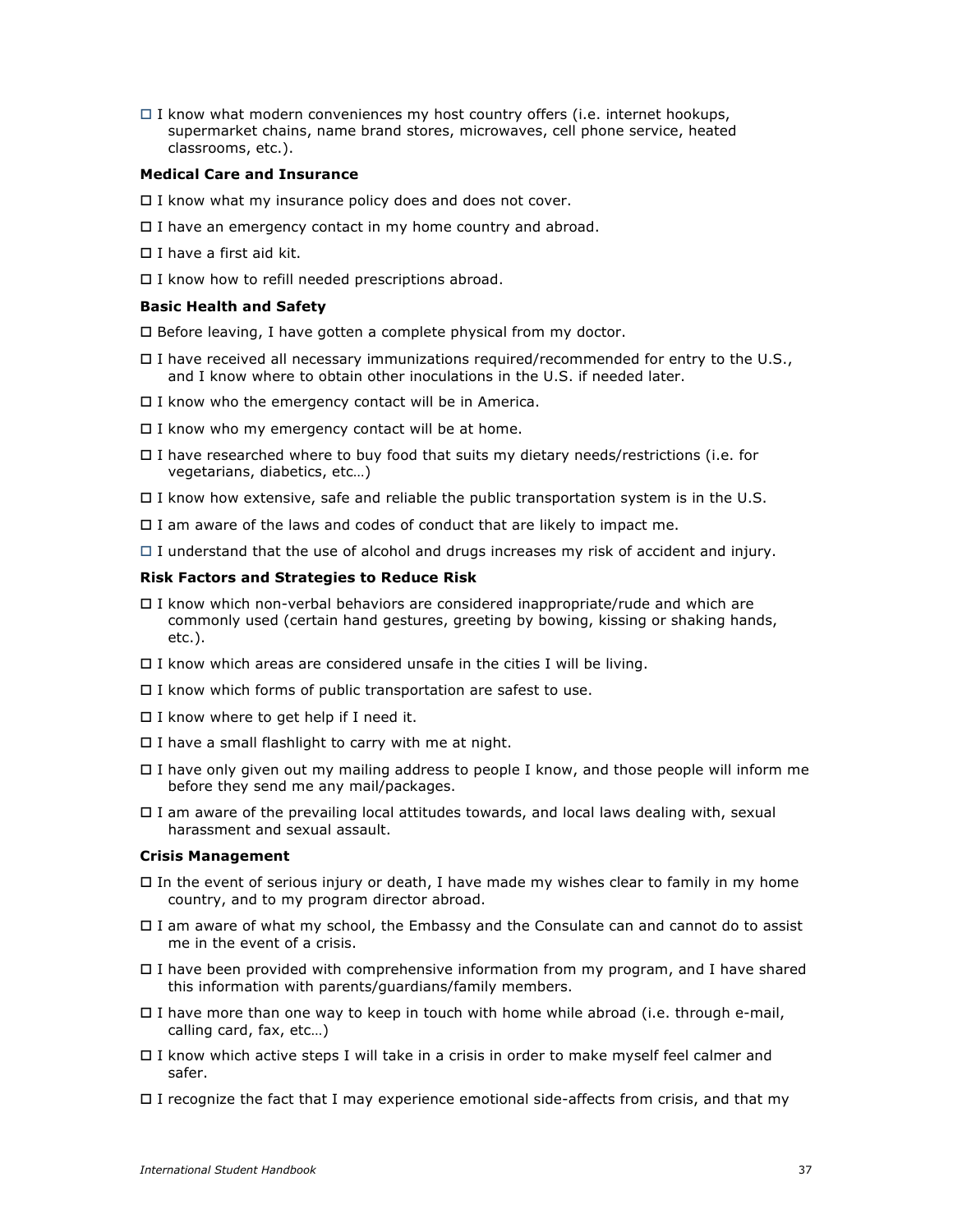emotional responses to crisis are normal.

#### **Adjustments and Culture Shock**

- I am already familiar with some major cultural differences between home and the United States (i.e.: religion, language, laws).
- $\Box$  I understand that it is normal to experience culture shock, including feelings of anxiety, depression and frustration.
- $\Box$  If my depression does not go away, I know where to get help (i.e.: a student counselor).
- $\Box$  I expect to have both good days and bad when learning to overcome my culture shock, and I will be patient with myself as I learn to adapt.
- $\Box$  I know that I am not alone in how I feel.
- I will try not to be negative or overly critical of American culture. Instead, I will look for the positives that American culture possesses.
- $\Box$  I will make an effort to meet and make friends with Americans rather than just hanging around other people from my country.
- $\Box$  Upon return home, I will be patient with myself again as I experience reverse culture shock. (This includes trying not to be overly critical of my home country just because being home is not like being abroad.)

#### **Airport Safety, Duties and Customs**

- I have all of my identification and travel documents in an assessable, yet secure, location.
- $\Box$  I did not accept anything from anyone before boarding my flight.
- $\Box$  I packed my bags myself and know exactly what's in them.
- $\Box$  My bags never left my sight or supervision before they were checked in.
- □ I filled out all necessary declaration forms.
- $\Box$  I was honest in declaring everything I am bringing into or out of the U.S.
- $\Box$  I was careful to avoid carrying any item that be considered illegal in the U.S. or may cause me to be suspected of smuggling.

#### **Reverse Culture Shock**

- $\Box$  I understand that it is normal to experience reverse culture shock, including feelings of anxiety, depression and frustration towards home and the United States.
- $\Box$  If my depression does not go away, I know where to get help (i.e.: a student counselor)?
- $\Box$  I expect to have both good days and bad when learning to overcome my reverse culture shock, and I will be patient with myself as I learn to adapt back to life in my home country.
- $\Box$  I know that I am not alone in how I feel.
- Upon return home, I will be patient with myself again as I experience reverse culture shock. (This includes trying not to be overly critical of my home country just because being home is not like being abroad.)

[Adapted from Studentsabroad.com]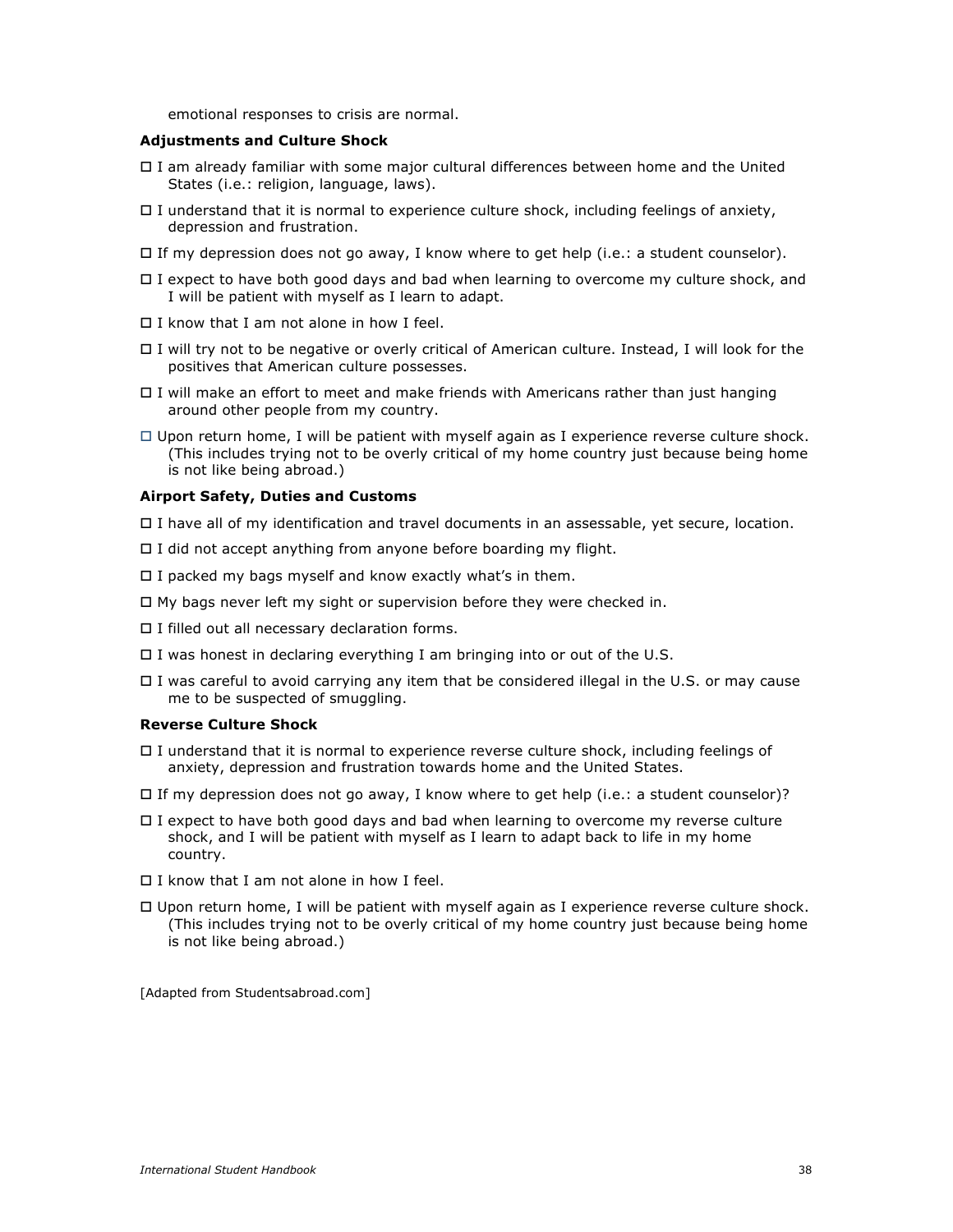## **A. "Moving On" Exercise**

Please complete this exercise during the last week of your time in the U.S. Complete the following sentences with your own words. You may write whatever comes to mind. You may want to use another sheet of paper for space to write full answers.

## **LEAVING**

| 1. | When I think of leaving my host country, I feel ________________________________  |
|----|-----------------------------------------------------------------------------------|
| 2. |                                                                                   |
| 3. |                                                                                   |
| 4. |                                                                                   |
| 5. |                                                                                   |
| 6. | The things I will be happy to leave behind are __________________________________ |
| 7. |                                                                                   |
| 8. |                                                                                   |
| 9. |                                                                                   |
|    | 10. I feel that my goals/expectations have been ________________________________  |
|    |                                                                                   |
|    | <b>EXPECTATIONS</b>                                                               |
|    | 1. I expect that the process of returning will be ______________________________  |
| 2. |                                                                                   |
| 3. | I expect the reception from my friends will be _________________________________  |
| 4. |                                                                                   |
| 5. |                                                                                   |
|    |                                                                                   |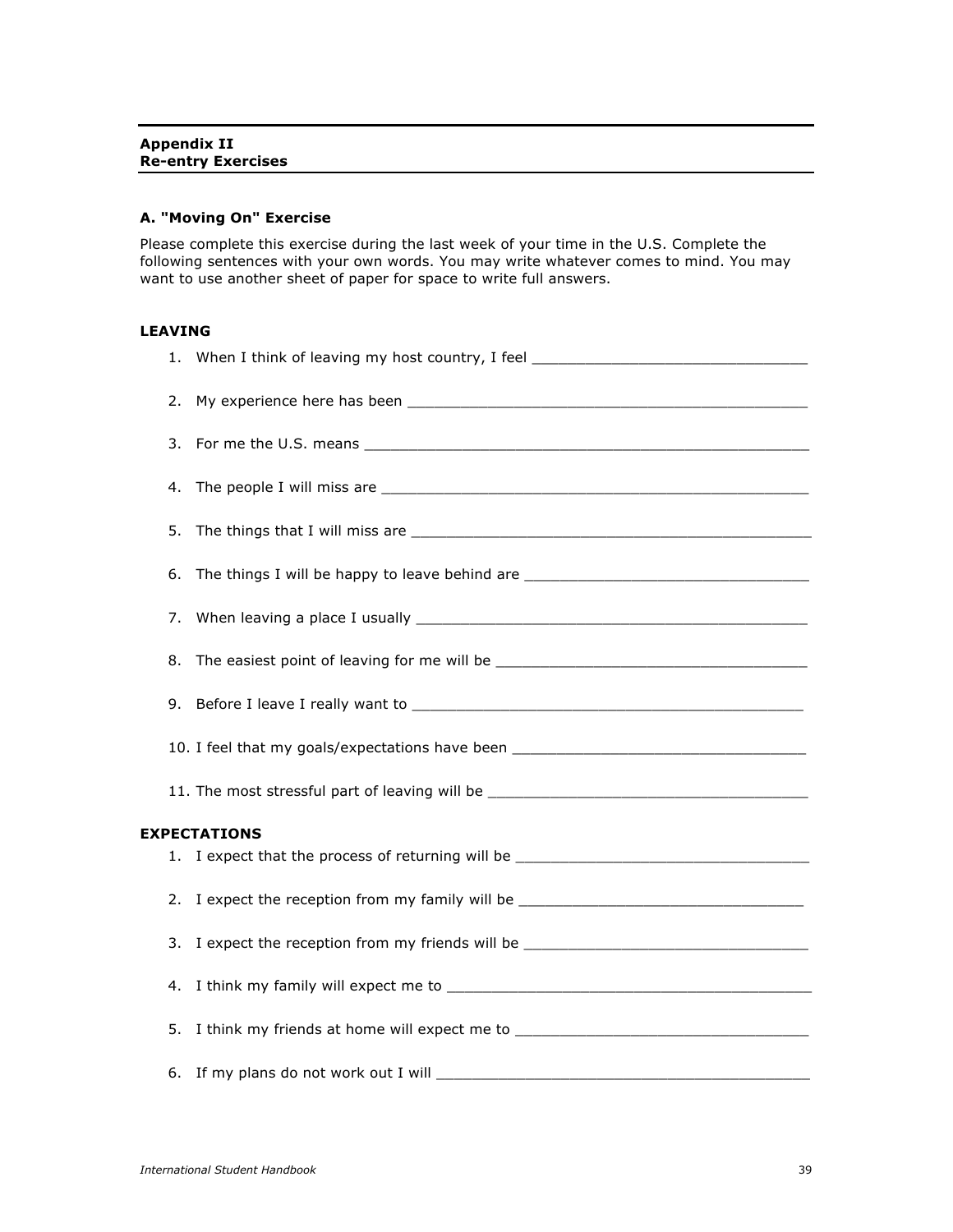## **RETURNING**

|                      | 1. When I think of returning to my home country, I feel ________________________ |  |
|----------------------|----------------------------------------------------------------------------------|--|
|                      |                                                                                  |  |
|                      |                                                                                  |  |
|                      |                                                                                  |  |
|                      | 5. I think the hardest part of going back for me will be _______________________ |  |
|                      | 6. I think the easiest part of going back for me will be _______________________ |  |
|                      |                                                                                  |  |
| <b>B. DEBRIEFING</b> |                                                                                  |  |

Debriefing triggers the re-entry process. Re-entry can be seen as an end and a beginning.

- An end to a foreign experience, but the beginning of feeling foreign to your own culture.
- An end to being stared at, but the beginning of looking at people and the world through different eyes.
- An end to simple living, but the beginning of a different lifestyle.
- An end to eating foreign food, but the beginning of friendships with "foreign" people.

#### **C. "Settling Back In" Exercise**

(To be completed 1-2 months after returning home) Complete the following sentences with your own words. You may write whatever comes to mind. You may want to use another sheet of paper for space to write full answers.

| Written by Lisa Espineli Chinn, Interaction, Inc. © 1993 |  |  |  |
|----------------------------------------------------------|--|--|--|